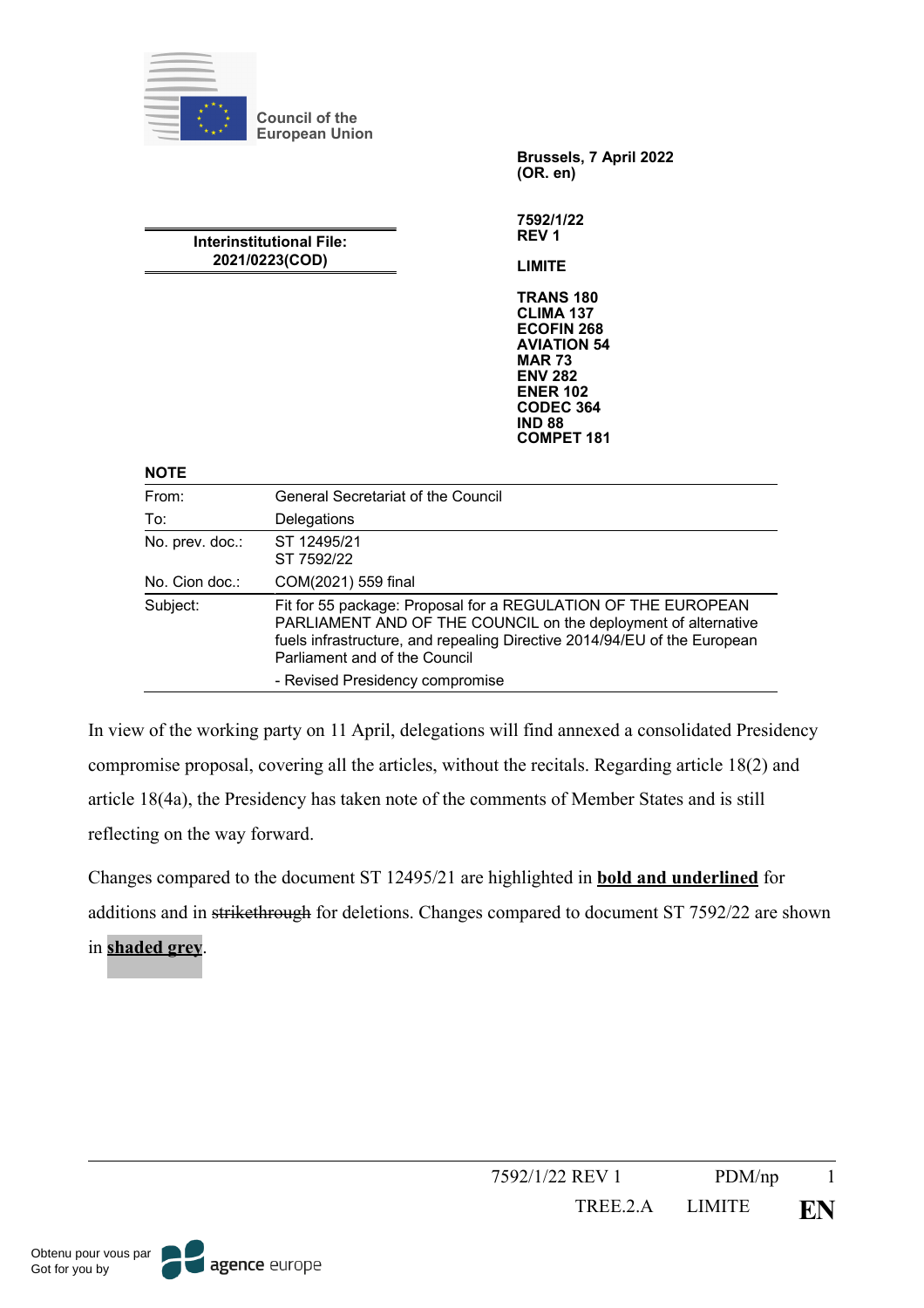#### Proposal for a

#### **REGULATION OF THE EUROPEAN PARLIAMENT AND OF THE COUNCIL**

#### **on the deployment of alternative fuels infrastructure, and repealing Directive 2014/94/EU of the European Parliament and of the Council**

#### (Text with EEA relevance)

THE EUROPEAN PARLIAMENT AND THE COUNCIL OF THE EUROPEAN UNION, HAVE ADOPTED THIS REGULATION:

#### *Article 1*

#### *Subject matter*

- 1. This Regulation sets out mandatory national targets for the deployment of sufficient alternative fuels infrastructure in the Union, for road vehicles, vessels and stationary aircraft. It lays down common technical specifications and requirements on user information, data provision and payment requirements for alternative fuels infrastructure.
- 2. This Regulation sets out rules for the national policy frameworks to be adopted by the Member States, including the deployment of alternative fuels infrastructure in areas where no mandatory Union wide targets are set and the reporting on the deployment of such infrastructure.
- 3. This Regulation establishes a reporting mechanism to stimulate cooperation and ensures a robust tracking of progress. The mechanism shall comprise a structured, transparent, iterative process between the Commission and Member States for the purpose of the finalisation of the national policy frameworks and their subsequent implementation and corresponding Commission action to support the faster and coherent deployment of infrastructure for alternative fuels in Member States.

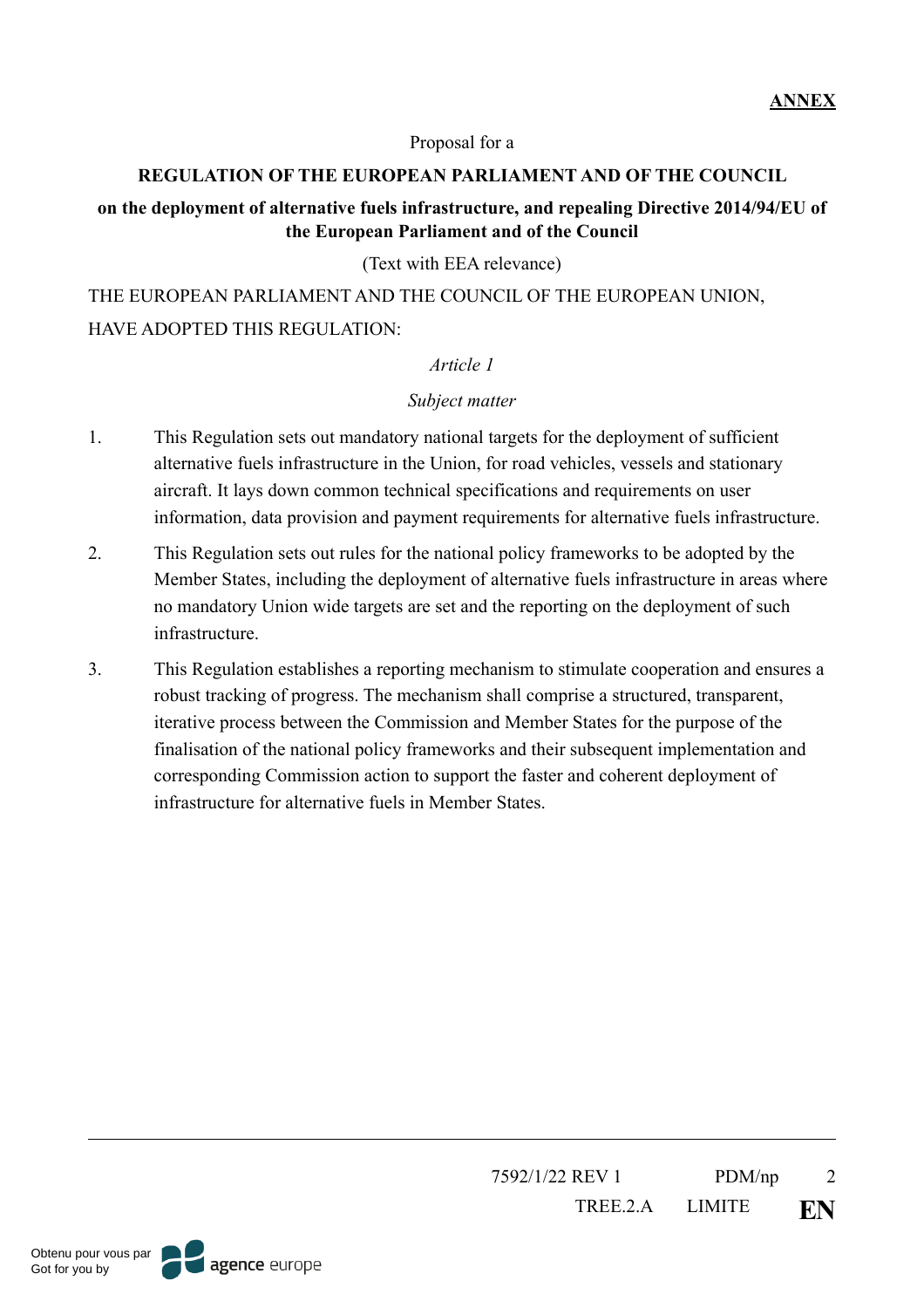# <span id="page-2-1"></span>*Definitions*

For the purposes of this Regulation, the following definitions apply:

- (1) 'accessibility of data' means a possibility to request and obtain the data at any time in a machine readable format, as defined in Article 2, point (5) of Commission Delegated **Regulation (EU) 20[1](#page-2-0)5/962<sup>1</sup>;**
- (2) 'ad hoc price' means the price charged by an operator of a recharging or refuelling point to an end user for recharging or refuelling on an ad hoc basis;
- (2a) 'along the TEN-T core or comprehensive network' means: for electric recharging stations that they are located on the TEN-T network or within 2 km driving distance from the nearest exit of a TEN-T road; for hydrogen refuelling stations that they are located on the TEN-T network or within 10 km driving distance from the nearest exit of a TEN-T road.
- (3) 'alternative fuels' means fuels or power sources which serve, at least partly, as a substitute for fossil oil sources in the energy supply to transport and which have the potential to contribute to its decarbonisation and enhance the environmental performance of the transport sector, including:
	- (a) 'alternative fuels for zero-emission vehicles, vessels or aircraft':
	- electricity,
	- hydrogen,
	- ammonia,
	- (b) 'renewable fuels':
	- biomass fuels, including biogas, and biofuels as defined in Article 2, points (27), (28) and (33) of Directive (EU) 2018/2001,
	- synthetic and paraffinic fuels, including ammonia, produced from renewable energy,
	- (c) 'transitional alternative fuels':
	- natural gas, in gaseous form (compressed natural gas (CNG)) and liquefied form (liquefied natural gas (LNG)),
	- liquefied petroleum gas (LPG),
	- synthetic and paraffinic fuels produced from non-renewable energy;

# **(3a) 'aircraft contact stand' means a stand in a designated area of the airport apron equipped with a passenger boarding bridge;**

<span id="page-2-0"></span>Commission Delegated Regulation (EU) 2015/962 of 18 December 2014 supplementing **[1](#page-2-1)** Directive 2010/40/EU of the European Parliament and of the Council with regard to the provision of EU-wide real-time traffic information services (OJ L 157, 23.6.2015, p. 21).

7592/1/22 REV 1 PDM/np 3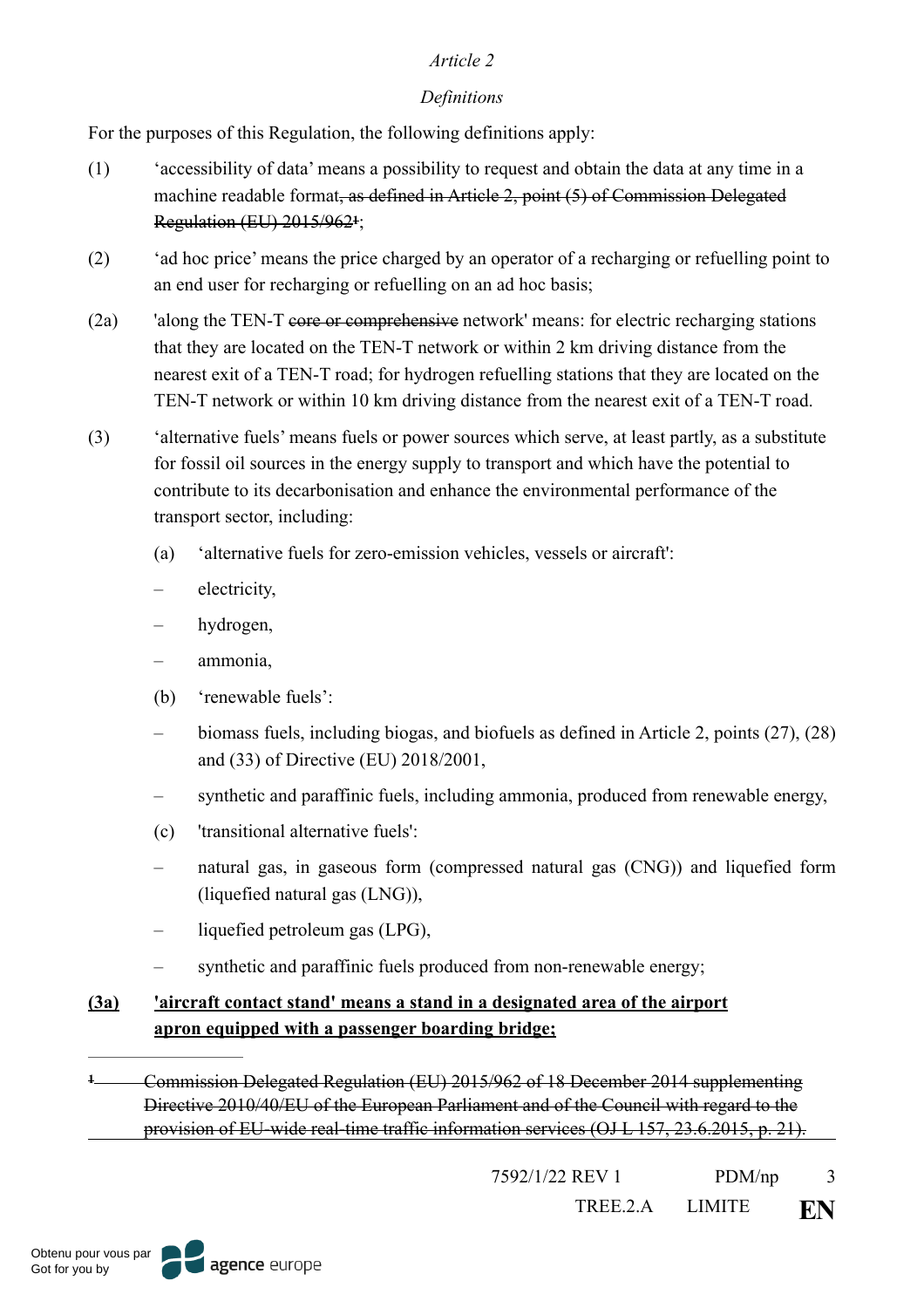# **(3b) 'aircraft remote stand' means a stand in a designated area of the airport apron not equipped with a passenger boarding bridge;**

- (4) 'airport of the TEN-T core and TEN-T comprehensive network' means an airport as listed and categorised in Annex II to Regulation (EU) No 1315/2013;
- <span id="page-3-2"></span>(5) 'airport managing body' as defined in Article 2, point (2) of Directive 2009/12/EC of the European Parliament and of the Council<sup>[1](#page-3-0)</sup>;
- (6) 'automatic authentication' means the authentication of a vehicle at a recharging point through the recharging connector or telematics;
- (7) 'availability of data' means the existence of data in a digital machine-readable format.
- (8) 'battery electric vehicle' means an electric vehicle that exclusively runs on the electric motor, with no secondary source of propulsion;
- (9) 'bi-directional recharging' means a smart recharging operation where the direction of the electricity flow may be reversed, allowing that electricity flows from the battery to the recharging point it is connected to;
- (10) 'connector' means the physical interface between the recharging **or refuelling** point and the electric vehicle through which the alternative **fuel or electric energy** is exchanged;
- <span id="page-3-3"></span>(11) 'commercial air transport' means air transport as defined in Article 3, point (24) of Regulation (EU) [2](#page-3-1)018/1139 of the European Parliament and of the Council<sup>2</sup>;
- (12) 'container ship' means a ship designed exclusively for the carriage of containers in holds and on deck;
- (13) 'contract-based payment' means a payment for a recharging or refuelling service from the end user to a mobility service provider on the basis of a contract between the end user and the mobility service provider;
- (14) 'digitally-connected recharging point' means a recharging point that can send and receive information in real time, communicate bi-directionally with the electricity grid and the electric vehicle, and that can be remotely monitored and controlled, including to start and stop the recharging session and to measure electricity flows;

7592/1/22 REV 1 PDM/np 4

<span id="page-3-0"></span>Directive 2009/12/EC of the European Parliament and of the Council of 11 March 2009 on **[1](#page-3-2)** airport charges, (OJ L 70, 14.3.2009, p. 11).

<span id="page-3-1"></span>Regulation (EU) 2018/1139 of the European Parliament and of the Council of 4 July 2018 **[2](#page-3-3)** on common rules in the field of civil aviation and establishing a European Union Aviation Safety Agency, and amending Regulations (EC) No 2111/2005, (EC) No 1008/2008, (EU) No 996/2010, (EU) No 376/2014 and Directives 2014/30/EU and 2014/53/EU of the European Parliament and of the Council, and repealing Regulations (EC) No 552/2004 and (EC) No 216/2008 of the European Parliament and of the Council and Council Regulation (EEC) (OJ L 212, 22.8.2018, p. 1).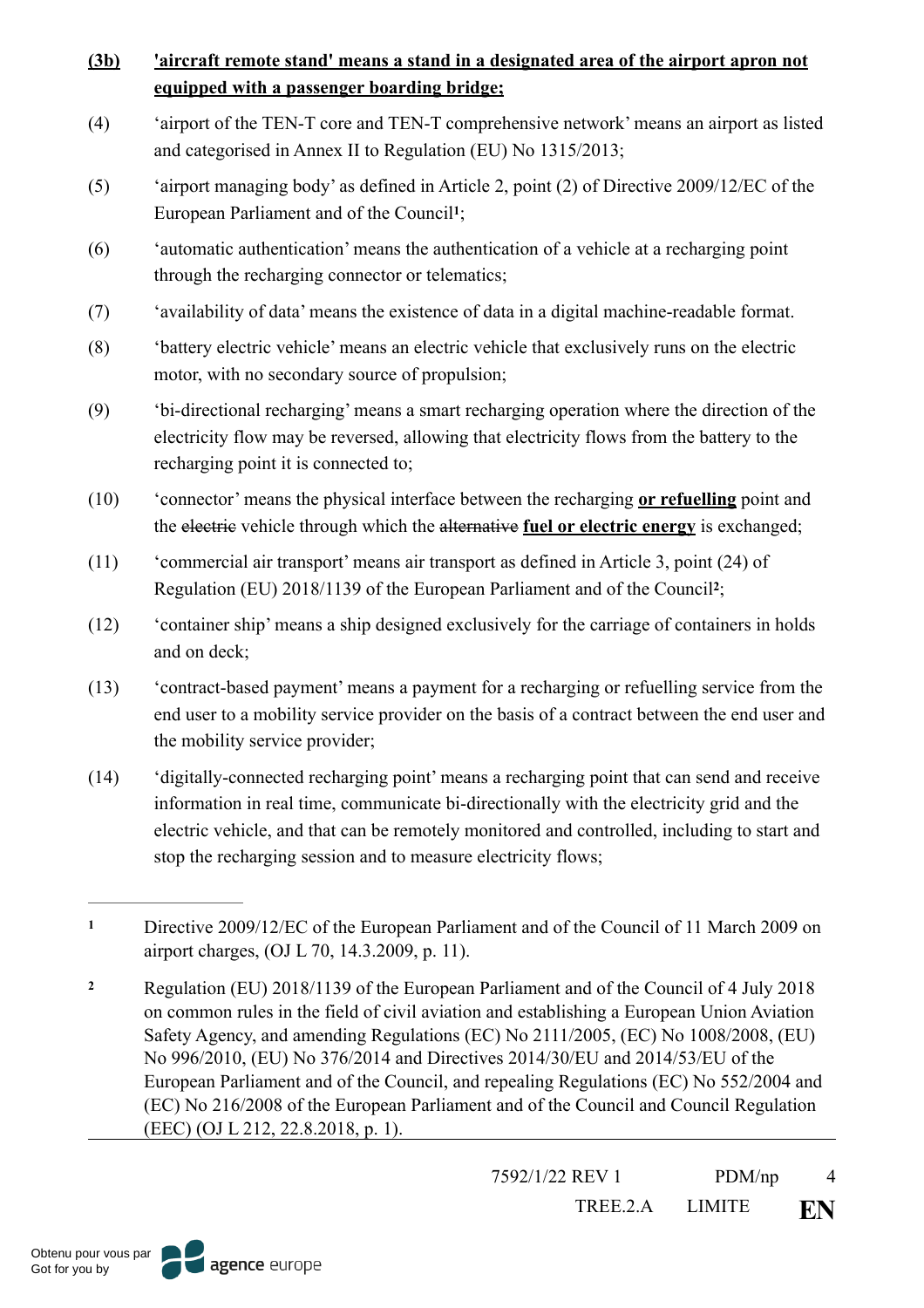- (15) 'distribution system operator' means an operator as defined in Article 2, point (29) of Directive (EU) 2019/944;
- (16) 'dynamic data' means data that do change often or on a regular basis;

# **(16a) 'electrical power demand at berth' means the demand in electricity from a ship at berth for powering all energy needs based on electricity on board;**

- (17) 'electric road system' means a physical installation along a road that allows for the transfer of electricity to an electric vehicle while the vehicle is in motion;
- (18) 'electric vehicle' means a motor vehicle equipped with a powertrain containing at least one non-peripheral electric machine as energy converter with an electric rechargeable energy storage system, which can be recharged externally;
- (19) 'electricity supply to stationary aircraft' means the supply of electricity through a standardised fixed or mobile interface to aircraft when stationed at **an aircraft contact stand or at an aircraft remote stand** the gate or at an airport outfield position;
- (20) 'end user' means a physical or legal person purchasing an alternative fuel for direct use in a vehicle;
- (21) 'e-roaming' means the exchange of data and payments between the operator of a recharging or refuelling point and a mobility service provider from which an end user purchases a recharging service;
- (22) 'e-roaming platform' means a platform connecting market actors, notably mobility service providers and operators of recharging or refuelling points, to enable services between them, including e-roaming;
- (23) 'European standard' means a standard as defined in Article 2, point (1)(b) of Regulation (EU) No 1025/2012.
- (24) 'freight terminal' means a freight terminal as defined in in Article 3 point (s) of Regulation (EU) No 1315/2013;
- (25) 'gross tonnage' (GT) means gross tonnage as defined in Article 3, point (e) of Regulation (EU)2015/757 of the European Parliament and the Council <sup>1</sup>;

<span id="page-4-1"></span>7592/1/22 REV 1 PDM/np 5

<span id="page-4-0"></span>Regulation (EU) 2015/757 of the European Parliament and of the Council of 29 April 2015 **[1](#page-4-1)** on the monitoring, reporting and verification of carbon dioxide emissions from maritime transport, and amending Directive 2009/16/EC (OJ L 123, 19.5.2015, p. 55).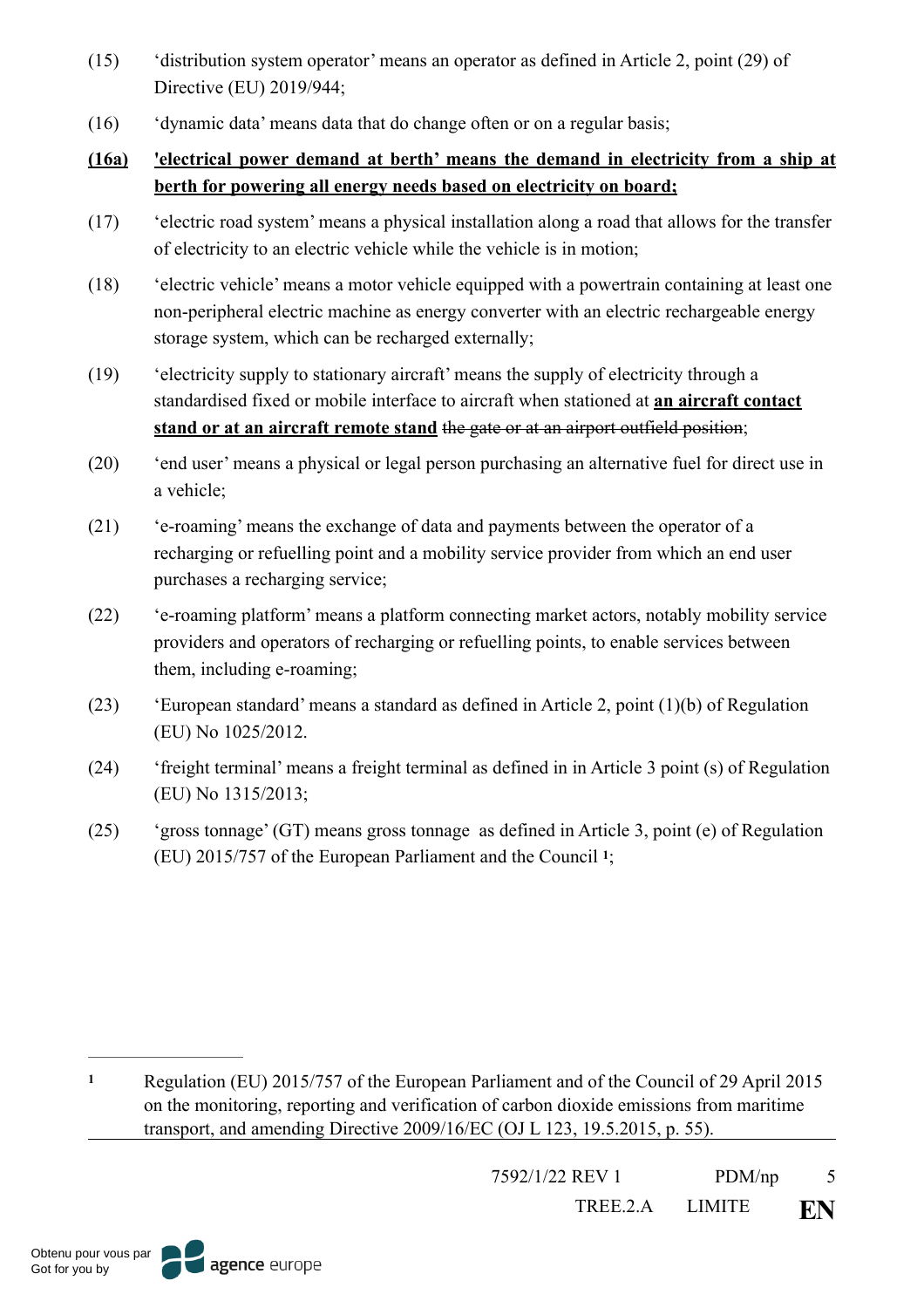- (26) 'heavy-duty vehicle' means a motor vehicle of categories M2, M3, N2 or N3 as defined **respectively** in **Article 4 (1) (a) (ii), Article 4 (1) (a) (iii), Article 4 (1) (b) (ii) and Article 4 (1) (b) (iii) of Regulation (EU) 2018/858** Annex II to Directive 2007/46/EC ;**[1](#page-5-0)**
- <span id="page-5-2"></span>(27) 'high power recharging point' means a recharging point that allows for a transfer of electricity to an electric vehicle with a power output of more than 22 kW;
- (28) 'high-speed passenger craft' means a craft as defined in Regulation 1 of Chapter X of SOLAS 74, and carrying more than 12 passengers;
- (29) 'light-duty vehicle' means a motor vehicle of categories M1 or N1 as defined **respectively** in **Article 4 (1) (a) (i) and Article 4 (1) (b) (i) of Regulation (EU) 2018/858** Annex II to Directive 2007/46/EC;
- **(49a) 'liquefied methane' means LNG, liquefied biogas or synthetic LNG, including blends of those fuels;**
- (30) 'mobility service provider' means a legal person who provides services in return for remuneration to an end user, including the sale of a recharging service;
- (31) 'normal power recharging point' means a recharging point that allows for a transfer of electricity to an electric vehicle with a power output less than or equal to 22 kW;
- <span id="page-5-3"></span>(32) 'national access point' means a digital interface **as defined in Article [4(22)] of Directive [2](#page-5-1) 2010/40/EU** where certain static and dynamic data are made accessible for re-use to data users, as implemented by Member States in compliance with Article 3 of Commission Delegated Regulation (EU) 2015/962;
- (32a) 'on-shore power supply' means the system to supply electricity to ships at berth, at low or high voltage, alternate or direct current, including ship side and on-shore installations;
- (33) 'operator of a recharging point' means the entity responsible for the management and operation of a recharging point, which provides a recharging service to end users, including in the name and on behalf of a mobility service provider;
- (34) 'operator of a refuelling point' means the entity responsible for the management and operation of a refuelling point, which provides a refuelling service to end users, including in the name and on behalf of a mobility service provider;
- (35) 'passenger ship' means a ship that carries more than 12 passengers, including cruise ships, high-speed passenger crafts and ships with facilities to enable road or rail vehicles to roll on and roll off the vessel ('ro-ro passenger ships');
- <span id="page-5-0"></span>Directive 2007/46/EC of the European Parliament and of the Council of 5 September 2007 **[1](#page-5-2)** establishing a framework for the approval of motor vehicles and their trailers, and of systems, components and separate technical units intended for such vehicles (Framework Directive) (OJ L 263, 9.10.2007, p. 1).
- <span id="page-5-1"></span>*As proposed in COM(2021) 813 final (ITS Directive)* **[2](#page-5-3)**

7592/1/22 REV 1 PDM/np 6

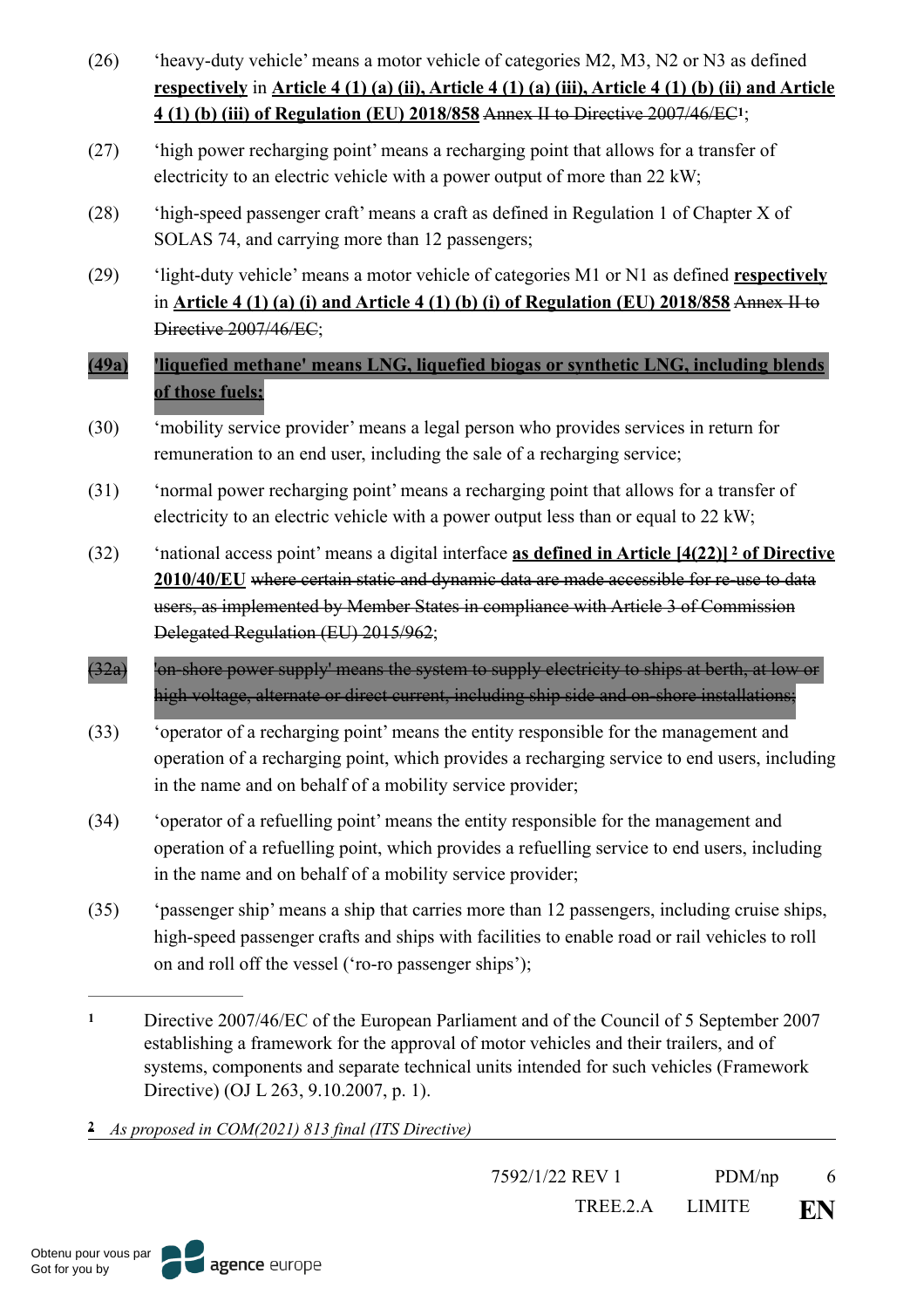- (36) 'plug-in hybrid vehicle' means an electric vehicle constituted by a conventional combustion engine combined with an electric propulsion system, which can be recharged from an external electric power source;
- (37) 'power output' means the theoretical maximum power, expressed in kW, that can be provided by a recharging point, station, or pool or a **shore-side electricity** on-shore power supply installation to a vehicle or vessel connected to that recharging point, station, pool or installation;
- (38) 'publicly accessible alternative fuels infrastructure', means an alternative fuels infrastructure which is located at a site or premise that is open to the general public, irrespective of whether the alternative fuels infrastructure is located on public or on private property, whether limitations or conditions apply in terms of access to the site or premise and irrespective of the applicable use conditions of the alternative fuels infrastructure;
- (39) 'Quick Response code' (QR code) means an ISO 18004-compliant encoding and visualization of data;
- (40) 'recharge on an ad hoc basis' means a recharging service purchased by an end user without the need for that end user to register, conclude a written agreement, or enter into a longerlasting commercial relationship with the operator of that recharging point beyond the mere purchase of the service;
- (41) 'recharging point' means a fixed or mobile interface that allows for the transfer of electricity to an electric vehicle, which, whilst it may have one or several connectors to accommodate different connector types, is capable of recharging only one electric vehicle at a time, and excludes devices with a power output less than or equal to 3,7 kW the primary purpose of which is not recharging electric vehicles.
- (42) 'recharging point, station or pool dedicated to light-duty vehicles' means a recharging point, station or pool intended for recharging light-duty vehicles, either due to the specific design of the connectors/plugs or the design of the parking space adjacent to the recharging point, station or pool, or both;
- (43) 'recharging point, station or pool dedicated to heavy-duty vehicles' means a recharging point, station or pool intended for recharging heavy-duty vehicles, either due to the specific design of the connectors/plugs or to the design of the parking space adjacent to the recharging point, station or pool, or both;
- (44) 'recharging pool' means one or more recharging stations at a specific location;
- (45) 'recharging station' means a single physical installation at a specific location, consisting of one or more recharging points;
- (46) 'recharging service' means the sale or provision of electricity, including related services, through a publicly accessible recharging point;

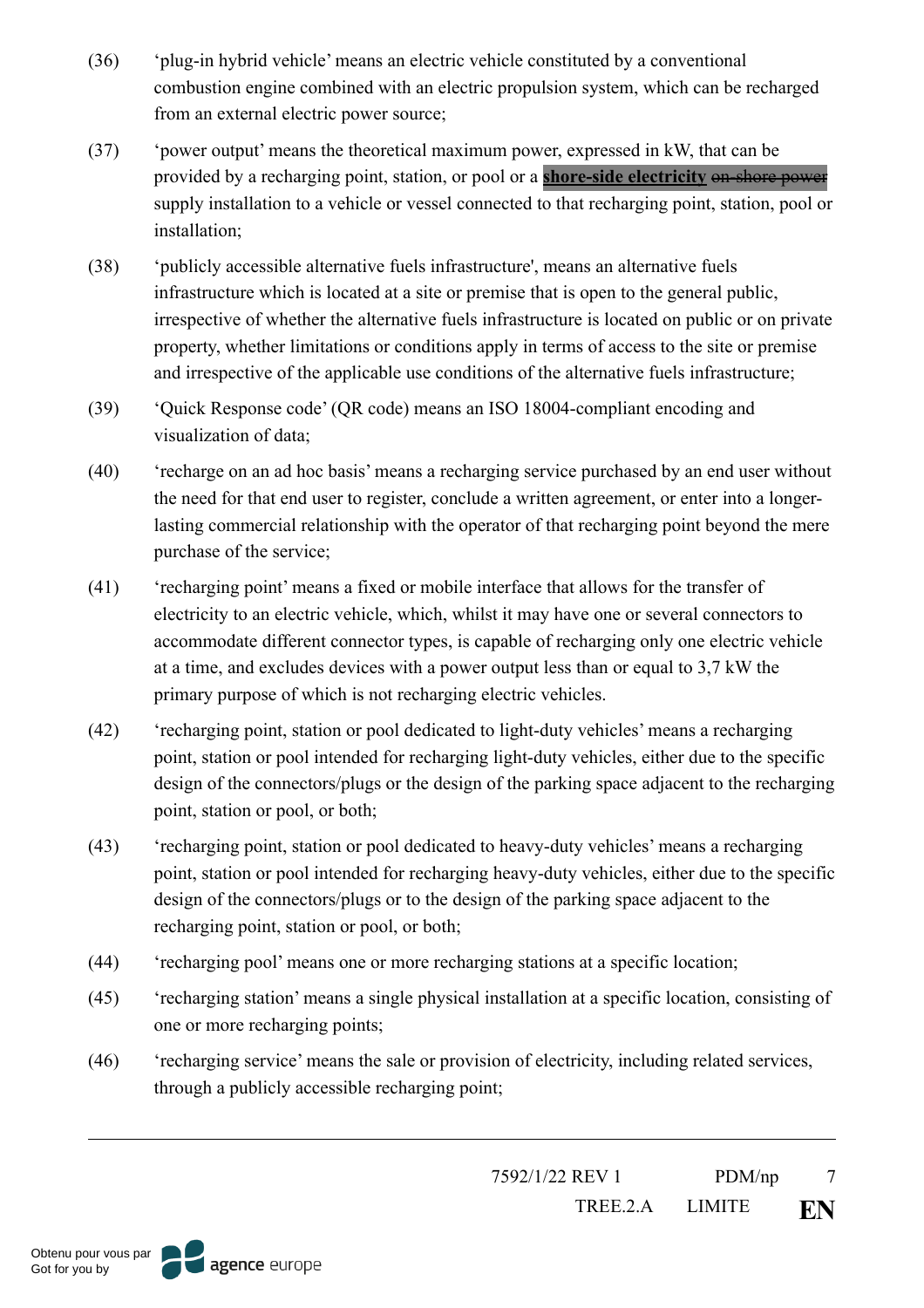- (47) 'recharging session' means the full process of recharging a vehicle at a publicly accessible recharging point from the moment the vehicle is connected to the moment the vehicle is disconnected;
- (48) 'refuel on an ad hoc basis' means a refuelling service purchased by an end user without the need for that end user to register, conclude a written agreement, or enter into a longerlasting commercial relationship with the operator of that refuelling point beyond the mere purchase of the service;
- (49) 'refuelling point' means a refuelling facility for the provision of any liquid or gaseous alternative fuel, through a fixed or a mobile installation, which is capable of refuelling only one vehicle, **one vessel or one aircraft** at a time;
- (50) 'refuelling service' means the sale or provision of any liquid or gaseous alternative fuel through a publicly accessible refuelling point;
- (51) 'refuelling session' means the full process of refuelling a vehicle at a publicly accessible refuelling point from the moment the vehicle is connected to the moment the vehicle is disconnected;
- (52) 'refuelling station' means a single physical installation at a specific location, consisting of one or more refuelling points;
- (53) 'regulatory authority' means a regulatory authority designated by each Member State pursuant to Article 57(1) of Directive (EU) 2019/944;
- (54) 'renewable energy' means energy from renewable non-fossil sources as defined in Article 2, point (1) of Directive (EU) 2018/2001;
- (55) 'ro-ro passenger ship' means a ship with facilities to enable road or rail vehicles to roll on and roll off the vessel, and carrying more than 12 passengers;
- (56) 'safe and secure parking' means a parking and rest area as referenced in Article 17, point(1)(b) of Regulation (EU) No 1315/2013, that is dedicated to heavy-duty vehicles overnight parking and has been certified pursuant to the provisions in Article 8a of Regulation (EC) No 561/2006 **and the delegated acts adopted on the basis thereof**;
- (57) 'ship at berth' means ship at berth as defined in Article 3, point (n) of Regulation (EU) 2015/757;

**(58) 'shore-side electricity supply' means the provision of shore-side electrical power through a standardised interface to seagoing ships or inland waterway vessels at berth;**

- (59) 'smart recharging' means a recharging operation in which the intensity of electricity delivered to the battery is adjusted **dynamically** in real-time, based on information received through electronic communication;
- (60) 'static data' means data that do not change often or on a regular basis;

7592/1/22 REV 1 PDM/np 8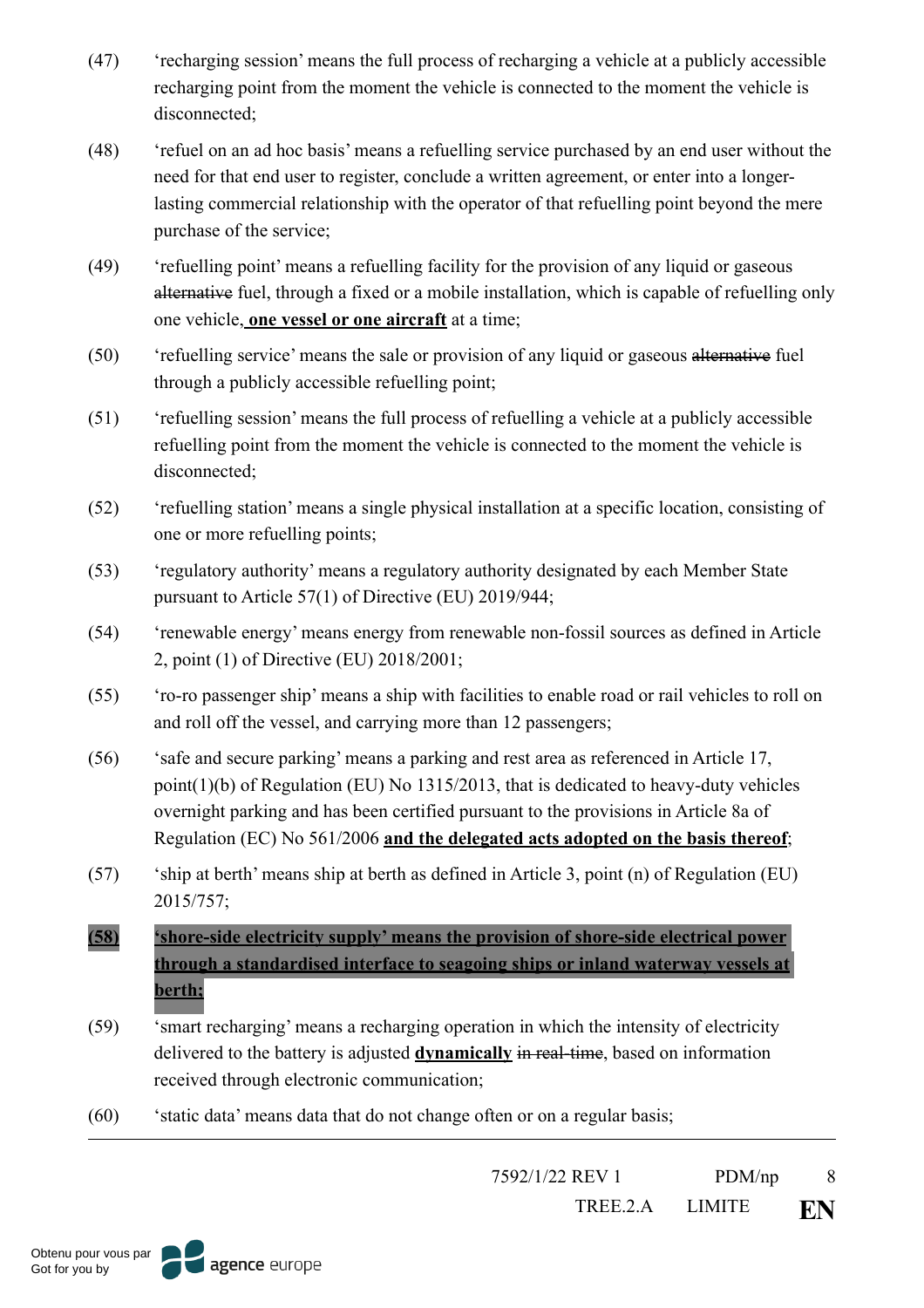- (61) 'TEN-T comprehensive network' means a network as defined in Article 9 of Regulation (EU) No 1315/2013;
- (62) 'TEN-T core network' means a network as defined in Article 38 of Regulation (EU) No 1315/2013;
- (63) 'TEN-T core inland waterway port and TEN-T comprehensive inland waterway port' means an inland waterway port of the TENT-T core or comprehensive networks, as listed and categorised in Annex II of Regulation (EU) No 1315/2013;
- (64) 'TEN-T core maritime port and TEN-T comprehensive maritime port' means a maritime port of the TENT-T core or comprehensive networks, as listed and categorised in Annex II of Regulation (EU) No 1315/2013;
- (65) 'transmission system operator' means a system operator as defined in Art 2, point (35) of Directive (EU) 2019/944;
- (66) 'urban node' means an urban node as defined in Article 3, point (p) of Regulation (EU No) 1315/2013.

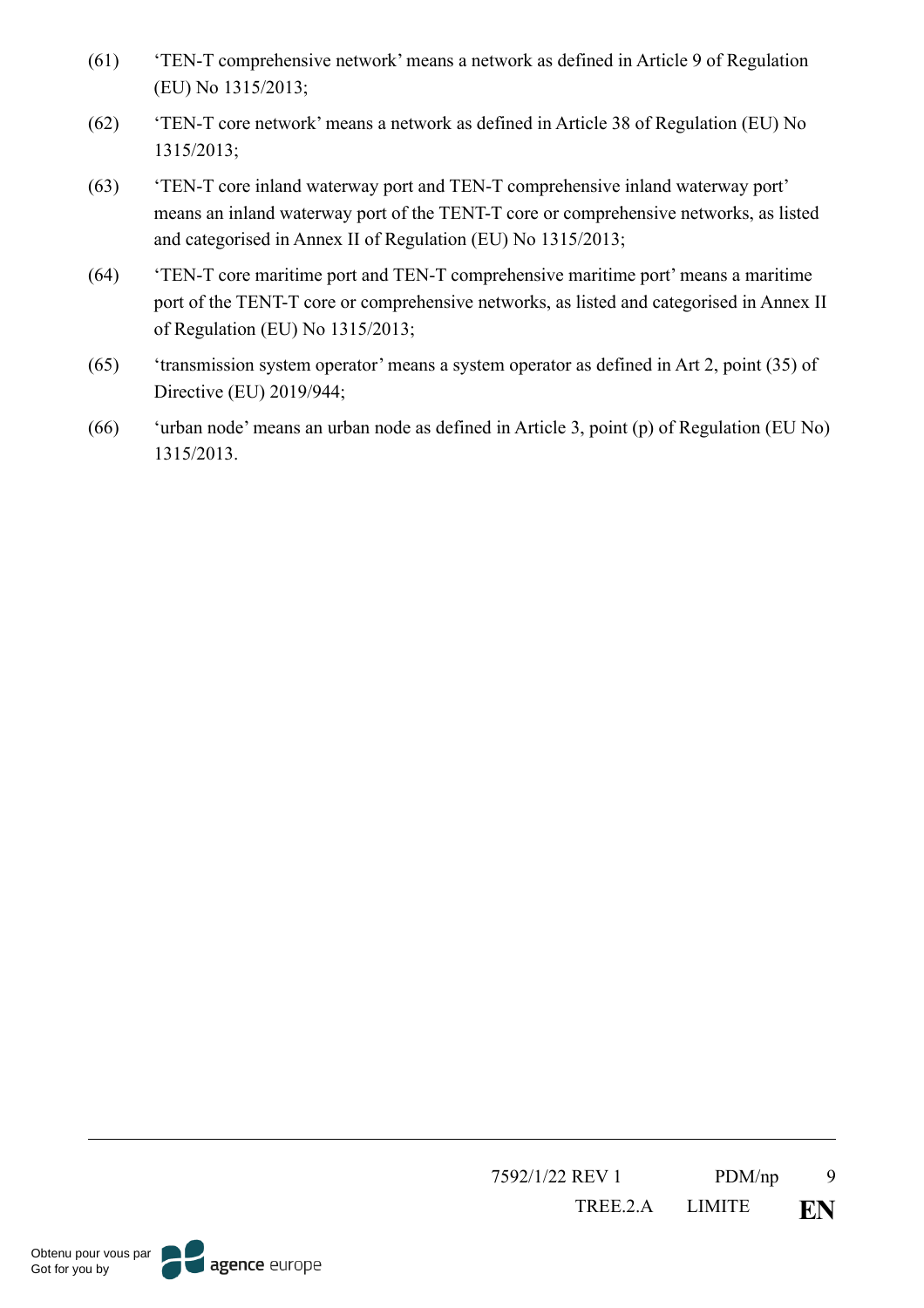#### *Targets for electric recharging infrastructure dedicated to light-duty vehicles*

- 1. Member States shall ensure that:
	- − **, in their territory,** publicly accessible recharging stations **dedicated to** for light-duty vehicles are deployed commensurate to the uptake of light-duty electric vehicles;
	- − **and** in their territory, publicly accessible recharging stations dedicated to lightduty vehicles are deployed that provide sufficient power output for those vehicles.**[1](#page-9-0)**

<span id="page-9-1"></span>To that end, Member States shall ensure that, at the end of each year, starting from the year **of the date of application as** referred to in Article 24, the following power output targets are met cumulatively:

- (a) for each battery electric light-duty vehicle registered in their territory, a total power output of at least 1 kW is provided through publicly accessible recharging stations; and
- (b) for each plug-in hybrid light-duty vehicle registered in their territory, a total power output of at least 0.66 kW is provided through publicly accessible recharging stations.
- 2. Member States shall ensure a minimum coverage of publicly accessible recharging points dedicated to light-duty vehicles on the road network in their territory. To that end, Member States shall ensure that:
	- (a) along the TEN-T core network, publicly accessible recharging pools dedicated to light-duty vehicles and meeting the following requirements are deployed in each direction of travel with a maximum distance of 60 km in-between them:
		- (i) by 31 December 2025, each recharging pool shall offer a power output of at least 300 kW and include at least one recharging **point** station with an individual power output of at least 150 kW;
		- (ii) by 31 December 2030, each recharging pool shall offer a power output of at least 600 kW and include at least two recharging **points** stations with an individual power output of at least 150 kW;

<span id="page-9-0"></span>*This will become a sentence, without indents:* Member States shall ensure that**, in their territory, [1](#page-9-1)** publicly accessible recharging stations **dedicated to** light-duty vehicles are deployed commensurate to the uptake of light-duty electric vehicles **and** provide sufficient power output for those vehicles.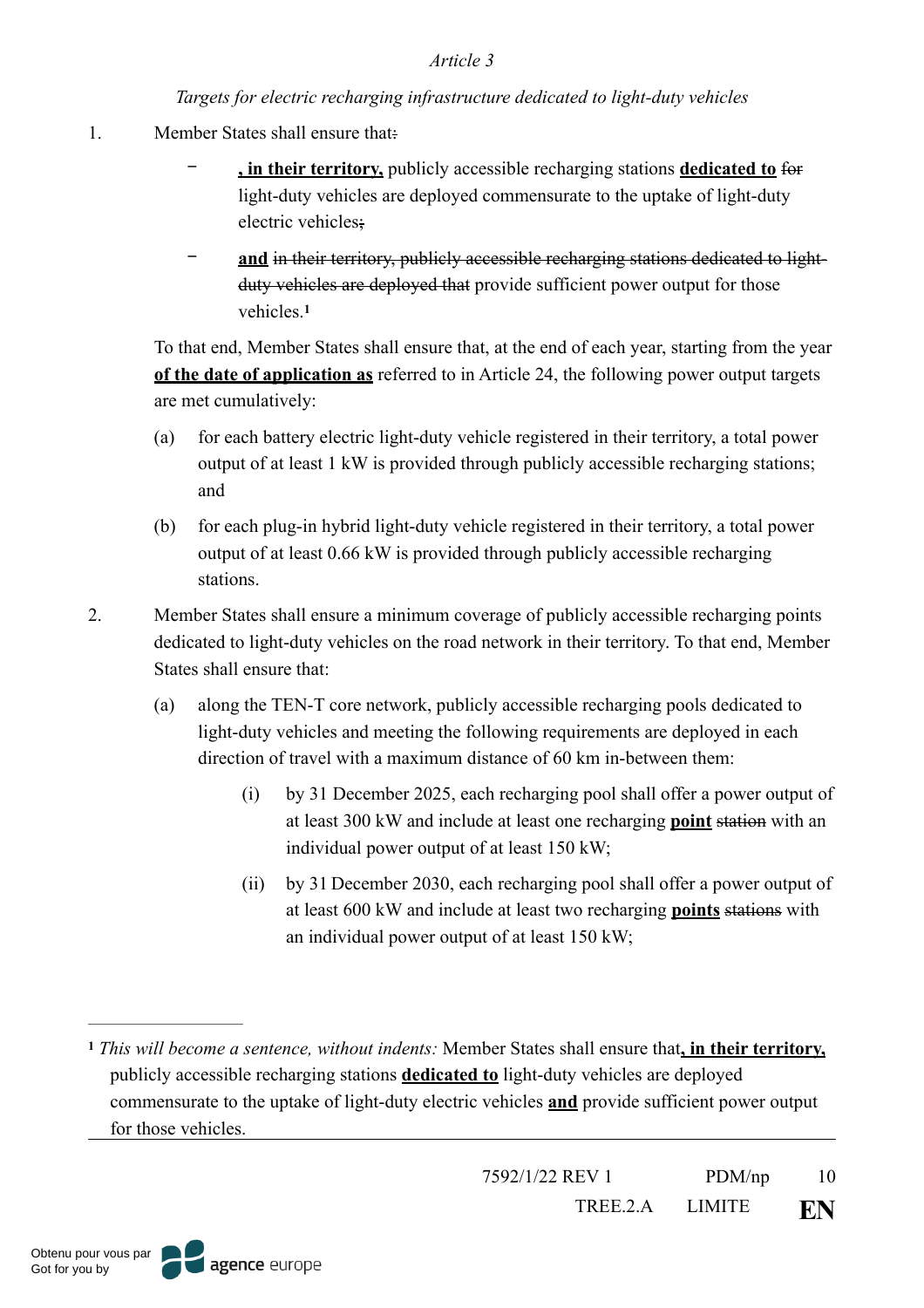- (b) along the TEN-T comprehensive network, publicly accessible recharging pools dedicated to light-duty vehicles and meeting the following requirements are deployed in each direction of travel with a maximum distance of 60 km in-between them:
	- (i) by 31 December 2030, each recharging pool shall offer a power output of at least 300 kW and include at least one recharging **point** station with an individual power output of at least 150 kW;
	- (ii) by 31 December 2035, each recharging pool shall offer a power output of at least 600 kW and include at least two recharging **points** stations with an individual power output of at least 150 kW.
- **2a. A single publicly accessible recharging pool dedicated to light-duty vehicles may be deployed along TEN-T roads for both directions of travel provided that such pool is easily accessible from both directions of travel, that appropriate signposting is deployed and that the requirements set out in paragraph 2 in terms of distance, total power output of the pool, number of points and power output of single points are complied with as for two directions of travel.**
- **2b. By way of derogation from paragraph 2a, along TEN-T roads with a total annual average daily traffic of less than [10.000] light duty vehicles and where the infrastructure cannot be justified in socio-economic cost-benefit terms, Member States may provide that a publicly accessible recharging pool dedicated to light-duty vehicles may serve both directions of travel while meeting the requirements set out in paragraph 2 in terms of distance, total power output of the pool, number of points and power output of single points applicable for a single direction of travel provided that the recharging pool is easily accessible from both directions of travel and that appropriate signposting is deployed. Member States shall notify such exemptions to the Commission. They shall review them every [two] years in the framework of the national progress report referred to in Article 14.**
- 3. Neighbouring Member States shall ensure that the maximum distances referred to in paragraph 2, points (a) and (b) are not exceeded for cross-border sections of the TEN-T core and the TEN-T comprehensive network.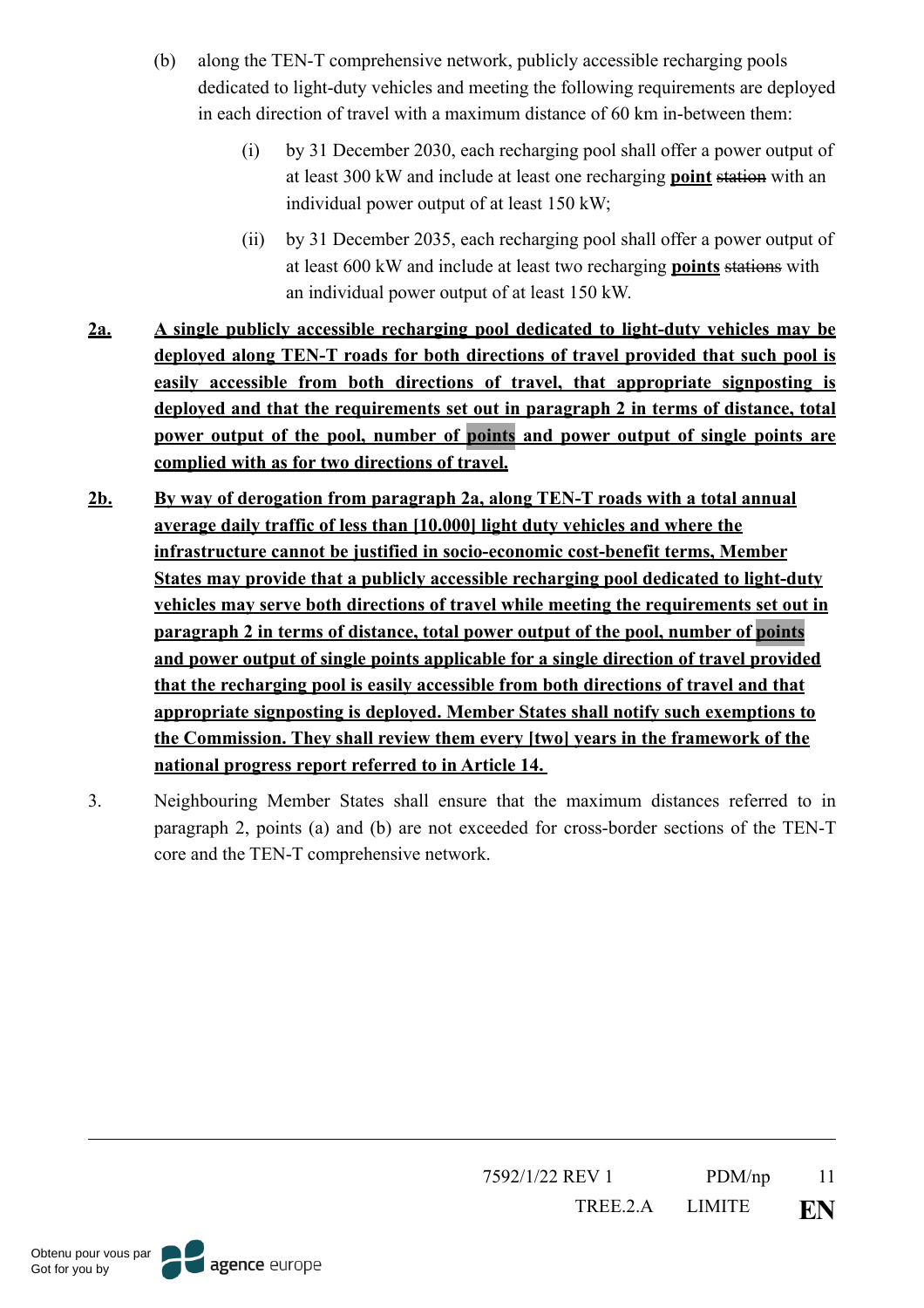*Targets for electric recharging infrastructure dedicated to heavy-duty vehicles*

- 1. Member States shall ensure a minimum coverage of publicly accessible recharging points dedicated to heavy-duty vehicles in their territory. To that end, Member States shall ensure that:
	- **(a01) by 31 December 2025, at least along [x] % of the length of the TEN-T network, publicly accessible recharging pools dedicated to heavy-duty vehicles are deployed in each direction of travel and that each recharging pool offers a power output of at least 1400 kW and includes at least one recharging point with an individual power output of at least 350 kW;**
	- **(a02) by 31 December 2027, at least along [y] % of the length of the TEN-T network, publicly accessible recharging pools dedicated to heavy-duty vehicles are deployed in each direction of travel and that each recharging pool:** 
		- (i) **along the TEN-T core network, offers a power output of at least 2800 kW and includes at least two recharging points with an individual power output of at least 350 kW**
		- (ii) **along the TEN-T comprehensive network, offers a power output of at least 1 400 kW and includes at least one recharging point with an individual power output of at least 350 kW;**
	- (a) **by 31 December 2030,** along the TEN-T core network, publicly accessible recharging pools dedicated to heavy-duty vehicles and meeting the following requirements are deployed in each direction of travel with a maximum distance of 60 km in-between them:
		- (i) by 31 December 2025, each recharging pool shall offer a power output of at least 1400 kW and include at least one recharging station with an individual power output of at least 350 kW;
		- (ii) by 31 December 2030, **and that** each recharging pool shall offer**s** a power output of at least 3500 kW and include**s** at least two recharging stations **points** with an individual power output of at least 350 kW;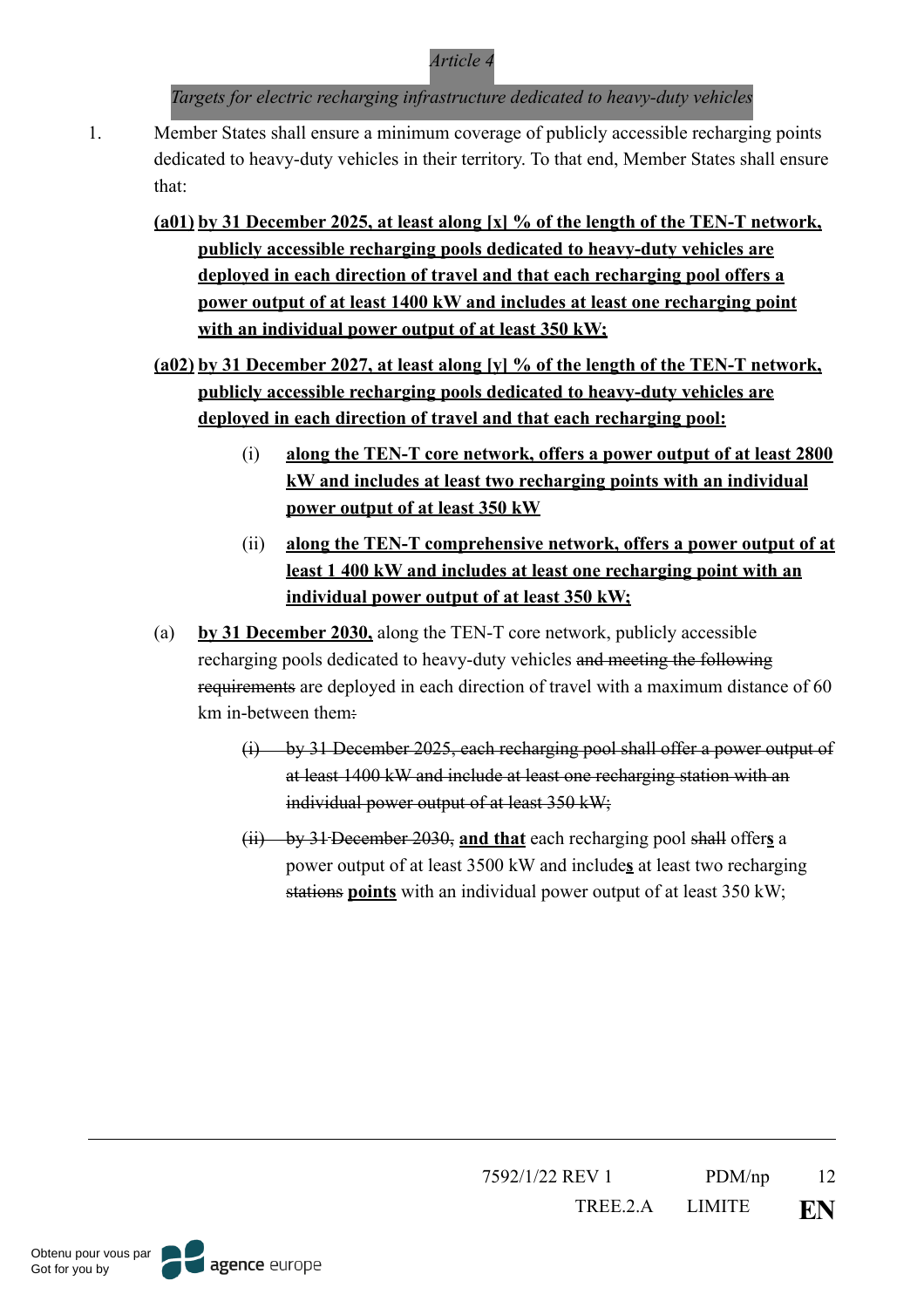- (b) **by 31 December 2030,** along the TEN-T comprehensive network, publicly accessible recharging pools dedicated to heavy-duty vehicles and meeting the following requirements are deployed in each direction of travel with a maximum distance of 100 km in-between them:
	- (i) by 31 December 2030, **and** that each recharging pool shall offer**s** a power output of at least 1400 kW and include**s** at least one recharging station **point** with an individual power output of at least 350 kW;
	- (ii) by 1 December 2035, each recharging pool shall offer a power output of at least 3500 kW and include at least two recharging stations with an individual power output of at least 350 kW;
- (c) by 31 December 2030, in each safe and secure parking area at least one recharging station dedicated to heavy-duty vehicles with a power output of at least 100 kW is installed;
- (d) by 31 December 2025, in each urban node publicly accessible recharging points dedicated to heavy-duty vehicles providing an aggregated power output of at least 600 kW are deployed, provided by recharging stations with an individual power output of at least 150 kW;
- (e) by 31 December 2030, in each urban node publicly accessible recharging points dedicated to heavy-duty vehicles providing an aggregated power output of at least 1200 kW are deployed, provided by recharging stations with an individual power output of at least 150 kW.

**1a. The calculation of the percentage of the length of TEN-T network referred to in points (a01) and (a02) of paragraph 1, shall be based on the following elements:**

- **(i) for the calculation of the denominator: the total length of the TEN-T network within the territory of the Member State;**
- **(ii) for the calculation of the numerator: the cumulated length of the sections of the TEN-T network between two publicly accessible recharging pools dedicated to heavy-duty vehicles; sections of the TEN-T network between two recharging pools that are more than 120 km apart shall not be taken into account when calculating the numerator.**
- **1b. A single publicly accessible recharging pool dedicated to heavy-duty vehicles may be deployed along TEN-T roads for both directions of travel provided that such pool is easily accessible from both directions of travel, that appropriate signposting is deployed and that the requirements set out in paragraph 1 in terms of distance, total power output of the pool, number of points and power output of single points are complied with as for two directions of travel.**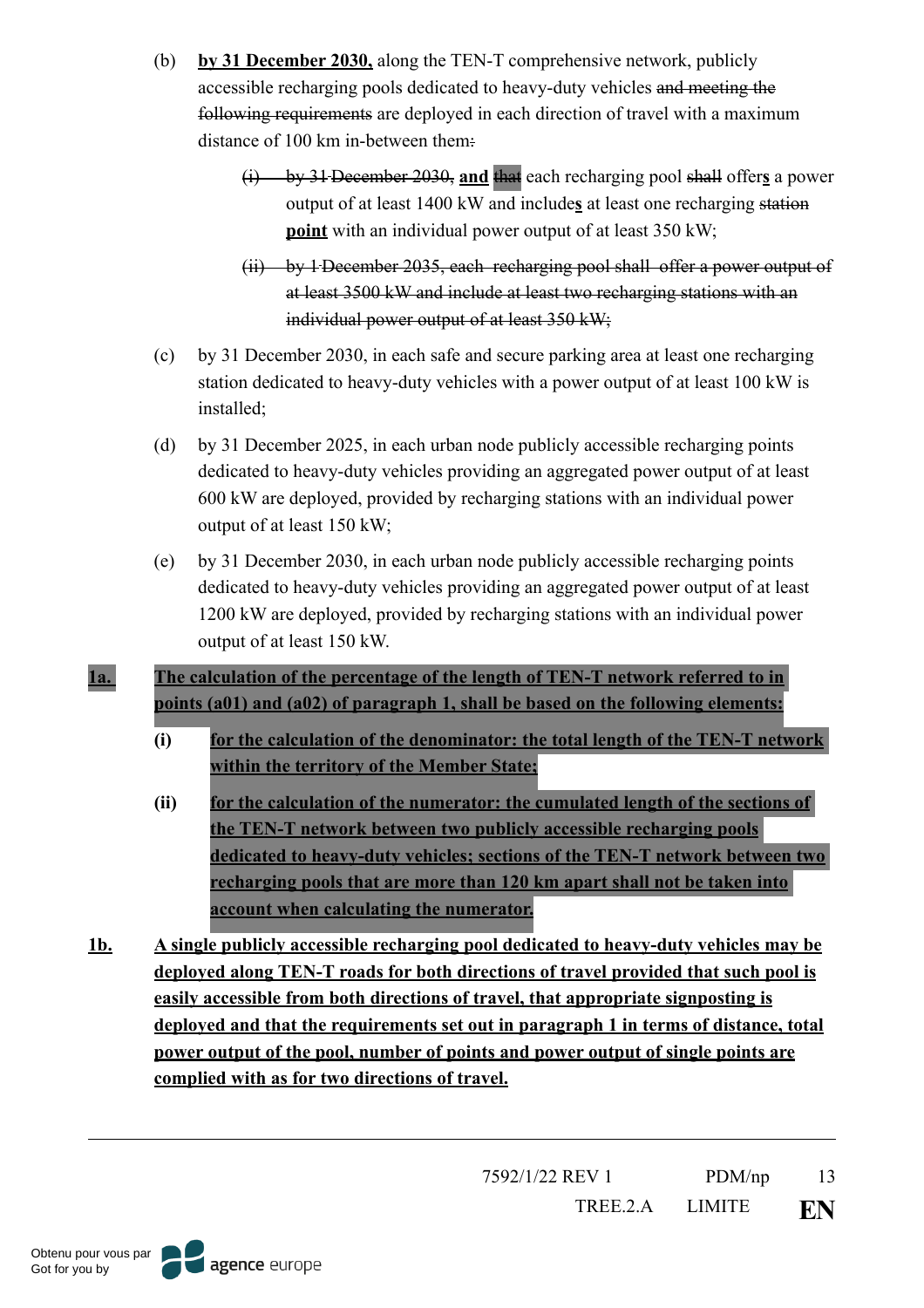- **1c. By way of derogation from paragraph 1b, along TEN-T roads with a total annual average daily traffic of less than [800 - 2.000] heavy duty vehicles and where the infrastructure cannot be justified in socio-economic cost-benefit terms, Member States may provide that a publicly accessible recharging pool dedicated to heavy-duty vehicles may serve both directions of travel while meeting the requirements set out in paragraph 1 in terms of distance, total power output of the pool, number of points and power output of single points applicable for a single direction of travel provided that the recharging pool is easily accessible from both directions of travel and that appropriate signposting is deployed. Member States shall notify such exemptions to the Commission. They shall review them every [two] years in the framework of the national progress report referred to in Article 14.**
- **1d. By way of derogation from paragraph 1, along TEN-T roads with a total annual average daily traffic of less than [800 - 2.000] heavy duty vehicles and where the infrastructure cannot be justified in socio-economic cost-benefit terms, Member States may reduce up to 50% the total power output of a publicly accessible recharging pool dedicated to heavy-duty vehicles required pursuant to paragraph 1, provided that such recharging pool serves only one direction of travel and that the requirements set out in paragraph 1 in terms of distance, number of points and power output of single points are complied with. Member States shall notify such exemptions to the Commission. They shall review them every [two] years in the framework of the national progress report referred to in Article 14.**
- 2. **By 31 December 2030,** neighbouring Member States shall ensure that the maximum distances referred to in points (a) and (b) **of paragraph 1** are not exceeded for cross-border sections of the TEN-T core and the TEN-T comprehensive network. **Before that date, attention shall be given to cross border sections and neighbouring Member States shall make all possible efforts to respect those maximum distances as soon as they deploy the recharging infrastructure along the cross border sections of the TEN-T network.**



Obtenu pour vous par Got for you by

agence europe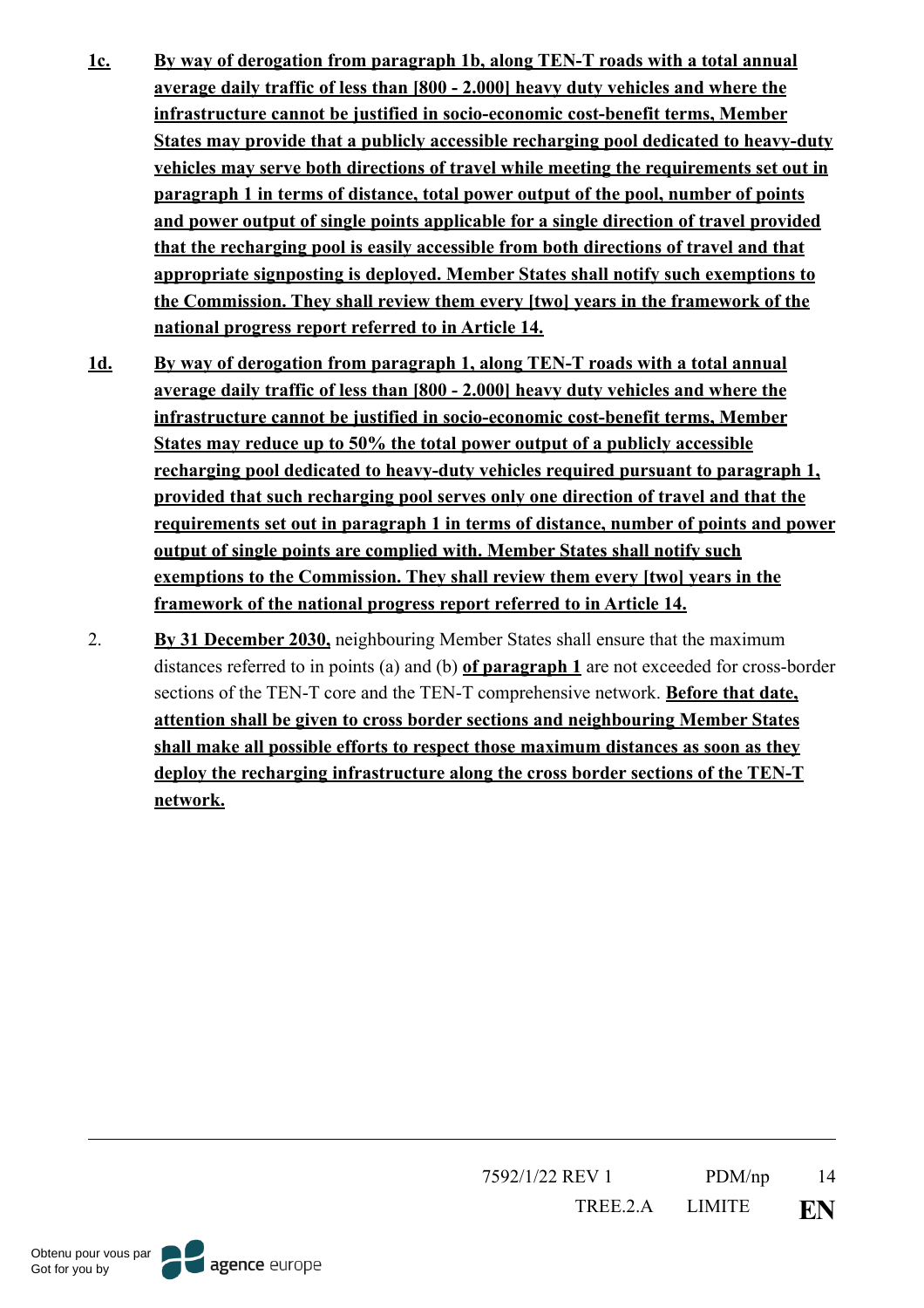# *Recharging infrastructure*

# […]

2. Operators of recharging points shall, at the publicly accessible recharging points operated by them and deployed from the date referred to in Article 24, provide end users with the possibility to recharge their electric vehicle on an ad hoc basis**.**

**At those recharging points deployed from the date of application referred to in Article 24, ad hoc charging shall be possible** using a payment instrument that is widely used in the Union. To that end, operators of recharging points shall ensure that these public recharging points**, at those points** stations**,** accept electronic payments. Operators of recharging points shall, where appropriate include, **through terminals and devices used for payment services, includeing** at least one of the following terminal and devices:

- (i) payment card readers;
- (ii) devices with a contactless functionality that is at least able to read payment cards;
- (iii) **for publicly accessible recharging points** stations **with a power output below 50 kW, devices using an internet connection and allowing for a secure payment transaction such as those generating** with which for instance a **specific** Quick Response code can be specifically generated and;

From 1 January 2027 onwards, operators of recharging points shall ensure that all publicly accessible recharging **points** stations on the TEN-T network **operated by them**, **including those points** stations **deployed before the date of application referred to in Article 24, that meet the requirements set out in Article 3(2)** with **and have** a power output equal to or more than 50 kW operated by them, are equipped with a payment instrument, as defined in paragraph 1 of this article, **comply with the requirements set out in points (i) or** and **(ii)**.

# **One payment terminal or device referred to in the second subparagraph may serve several recharging points** stations **within a recharging pool.**

The requirements laid down in this paragraph shall not apply to publicly accessible recharging points that do not require payment for the recharging service.

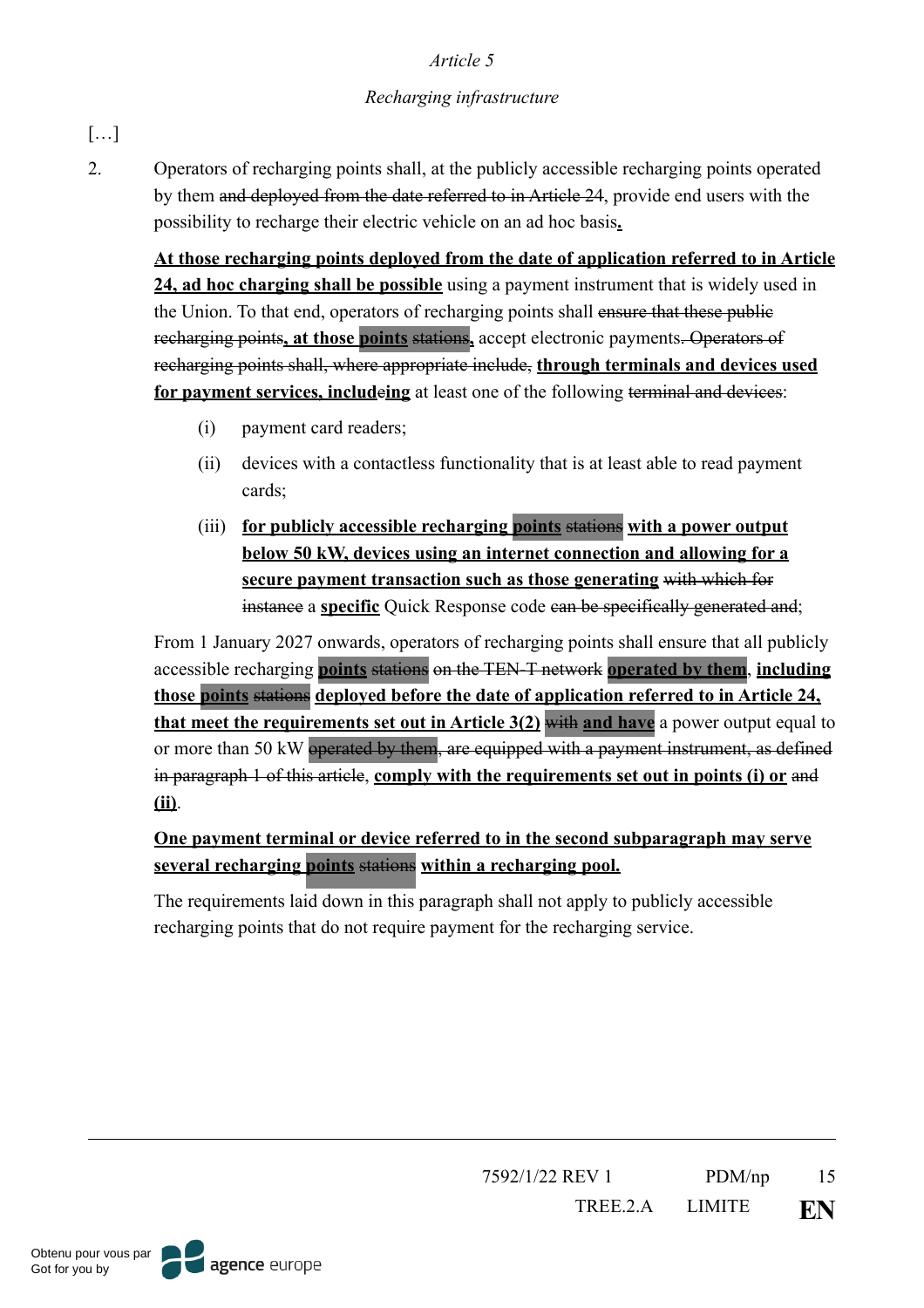- 3. Operators of recharging points shall, when they offer automatic authentication at a publicly accessible recharging point operated by them, ensure that end users always have the right not to make use of the automatic authentication and may either recharge their vehicle on an ad hoc basis, as provided for in paragraph 2, or use another contract-based recharging solution offered at that recharging point. Operators of recharging points shall transparently display that option and offer it in a convenient manner to the end user, at each publicly accessible recharging point that they operate and where they make available automatic authentication.
- 4. Operators of publicly accessible recharging points shall ensure that any mobility service provider has access to the recharging stations operated by them in a non-discriminatory manner. Where appropriate, the access may not be granted according to an objective justification*.* Prices charged by operators of publicly accessible recharging points shall be reasonable, easily and clearly comparable, transparent and non-discriminatory. Operators of publicly accessible recharging points shall not discriminate between the prices charged to end users and prices charged to mobility service providers nor between prices charged to different mobility service providers. Where relevant, the level of prices may only be differentiated in a proportionate manner, according to an objective justification.
- 5. Operators of recharging points shall **clearly** make the information on the ad hoc price and all its components available at all publicly accessible recharging stations operated by them so that these are **this information is** known to end users before they initiate a recharging session. **This information shall include all price components charged by the operator to calculate the price of a recharging session such as** at least the following price components, if applicable at the recharging station<sup>[1](#page-15-0)</sup> shall be made available:
	- price per session,
	- price per minute,
	- price per kWh.**[2](#page-15-1)**

<span id="page-15-3"></span><span id="page-15-2"></span>**With respect to publicly accessible recharging points** stations **with a power output equal to or more than 50 kW, deployed from the date of application referred to in Article 24** or **and with respect to those recharding points referred to in the** second

<span id="page-15-0"></span>*Recital (24) will be amended as follows:* 'Price transparency is crucial to ensure seamless and easy **[1](#page-15-2)** recharging and refuelling. Users of alternative fuel vehicles should be given accurate price information before the start of the recharging or refuelling service. The price should be communicated in a clearly structured manner to allow end users to identify all applicable **the different** cost components **applicable at the recharging stations and anticipate the total cost**. **This requirement should be without prejudice to the right of Member States to determine the applicable unit price of the electricity recharged from a charging station in accordance with Directive 98/6/EC.**

<span id="page-15-1"></span>*This will become a sentence, without indents:* **This information shall include all price [2](#page-15-3) components charged by the operator to calculate the price of a recharging session such as price per session, price per minute or price per kWh.**

7592/1/22 REV 1 PDM/np 16

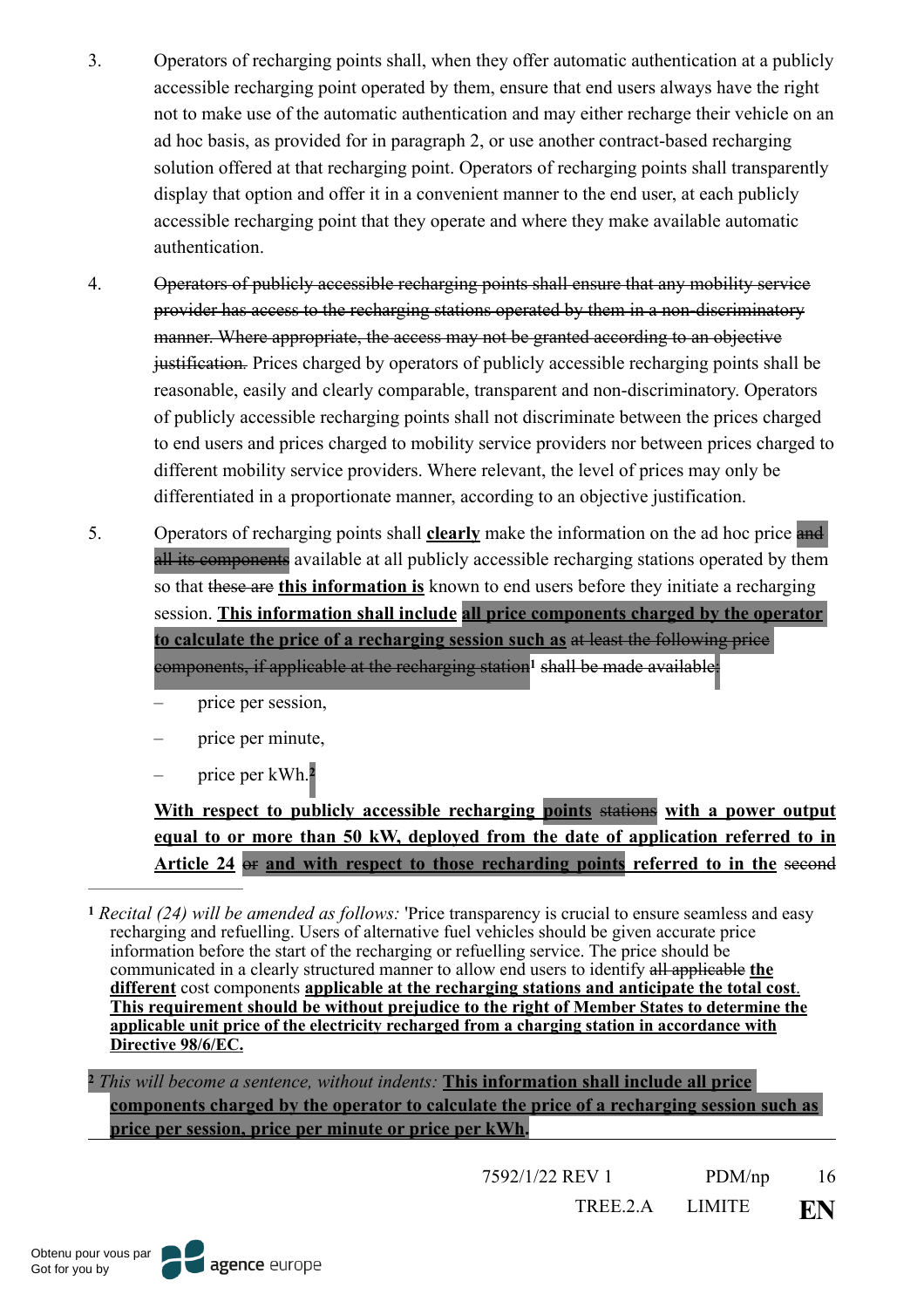# **third subparagraph of paragraph 2, this information shall be clearly shown** displayed **at the recharging station.**

- 6. Prices charged by mobility service providers to end users shall be reasonable, transparent and non-discriminatory. Mobility service providers shall make available to end users all applicable price information, prior to the start of the recharging session, and specific to their intended recharging session, through freely available, widely supported electronic means, clearly distinguishing the price components charged by the operator of recharging point, applicable e-roaming costs and other fees or charges applied by the mobility service provider. The fees shall be reasonable, transparent and non-discriminatory. No extra charges for cross-border e-roaming shall be applied.
- 7. **No later than 1 year after the date of application as referred to in Article 24,** O**o**perators of recharging points shall ensure that all newly **publicly accessible recharging points** built or renovated after the date of application referred to in Article 24 publicly accessible recharging points operated by them are digitally-connected recharging points.
- 8. Operators of recharging points shall ensure that all newly **publicly accessible normal power recharging points** built or renovated **after the date of application referred to in Article 24** publicly accessible normal power recharging points operated by them are capable of smart recharging.
- $[\ldots]$
- 10. No later than 1 year **after the date of application as referred to in Article 24** this Regulation enters into force, the Operators of publicly accessible recharging points shall ensure that all direct current (DC) publicly accessible recharging points operated by them have a fixed recharging cable installed.
- 11. Where the operator of a recharging point is not the owner of that point, the owner shall make available to the operator, in accordance with the arrangements between them, a recharging point with the technical characteristics which enable the operator to comply with the obligation set out in paragraphs 3, 7, 8 and 10.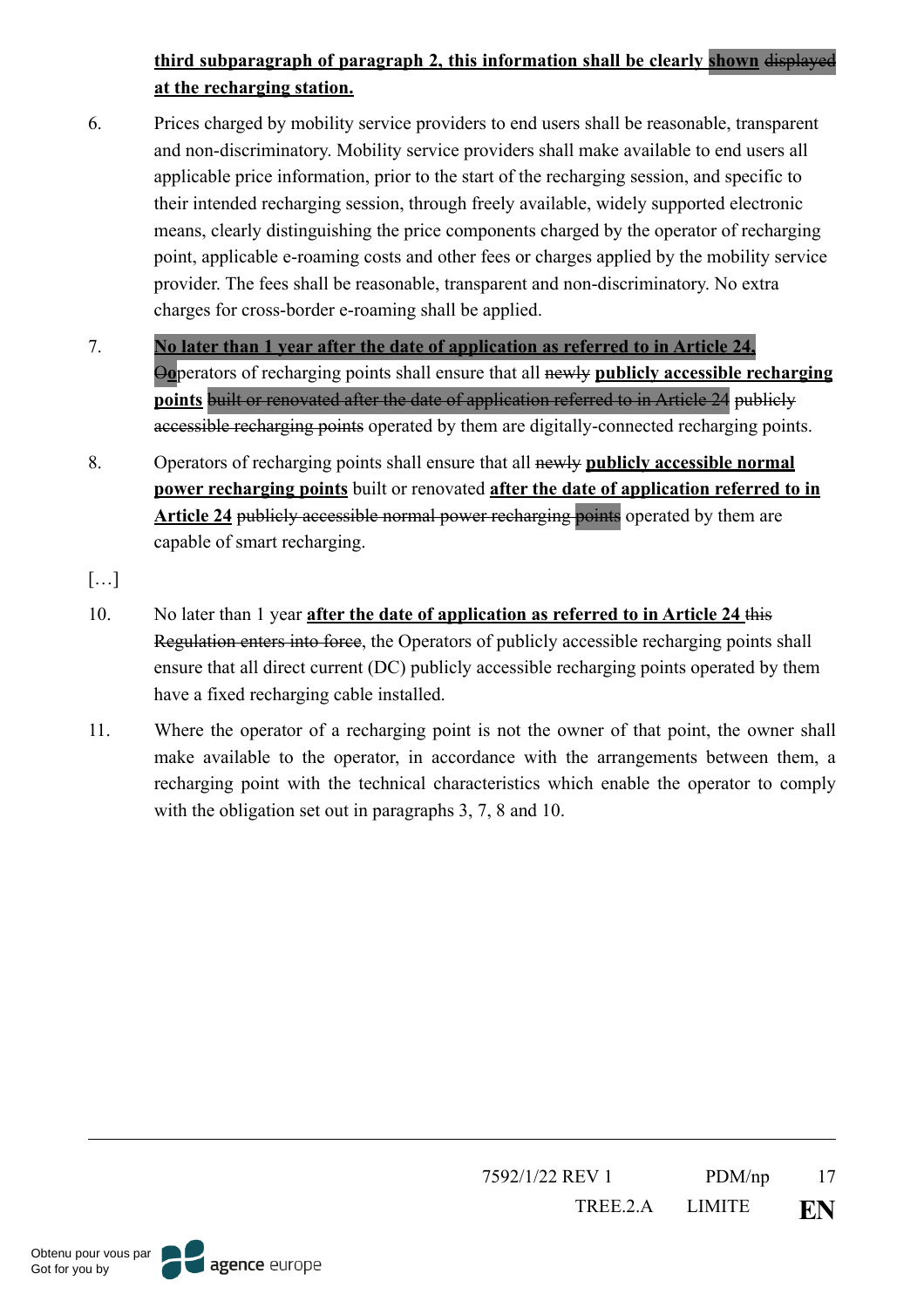#### *Targets for hydrogen refuelling infrastructure of road vehicles*

1. Member States shall ensure that, in their territory, a minimum number of publicly accessible hydrogen refuelling stations are put in place by 31 December 2030.

To that end Member States shall ensure that by 31 December 2030 publicly accessible hydrogen refuelling stations with a minimum capacity of 2 t/day and **equipped with at least a 700 bars dispenser are deployed with a maximum distance of [150-250] km inbetween them** along the TEN-T core and the TEN-T comprehensive network are deployed with an average distance of [150] km in-between them, but not more then a distance of [180] km. Liquid hydrogen shall be made available at publicly accessible refuelling stations with a maximum distance of 450 km in-between them.

Member States shall ensure that by 31 December 2030, at least one publicly accessible hydrogen refuelling station is deployed in each urban node. An analysis on the best location shall be carried out **by Member States** for such refuelling stations **and** that shall in particular consider the deployment of such stations **in urban nodes or their vicinity, or** in multimodal hubs where also other transport modes could be supplied.

- 2. Neighbouring Member States shall ensure that the maximum distance referred to in paragraph 1, second subparagraph is not exceeded for cross-border sections of the TEN-T core and the TEN-T comprehensive network.
- 3. The operator of a publicly accessible refuelling station or, where the operator is not the owner, the owner of that station in accordance with the arrangements between them, shall ensure that the station is designed to serve light-duty and heavy-duty vehicles. In freight terminals, operators or owners of these publicly accessible hydrogen refuelling stations shall ensure that these stations also serve liquid hydrogen.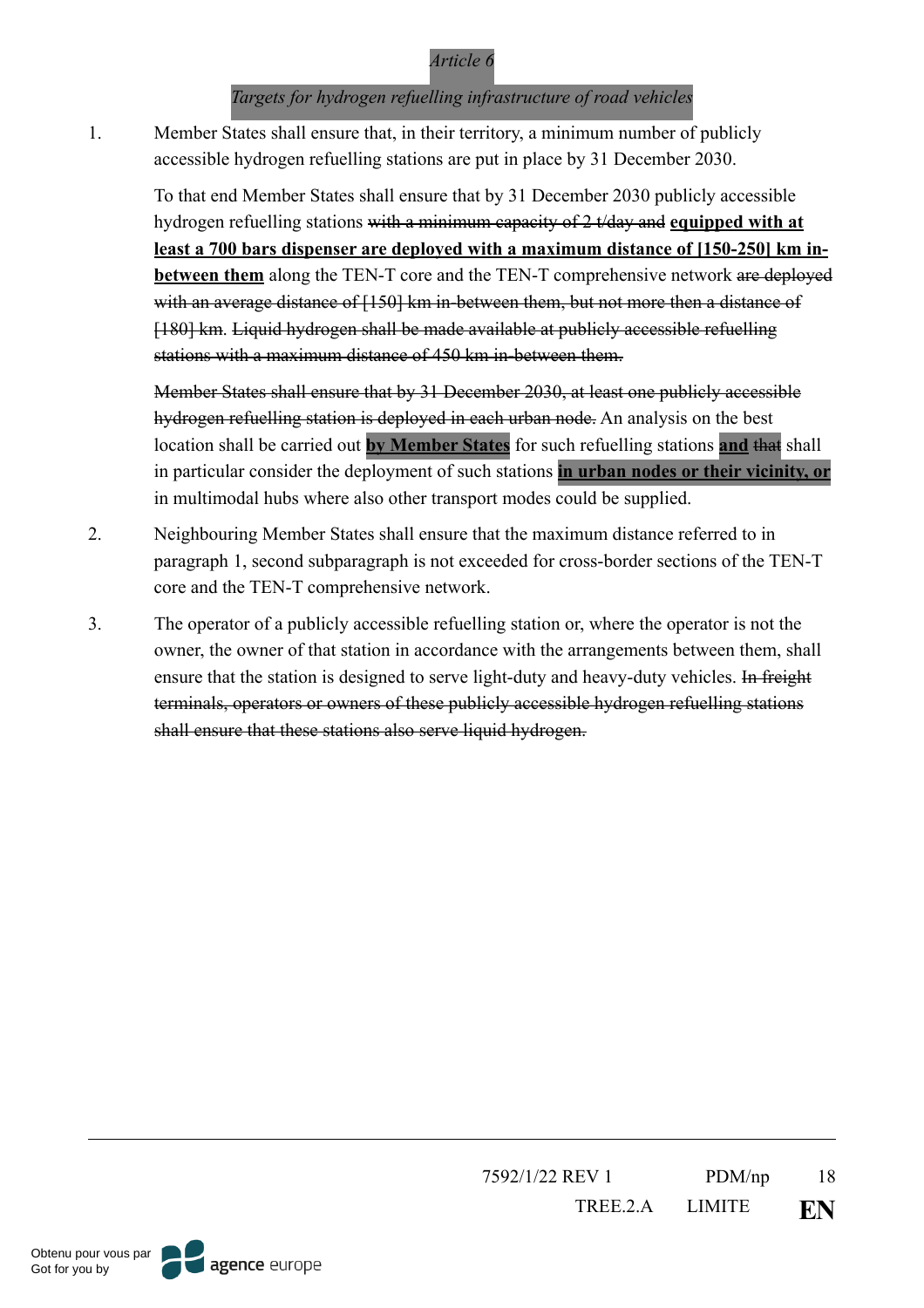#### *Hydrogen refuelling infrastructure*

1. From the date referred to in Article 24 all o**O**perators of publicly accessible hydrogen refuelling stations **shall, at the publicly accessible refuelling stations** operated by them shall provide for the possibility for end users **with the possibility** to refuel on an ad hoc basis**.**

**Ad hoc refuelling shall be possible at all publicly accessible hydrogen refuelling stations** using a payment instrument that is widely used in the Union. To that end, operators of **those** hydrogen refuelling stations shall ensure that these hydrogen refuelling stations operated by them accept electronic payments **through terminals and devices used for payment services**. Operators of refuelling points shall include, where appropriate, **including** at least one of the following terminal and devices:

- (a) payment card readers;
- (b) devices with a contactless functionality that is at least able to read payment cards.

# **The requirements set out in this paragraph shall apply from the date of application referred to in Article 24 for those publicly accessible refuelling stations deployed after that date. For publicly accessible refuelling stations deployed before that date, those requirements shall apply from 6 months after that date.**

Where the operator of the hydrogen refuelling point is not the owner of that point, the owner shall make available to the operator, in accordance with the arrangements between them, hydrogen refuelling points with the technical characteristics which enable the operator to comply with the obligation set out in this paragraph.

- 2. Prices charged by the operators of publicly accessible hydrogen refuelling points shall be reasonable, easily and clearly comparable, transparent and non-discriminatory. Operators of publicly accessible hydrogen refuelling points shall not discriminate between the prices charged to end users and those charged to mobility service providers as well as between the prices charged to different mobility service providers. Where relevant, the level of prices may only be differentiated according to an objective justification.
- 3. Operators of hydrogen refuelling points shall make price information available before the start of a refuelling session at the refuelling stations operated by them.

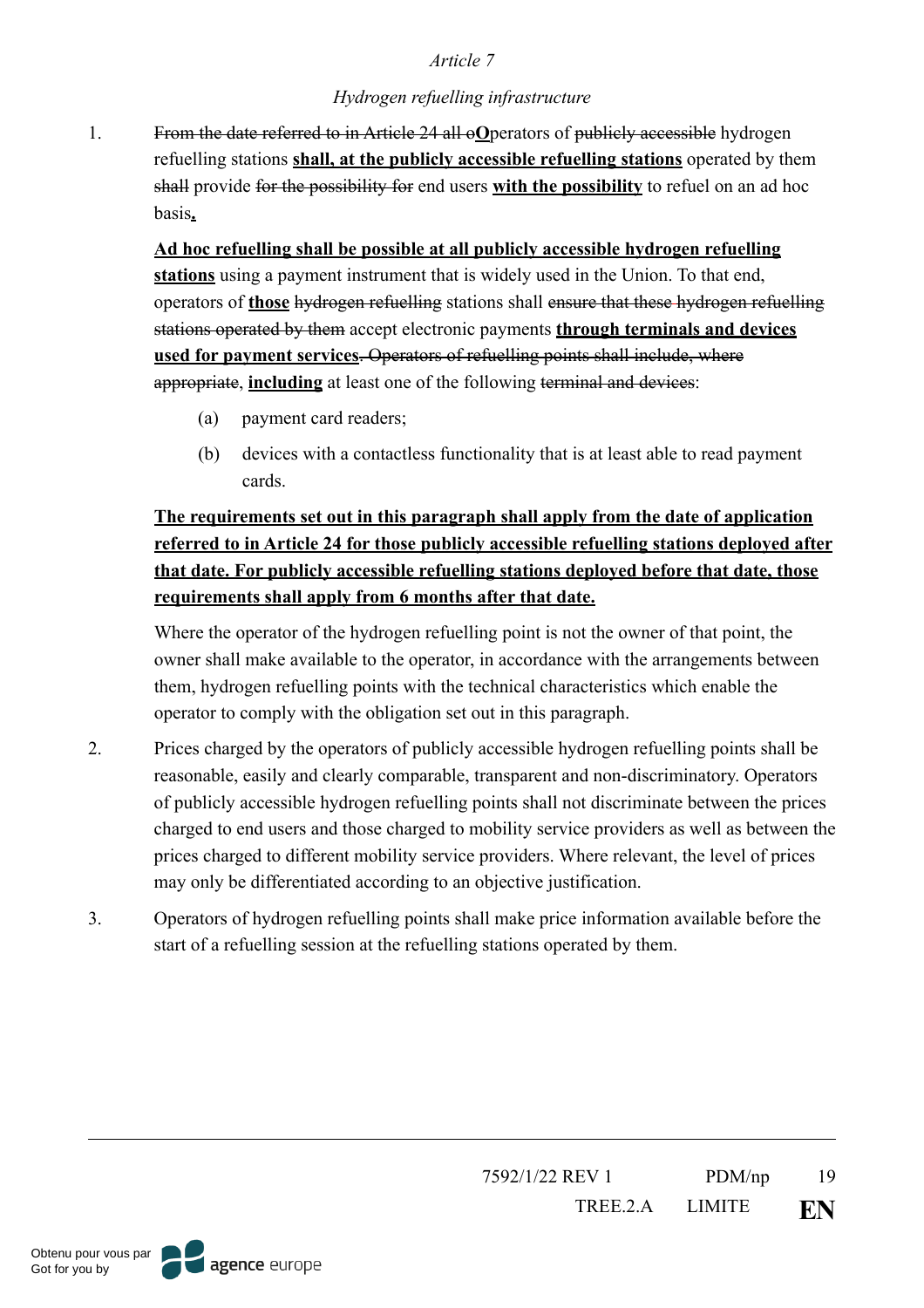4. Operators of publicly accessible refuelling stations may provide hydrogen refuelling services to customers on a contractual basis, including in the name and on behalf of other mobility service providers. Mobility service providers shall charge prices to end users that are reasonable, transparent and non-discriminatory. Mobility service providers shall make available to end users all applicable price information, prior to the start of the **refuelling**  recharging session, and specific to their intended **refuelling** recharging session, through freely available, widely supported electronic means, clearly distinguishing the price components charged by the operator of the hydrogen refuelling point, applicable e-roaming costs and other fees or charges applied by the mobility service provider.

#### *Article 8*

# *LNG Infrastructure for liquefied methane for road transport vehicles*

Member States shall ensure until 1 January 2025 that an appropriate number of publicly accessible refuelling points for LNG **liquefied methane** are put in place, at least along the TEN-T core network, in order to allow LNG heavy-duty motor vehicles **using liquefied methane** to circulate throughout the Union, where there is demand, unless the costs are disproportionate to the benefits, including environmental benefits.

# *Article 9*

# *Targets for shore-side electricity on-shore power supply in maritime ports*

- 1. Member States shall ensure that a minimum **shore-side electricity** on-shore power supply for seagoing container ships and seagoing passenger ships is provided in TEN-T maritime ports. To that end, Member States shall ensure that the managing body of the port, or the competent authority of the port, pursuant to the provisions of Regulation (EU) 2017/352, shall take the necessary measures to ensure that by 1 January 2030:
	- (a) TEN-T core and TEN-T comprehensive maritime ports, **for which the** whose average annual number of port calls over the last three years by seagoing container ships above 5000 gross tonnes is above [50], are equipped to provide **each year** the required **shore-side electricity** on-shore power to supply **for** at least [90%] of these **total number of** port calls **of seagoing container ships above 5000 gross tonnes at the maritime port concerned**;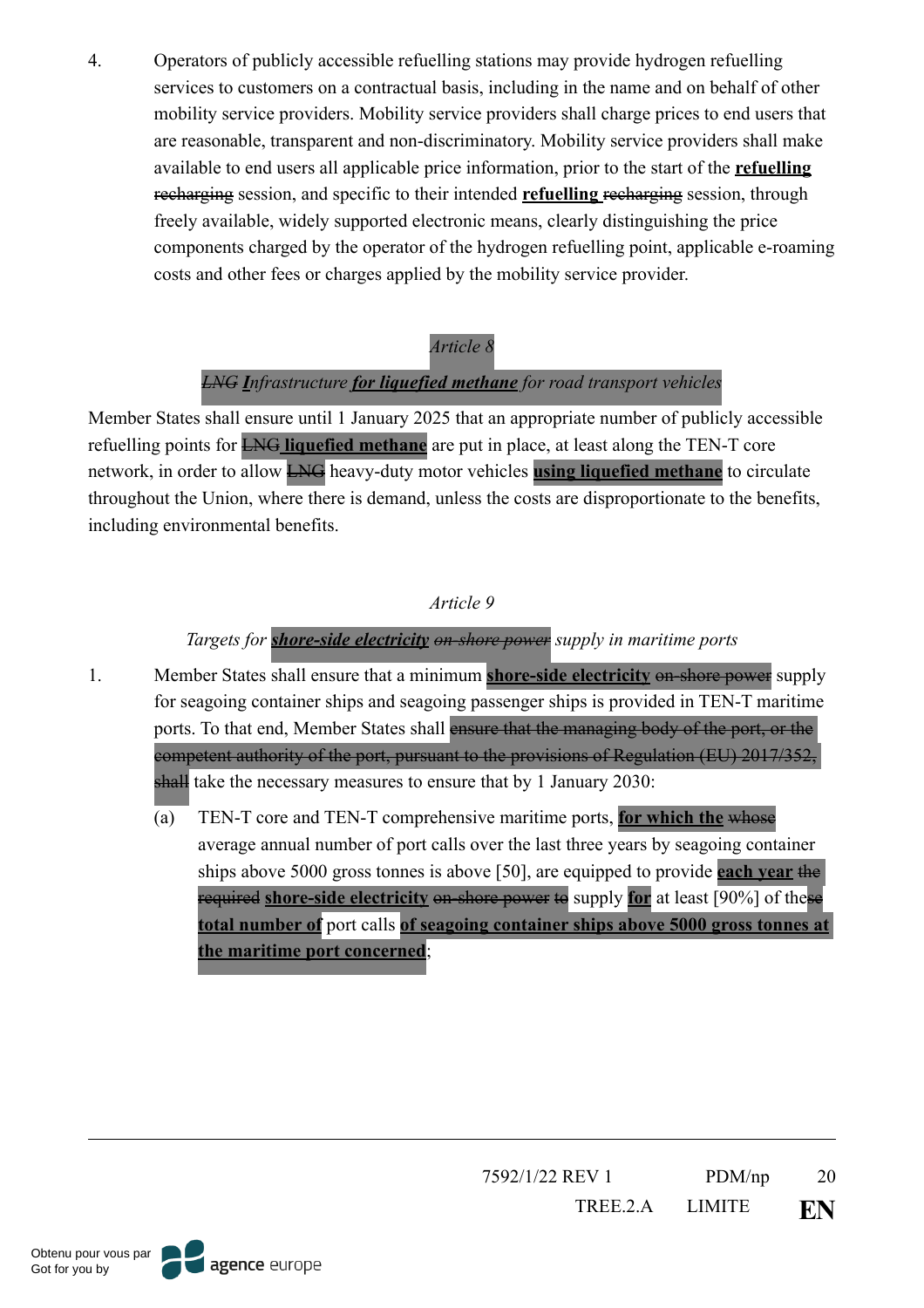- (b) TEN-T core and TEN-T comprehensive maritime ports, **for which the** whose average annual number of port calls over the last three years by seagoing ro-ro passenger ships **above 5000 gross tonnes** and seagoing high-speed passenger crafts above 5000 gross tonnes is above [40], are equipped to provide **each year** the required **shore-side electricity** on-shore power to supply **for** at least [90%] of these **total number of** port calls **of seagoing ro-ro passenger ships above 5000 gross tonnes and seagoing high-speed passenger crafts above 5000 gross tonnes at the maritime port concerned**;
- (c) TEN-T core and TEN-T comprehensive maritime ports, **for which the** whose average annual number of port calls over the last three years by seagoing passenger ships above 5000 gross tonnes other than seagoing ro-ro passenger ships and seagoing high-speed passenger craft above 5000 gross tonnes is above [25], are equipped to provide **each year** the required **shore-side electricity** on-shore power to supply **for** at least [90%] of these **total number of** port calls **of seagoing passenger ships above 5000 gross tonnes other than seagoing ro-ro passenger ships and seagoing high-speed passenger craft at the maritime port concerned**.
- 2. For the determination of the number of port calls, t**The following port calls** shall not be taken into account the **for the purposes of determining the total number of** port calls of ship **at the port concerned under paragraph 1**:
	- (a) **the port calls of ships** that are **moored at the quayside** at berth for less than two hours, calculated on the basis of hour of departure and arrival monitored in accordance with Article 14 of the proposal for a Regulation COM(2021)562 *(FuelEUMaritime)*;
	- (b) **the port calls of** by **ships** that use zero-emission technologies**, as specified pursuant to [article 5, paragraph 4 of FuelEUMaritime - cf ST 7601/22], for their electrical power demand at berth, while moored at the quayside**, as specified in Annex III of the proposal for a Regulation COM(2021)562 *(FuelEUMaritime)*;
	- (c) **the port calls of ships that have to make an** unscheduled **and not systematic** port calls for reasons of safety or saving life at sea**, due to unforeseen circumstances beyond the control of the owner or master**;
- 3. Where the maritime port of the TEN-T core network and the TEN-T comprehensive network is located on an island or in an outermost region as referred to in Article 349 of the Treaty on the Functioning of the European Union, which is not connected directly to the electricity grid **of the mainland, or in case of an outermost region to the electricity grid of a neighbouring country**, paragraph 1 shall not apply, until such a connection has been completed or there is a sufficient locally generated **electricity** capacity from elean **non-fossil** energy sources **to cover the needs of the island or the outermost region**.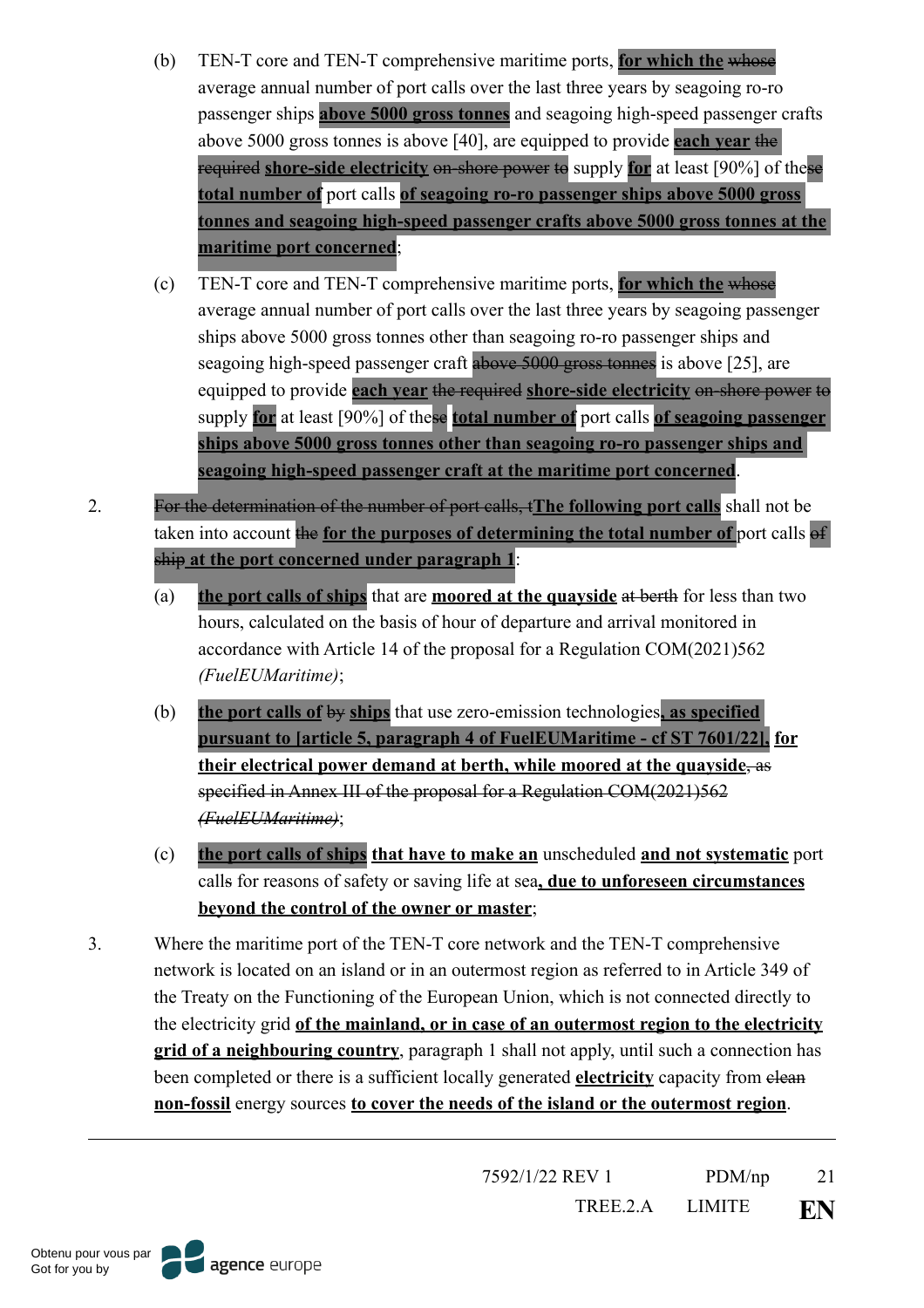# *Targets for shore-side electricity on-shore power supply in inland waterway ports*

Member States shall ensure that:

- (a) at least one installation providing **shore-side electricity** on-shore power supply to inland waterway vessels is deployed at all TEN-T core inland waterway ports by 1 January 2025;
- (b) at least one installation providing **shore-side electricity** on-shore power supply to inland waterway vessels is deployed at all TEN-T comprehensive inland waterway ports by 1 January 2030.

## *Article 11*

## *Targets for supply of LNG liquefied methane in maritime ports*

- 1. Member States shall ensure that an appropriate number of refuelling points for LNG **liquefied methane** are put in place at TEN-T core maritime ports referred to in paragraph 2, to enable seagoing ships to circulate throughout the TEN-T core network by 1 January 2025. Member States shall cooperate with neighbouring Member States where necessary to ensure adequate coverage of the TEN-T core network.
- 2. Member States shall designate in their national policy frameworks TEN-T core maritime ports that shall provide access to the refuelling points for LNG **liquefied methane** referred to in paragraph 1, also taking into consideration actual market needs and developments.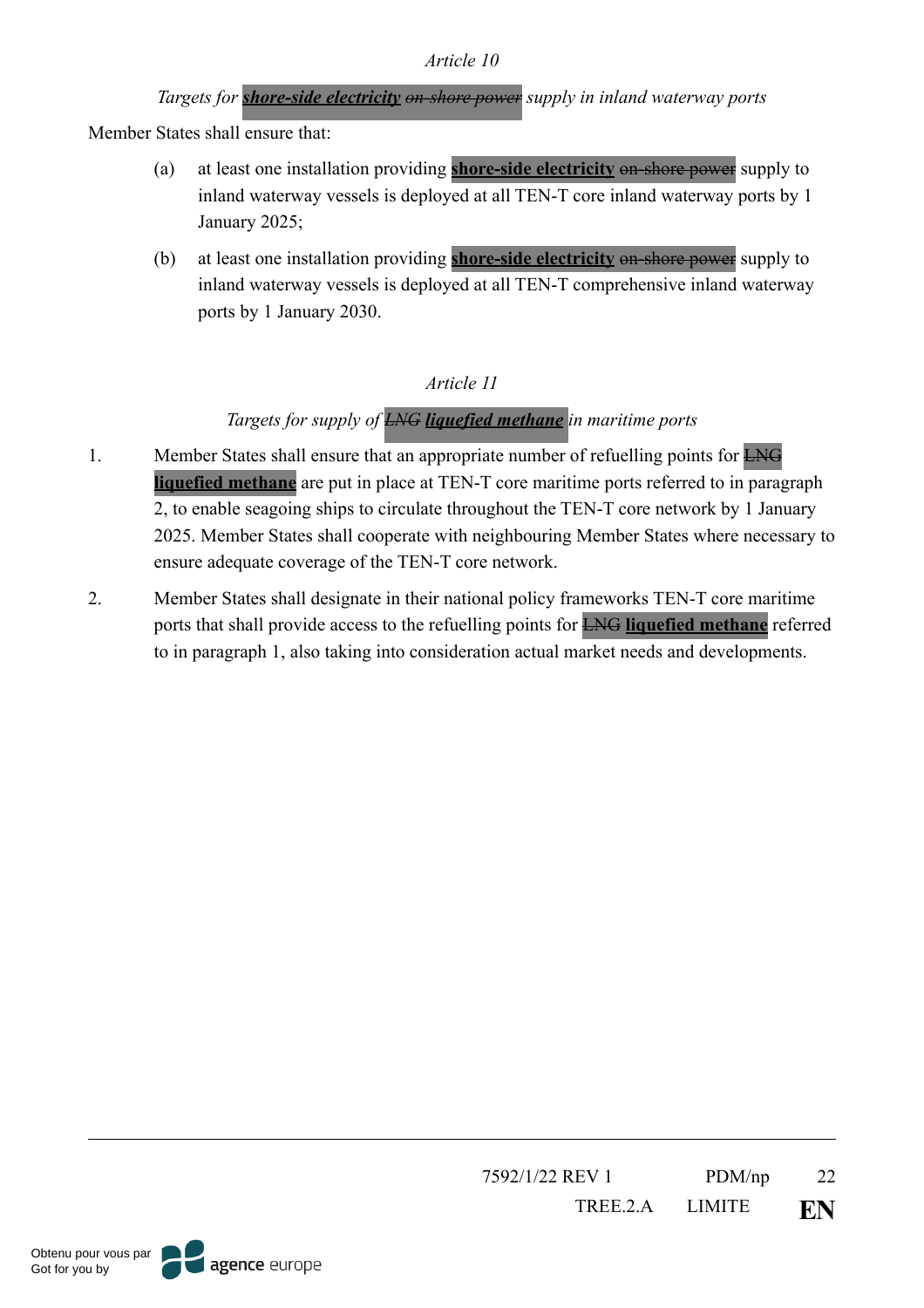#### <span id="page-22-3"></span><span id="page-22-2"></span>*Targets for supply of electricity to stationary aircraft*

- 1. Member States shall ensure that**,** airport managing bodies of **at** all TEN-T core and comprehensive network airports**,** ensure the provision of electricity supply to stationary aircraft is ensured by<sup>[1](#page-22-0)</sup>:
	- (a) 1 January 2025, at all **aircraft contact stands** gates used for commercial air transport operations;
	- (b) 1 January 2030, at all **aircraft remote stands** outfield posts used for commercial air transport operations.
- 1a. Member States may exempt airports of the TEN-T comprehensive network, with less than [10 000] commercial flight movements per year, in the last three years, from the obligation to provide electricity to stationary aircraft at all **remote stands** outfield posts.**[2](#page-22-1)**
- 2. As of 1 January 2030 at the latest, Member States shall take the necessary measures to ensure that the electricity supplied pursuant to paragraph 1 comes from the electricity grid or is generated on site **without** using alternative **fossil** fuels.

<span id="page-22-0"></span>The following sentence would be inserted at the end of recital (36): **The external energy supply [1](#page-22-2) to aircraft could be ensured thanks to fixed or mobile ground power units, both at contact stands and remote stands.** 

<span id="page-22-1"></span>The following sentence would be inserted in the recitals: **Members States should be able to [2](#page-22-3) exempt airports of the TEN-T network, with less than 10 000 commercial flight movements per year, from the obligation to provide electricity to stationary aircraft at all remote stands. Considering the number of flights concerned, the investment and maintenance costs for providing the remote stands with electricity in those airports may not be proportionate to the environmental benefit, especially in comparison with more efficient investments to tackle airports' CO2 emissions.**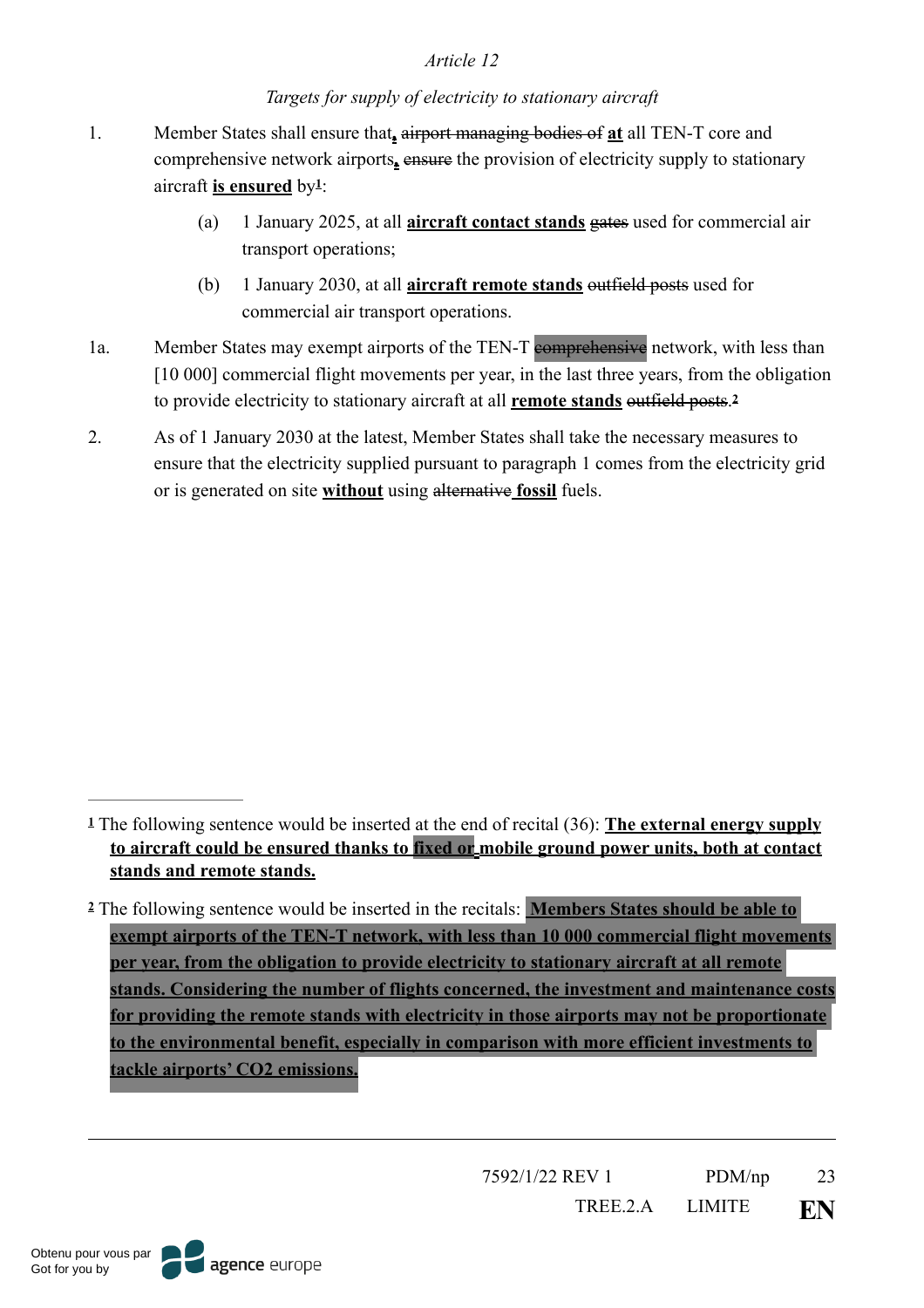#### *National policy frameworks*

1. By 1 January 2024, each Member State shall prepare and send to the Commission a draft national policy framework for the development of the market as regards alternative fuels in the transport sector and the deployment of the relevant infrastructure.

(a) **The** That national policy framework shall contain at least the following elements:

- (1) an assessment of the current state and future development of the market as regards alternative fuels in the transport sector, and of the development of alternative fuels infrastructure, considering intermodal access of alternative fuels infrastructure and, where relevant, cross-border continuity;
- (2) national targets and objectives pursuant to Articles 3, 4, 6, 8, 9, 10, 11 and 12 for which mandatory national targets are set out in this Regulation;
- […]
- (3) policies and measures necessary to ensure that the mandatory targets and objectives referred to in points  $2(b)$  and  $(c)$  of this paragraph are reached;
- (4) measures to promote the deployment of alternative fuels infrastructure for captive fleets, in particular for electric recharging and hydrogen refuelling stations for public transport services and electric recharging stations for car sharing;
- (5) measures to encourage and facilitate the deployment of recharging stations for lightduty and heavy-duty vehicles at private locations that are not accessible to the public;
- (6) measures to promote alternative fuels infrastructure in urban nodes, in particular with respect to publicly accessible recharging points;
- (7) measures to promote a sufficient number of publicly accessible high power recharging points;
- **(7a) measures necessary to ensure that the deployment and operation of recharging points, including the geographical distribution of bidirectional charging points, contribute to the flexibility of the energy system and to the penetration of renewable electricity into the electric system;**
- (8) measures to ensure that publicly accessible recharging and refuelling points **for alternative fuels** are accessible to older persons, persons with reduced mobility and with disabilities, which have to be in line with the accessibility requirements of Annex I and Annex III of Directive 2019/882;
- (9) measures to remove possible obstacles with regards to planning, permitting**,** and procuring **and operating** of alternative fuels infrastructure;

(b) **The** That national policy framework may contain the following elements:

7592/1/22 REV 1 PDM/np 24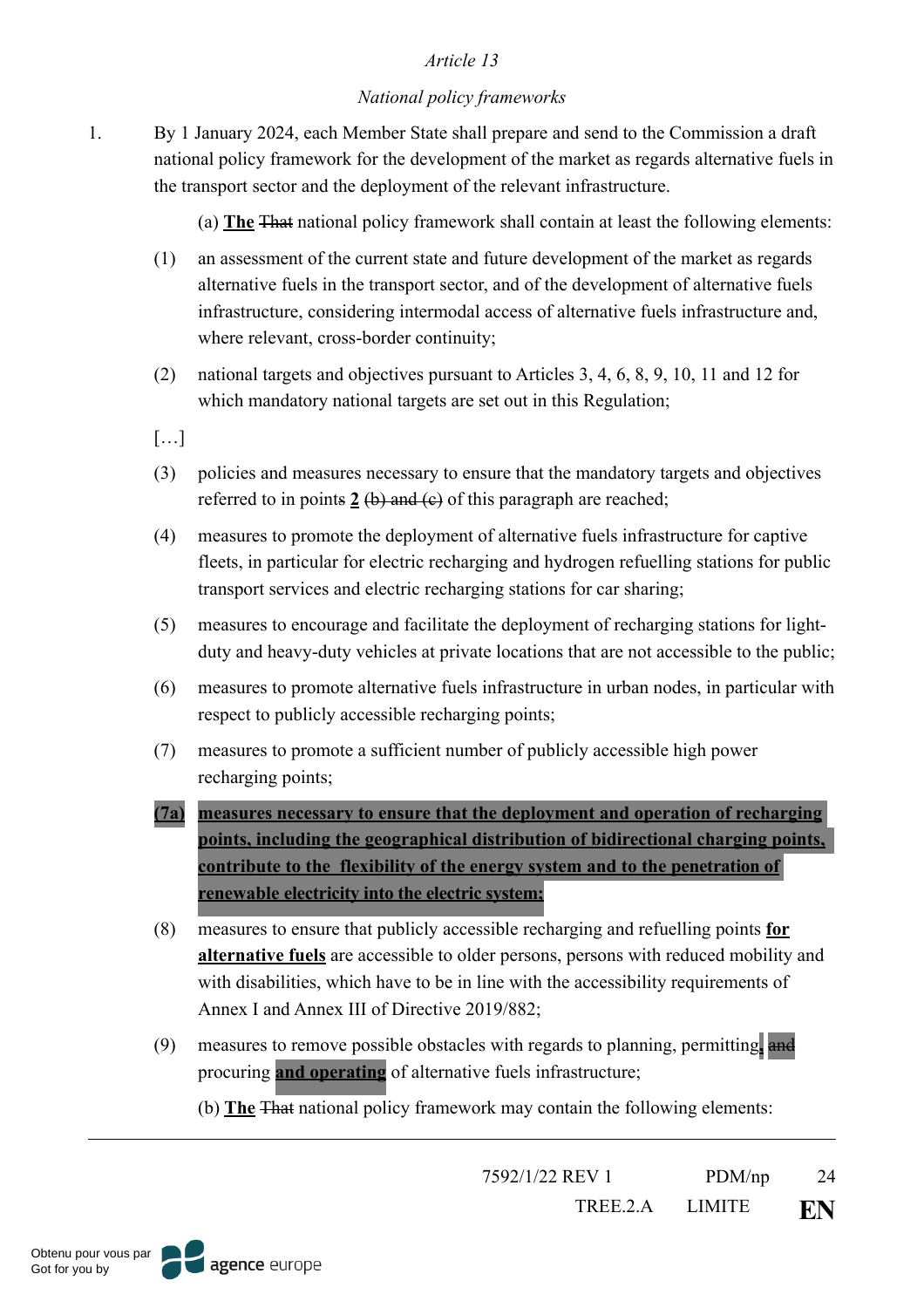- (1) a deployment plan for alternative fuels infrastructure in airports other than for electricity supply to stationary aircraft, , **for instance** in particular for hydrogen and electric recharging for aircrafts;
- (2) a deployment plan for alternative fuels infrastructure in maritime ports, **for instance** in particular for electricity and hydrogen, for port services as defined in Regulation (EU)  $2017/352$  $2017/352$  $2017/352$  of the European Parliament and of the Council<sup>1</sup>;
- <span id="page-24-1"></span>(3) a deployment plan for alternative fuels infrastructure in maritime ports other than for LNG and **shore-side electricity** on-shore power supply for use by sea going vessels, , **for instance** in particular for hydrogen, ammonia and electricity;
- (4) a deployment plan for alternative fuels in inland waterway transport, , **for instance** in particular for both hydrogen and electricity;
- (5) a deployment plan including targets, key milestones and financing needed, for hydrogen or battery electric trains on network segments that will not be electrified.
- (6) national targets and objectives for the deployment of alternative fuels infrastructure related to points  $(1)$ ,  $(2)$ ,  $(3)$ ,  $(4)$  and  $(5)$  of this subparagraph for which no mandatory targets are set out in this Regulation;
- 2. Member States shall ensure that the national policy frameworks take into account the needs of the different transport modes existing on their territory.
- 3. Member States shall ensure that national policy frameworks take into account, as appropriate, the interests of regional and local authorities, in particular when recharging and refuelling infrastructure for public transport is concerned, as well as those of the stakeholders concerned.
- 4. Where necessary, Member States shall cooperate, by means of consultations or joint policy frameworks, to ensure that the measures required to achieve the objectives of this Regulation are coherent and coordinated. In particular, Member States shall cooperate on the strategies to use alternative fuels and deployment of corresponding infrastructure in waterborne transport. The Commission shall assist the Member States in the cooperation process.
- 5. Support measures for alternative fuels infrastructure shall comply with the relevant State aid rules of the TFEU.
- 6. Each Member State shall make available to the public its draft national policy framework and shall ensure that the public is given early and effective opportunities to participate in the preparation of the draft national policy framework.

7592/1/22 REV 1 PDM/np 25

<span id="page-24-0"></span>Regulation (EU) 2017/352 of the European Parliament and of the Council of 15 February **[1](#page-24-1)** 2017 establishing a framework for the provision of port services and common rules on the financial transparency of ports (OJ L 57, 3.3.2017, p. 1).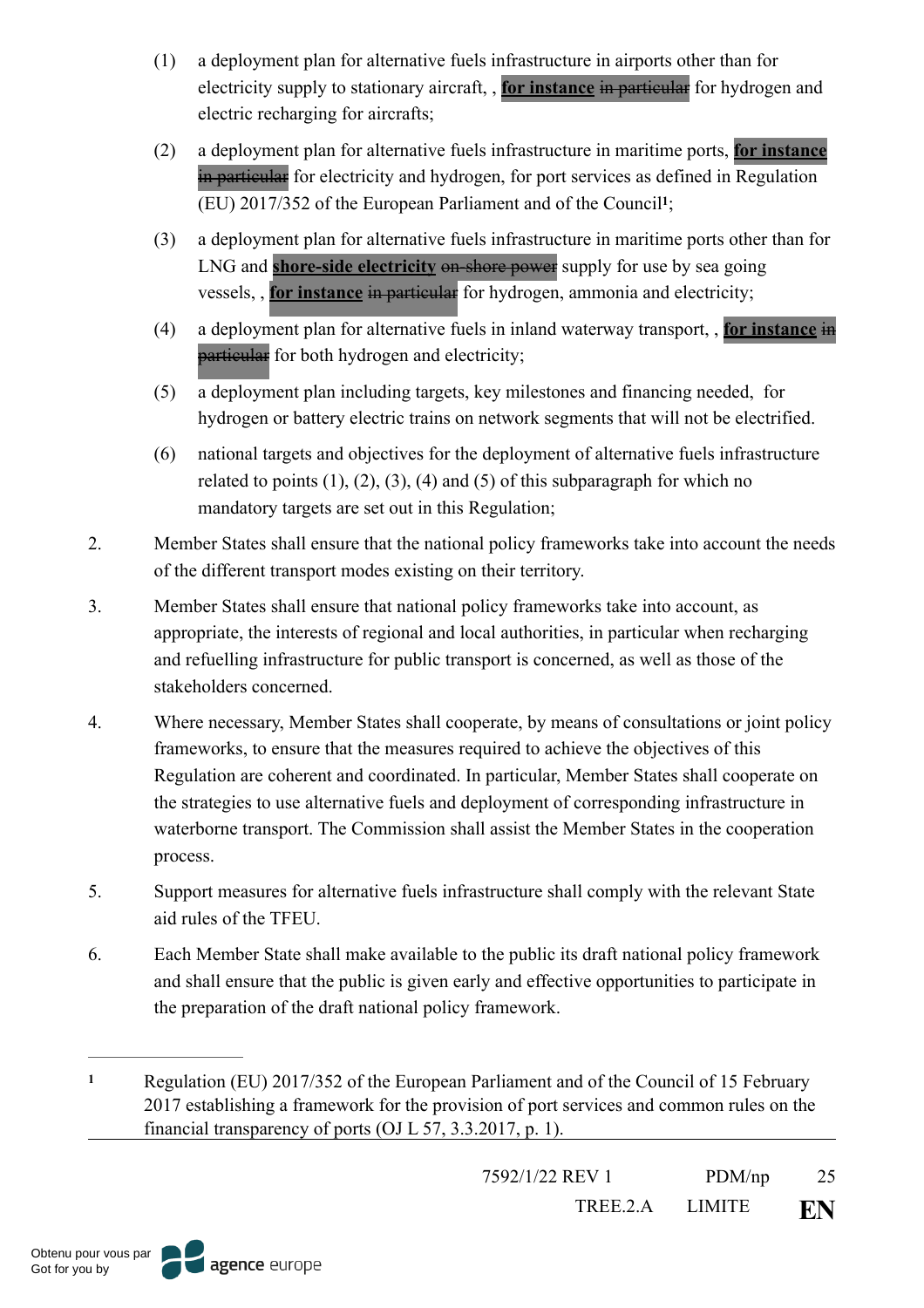- 7. The Commission shall assess the draft national policy frameworks and may issue recommendations to a Member State no later than six months after the submission of the draft national policy frameworks as referred to in paragraph 1. Those recommendations may, in particular, address:
	- (a) the level of ambition of targets and objectives with a view to meet the obligations set out in Articles 3, 4, 6, 8, 9, 10, 11 and 12;
	- (b) policies and measures relating to Member States' objectives and targets.
- 8. Each Member State shall take due account of any recommendations from the Commission in its **final** national policy framework. If the Member State concerned does not address a recommendation or a substantial part thereof, that Member State shall provide a written explanation to the Commission.
- 9. By 1 January 2025, each Member State shall notify to the Commission its final national policy framework.

# *Reporting*

- 1. Each Member State shall submit to the Commission a standalone **national** progress report on the implementation of its national policy framework for the first time by 1 January 2027 and every **two** three years thereafter.
- 2. The progress reports shall cover the information listed in Annex I and shall, where appropriate, include a relevant justification regarding the level of attainment of the national targets and objectives referred to in Article 13.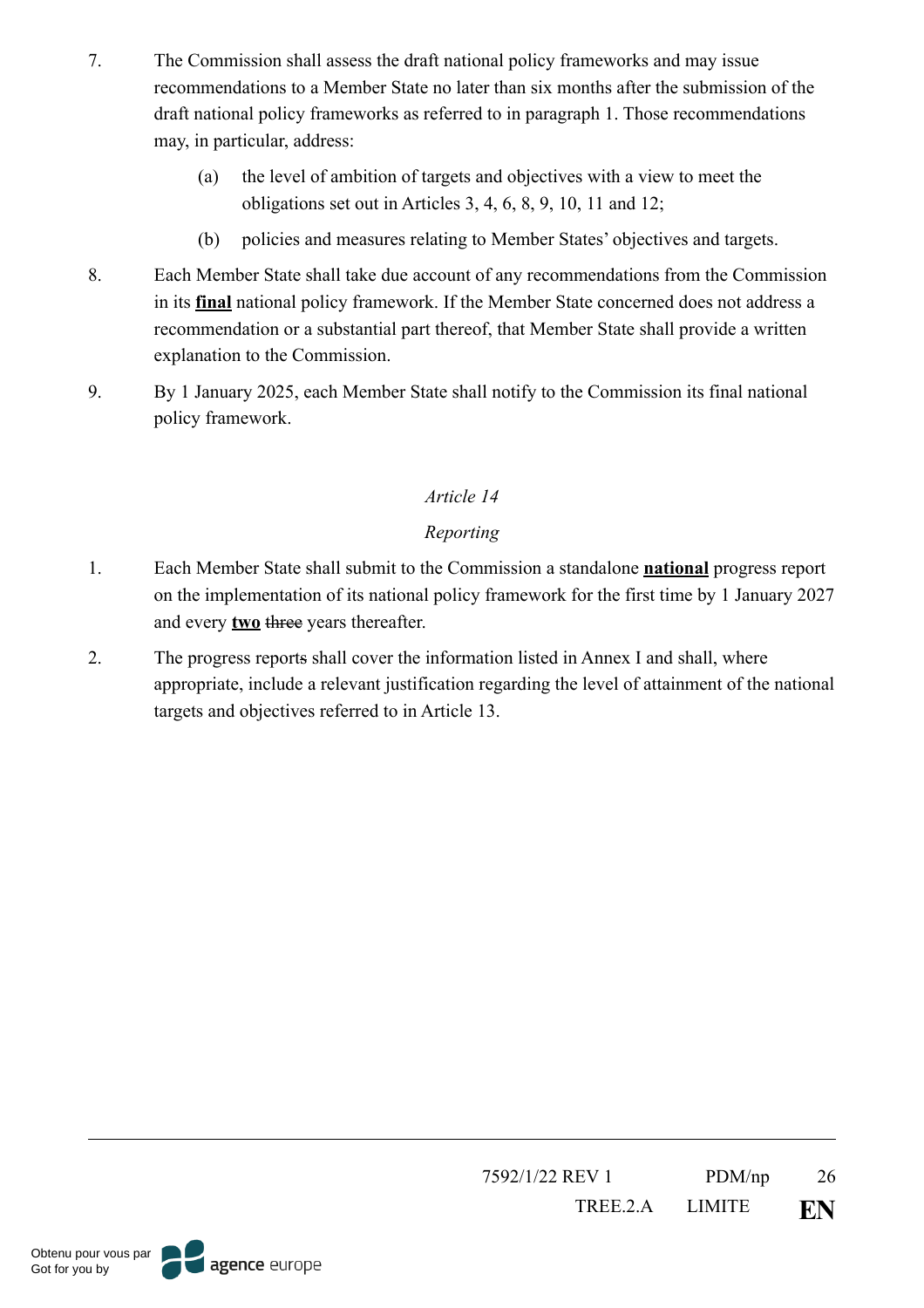- 3. **Member States** or their The regulatory authority of a Member States shall assess, at the latest by 30 June 2024 and periodically every **four** three years thereafter, how the deployment and operation of recharging points could enable electric vehicles to further contribute to the flexibility of the energy system, including their participation in the balancing market, and to the further absorption of renewable electricity. That assessment shall take into account all types of recharging points, whether public or private, and provide recommendations in terms of type, supporting technology and geographical distribution in order to facilitate the ability of users to integrate their electric vehicles in the system. It shall be made publicly available. **Member States may request the regulatory authority to carry out this assessment.** On the basis of the results of the assessment, Member States shall, if necessary, take the appropriate measures for the deployment of additional recharging points and include them in their progress report referred to in paragraph 1. The assessment and measures shall be taken into account by the system operators in the network development plans referred to in Article 32(3) and Article 51 of Directive (EU) 2019/944.
- 4. On the basis of input from transmission system operators and distribution system operators, the regulatory authority of a Member States shall assess, at the latest by 30 June 2024 and periodically every **four** three years thereafter, the potential contribution of bidirectional charging to the penetration of renewable electricity into the electricity system. That assessment shall be made publicly available. On the basis of the results of the assessment, Member States shall take, if necessary, the appropriate measures to adjust the availability and geographical distribution of bidirectional recharging points in private areas and include them in their progress report referred to in paragraph 1.
- 5. The Commission shall adopt guidance and templates concerning the content, structure and format of the national policy frameworks and the content of the national progress reports to be submitted by the Member States in accordance with Article 13(1), no later than six months after the date referred to in Article 24. The Commission may adopt guidance and templates to facilitate the effective application across the Union of any other provisions of this Regulation.

#### *Article 14a*

# *Content, structure and format of national policy frameworks and national progress reports*

**The Commission shall adopt guidance and templates concerning the content, structure and format of the national policy frameworks and the content of the national progress reports to be submitted by the Member States in accordance with Article 13 and Article 14(1), no later than six months after the date of application referred to in Article 24. The Commission may adopt guidance and templates to facilitate the effective application across the Union of any other provisions of this Regulation.**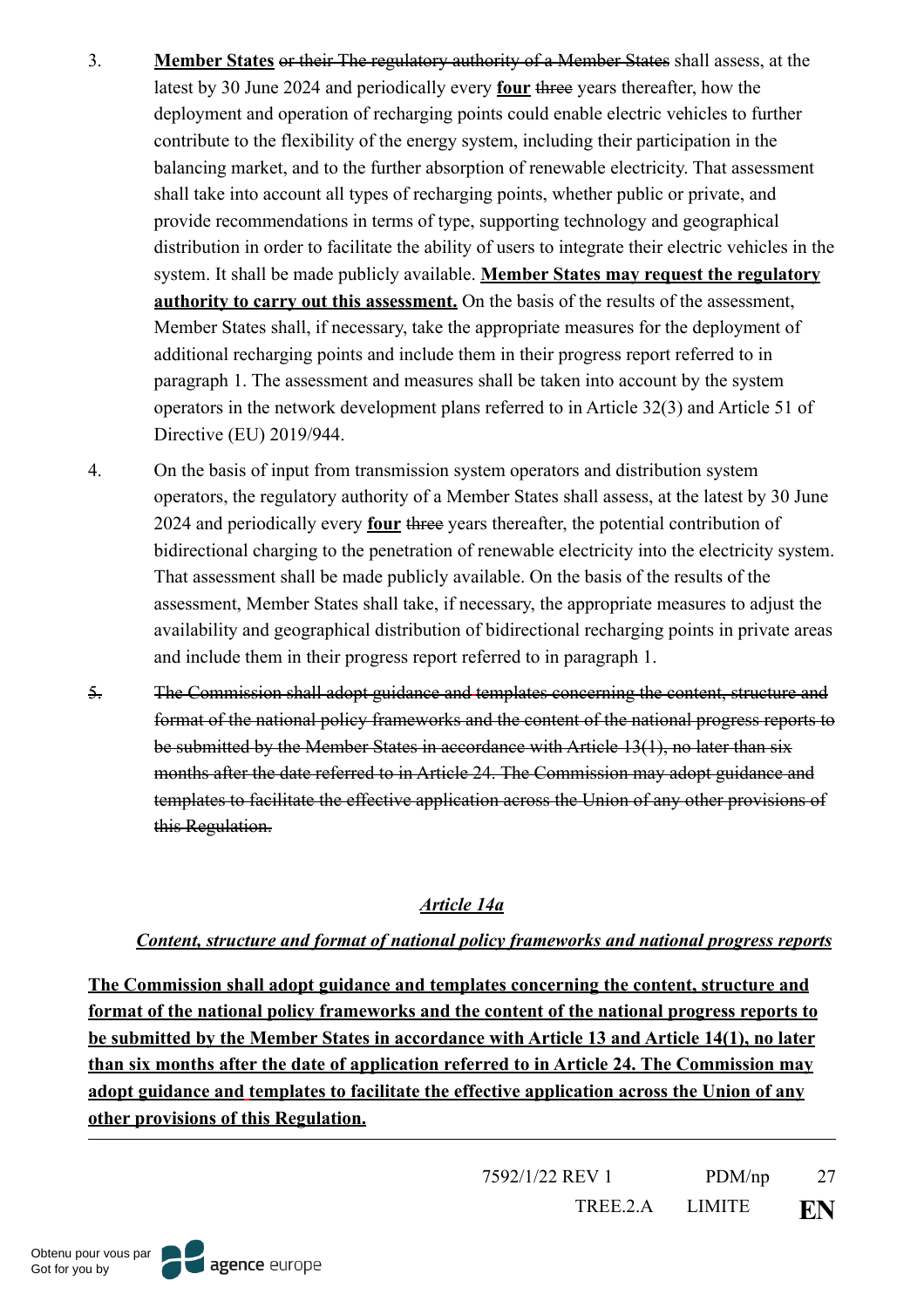#### *Review of national policy frameworks and national progress reports*

- 1. By 1 January 2026, the Commission shall assess the national policy framework notified by Member States pursuant to Article 13(9) and submit to the European Parliament and to the Council a report on the assessment of those national policy frameworks and their coherence at Union level, including a first assessment of the expected level of attainment of the national targets and objectives referred to in Article 13(1).
- 2. The Commission shall assess the **national** progress reports submitted by Member States pursuant to Article 14(1) and shall as appropriate issue recommendations to Member States to ensure the achievement of the objectives and obligations laid down in this Regulation. Following those recommendations, the Member States shall issue an update of their **national** progress report within six months following the Commission's recommendations.
- 3. The Commission shall submit to the European Parliament and to the Council a report on its assessment of the **national** progress reports pursuant to Article 14(1) one year after submission of th**ose**e national progress reports by the Member States **pursuant to Article 14(1)**. This assessment shall contain an assessment of:
	- (a) the progress made at Member States level on the achievement of the targets and objectives;
	- (b) the coherence of the development at Union level.
- 4. On the basis of national policy frameworks, and national progress reports **and reports submitted by** Member States pursuant to **respectively** Article 13(**9**1) **Article** and 14(1) **and Article 16(1)**, the Commission shall publish and regularly update information on the national targets and the objectives submitted by each Member State regarding:
	- (a) the number of publicly accessible recharging points and stations, separately for recharging points dedicated to light-duty vehicles and recharging points dedicated to heavy-duty vehicles, and in accordance with the categorisation provided in Annex III;
	- (b) the number of publicly accessible hydrogen refuelling points;
	- (c) the infrastructure for **shore-side electricity** on-shore power supply in maritime and inland ports of the TEN-T core network and the TEN-T comprehensive network;
	- (d) the infrastructure for electricity supply for stationary aircraft in airports of the TEN-T core network and the TEN-T comprehensive network;
	- (e) the number of refuelling points for LNG **liquefied methane** at maritime and inland ports of the TEN-T core network and the TEN-T comprehensive network;
	- (f) the number of publicly accessible refuelling points for LNG **liquefied methane** for motor vehicles;

7592/1/22 REV 1 PDM/np 28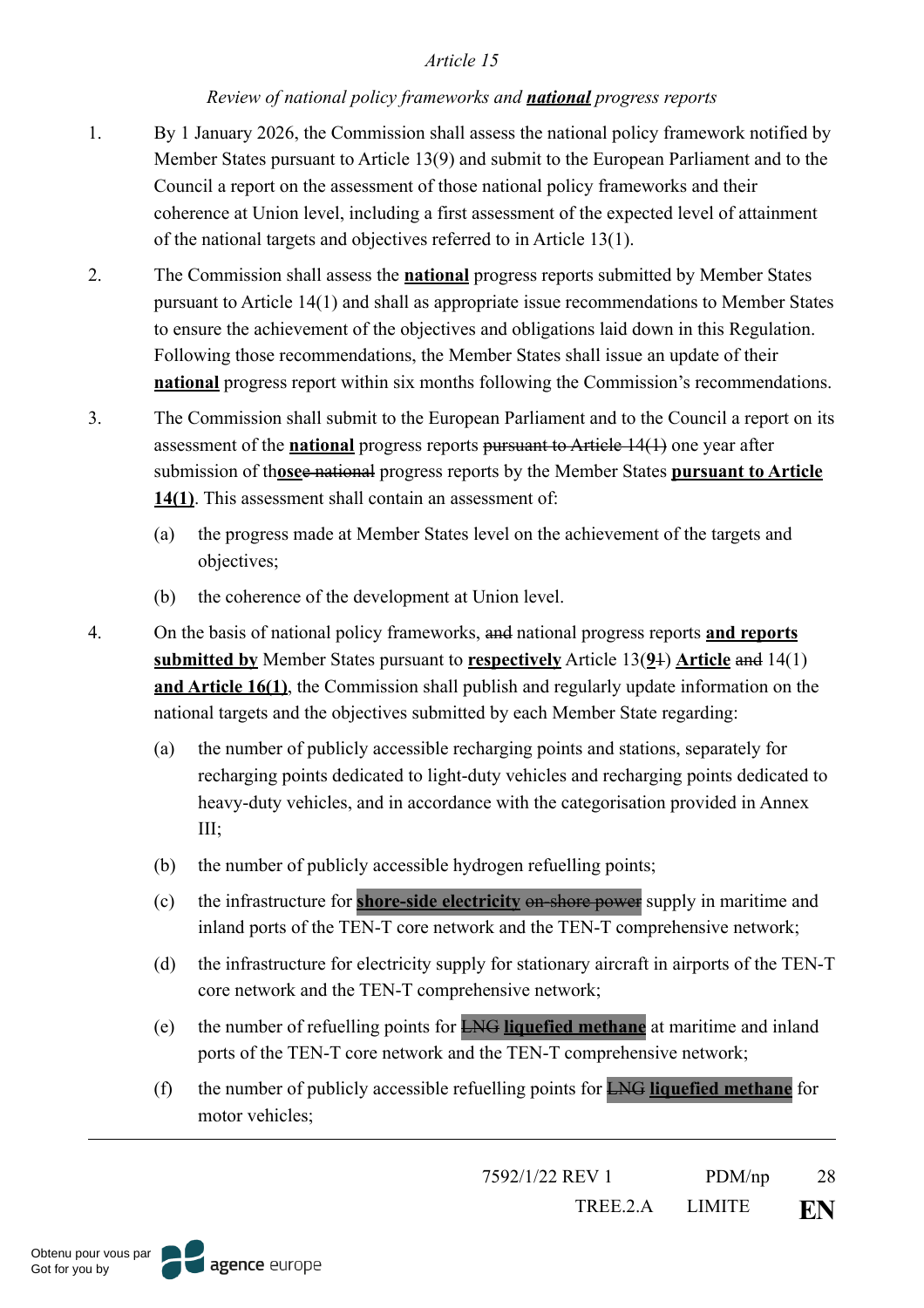- (g) the number of publicly accessible CNG refuelling points for motor vehicles;
- (h) refuelling and recharging points for other alternative fuels at TEN-T core and comprehensive maritime and inland ports;
- (i) refuelling and recharging points for other alternative fuels at airports of the TEN-T core network and the TEN-T comprehensive network;
- (j) refuelling **points for alternative fuels** and recharging points for rail transport.

## *Progress tracking*

- 1. By **31 March** 28 February of the year following **the date of application referred to in Article 24** entry into force of this Regulation and every year thereafter by the same date, Member States shall report to the Commission the total aggregated recharging power output, the number of publicly accessible recharging points and the number of registered battery electric and plugin hybrid vehicles deployed on their territory on 31 December of the previous year, in accordance with the requirements of Annex III.
- 2. **Without prejudice to the procedure laid down in Article 258 TFEU,** W**w**here it is evident from the report referred to in paragraph 1 of this Article or from any information available to the Commission that a Member State is at risk of **did** not meeting its national targets as referred to in Article 3(1), the Commission may issue a finding to this effect and request **recommend** the Member State concerned to take corrective measures to meet the national targets. Within three months following the receipt of the Commission's findings, the Member State concerned shall notify to the Commission the corrective measures that it plans to implement to meet the targets set in Article 3(1) **including** . The corrective measures shall entail additional actions that the Member State shall **intends to** implement to meet the **those** targets set in Article 3(1) and a clear timetable for actions that enables the assessment of the annual progress towards meeting those targets. Where the Commission finds that the corrective measures are satisfactory, the Member State concerned shall update its latest **national** progress report as referred to in Article 14 with these corrective measures and submit it to the Commission.

# *Article 17*

#### *User information*

1. Relevant, consistent and clear information shall be made available as regards motor vehicles which can be regularly fuelled with individual fuels placed on the market, or recharged **at** by recharging points. To that end, Member States shall ensure That information **shall be** is made available**:**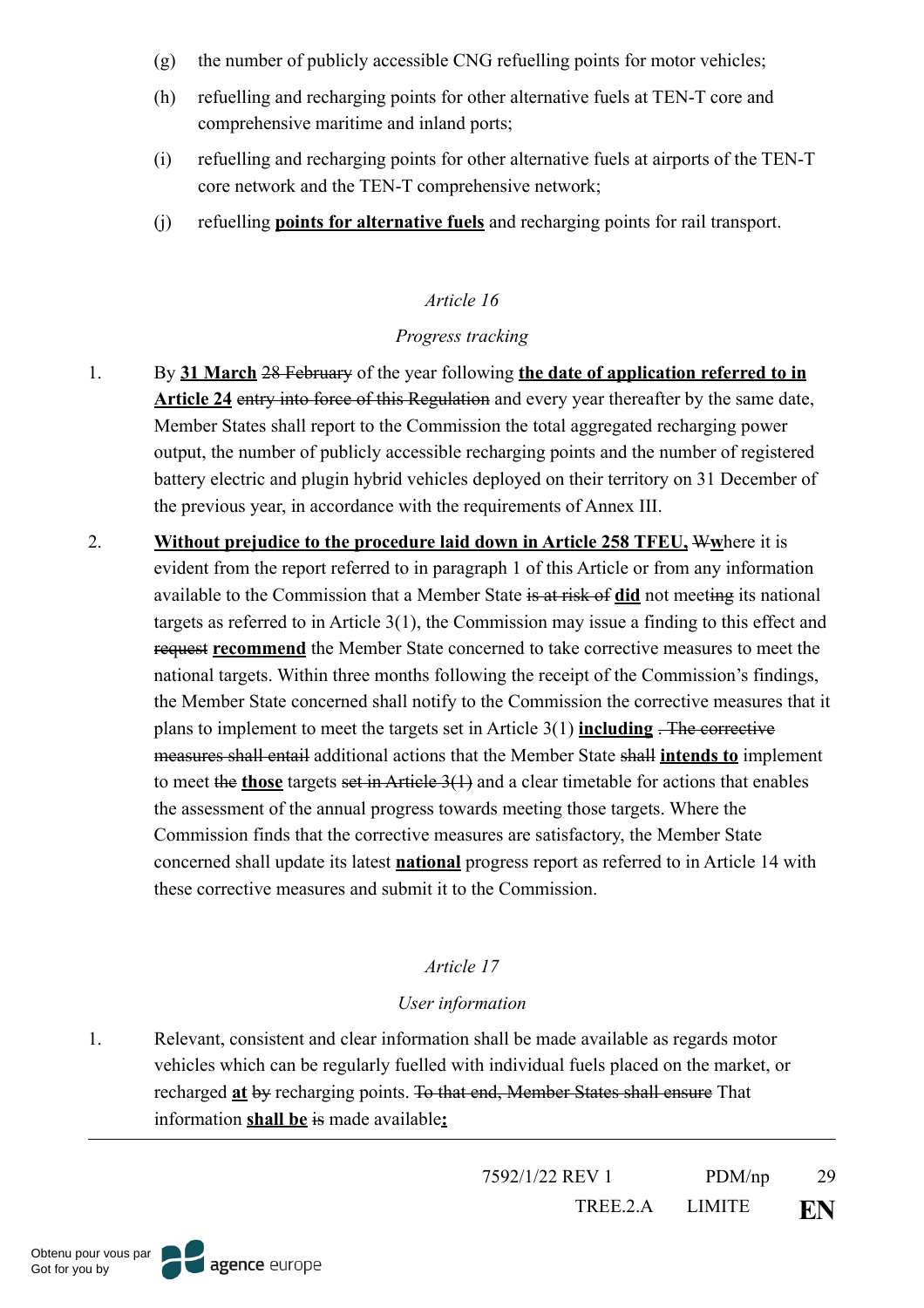**(i)** in motor vehicle manuals **and on motor vehicles by manufacturers as referred to in Article 3(40) of Regulation (EU) 2018/858 when those vehicles are placed on the market;**

**(ii)** at refuelling that information shall be made available in motor vehicle manuals, at refuelling and recharging points **by refuelling and recharging point operators**, and

**(iii)** in motor vehicle dealerships **by the distributors as referred to in Article 3(43) of Regulation (EU) 2018/858** dealers in their territory.

This requirement shall apply to all motor vehicles, and their motor vehicle manuals, placed on the market after 18 November 2016.

- 2. Identification of vehicles and infrastructures compatibility as well as identification of fuels and vehicle compatibility referred to in paragraph 1 shall be in compliance with the technical specifications referred to in points 9.1 and 9.2 of Annex II. Member States shall ensure that Where such standards refer to a graphical expression, including a colour coding scheme, the graphical expression shall be simple and easy to understand, and it shall be placed in a clearly visible manner:
	- (a) **by refuelling point operators** on corresponding pumps and their nozzles at all refuelling points **operated by them**, as from the date on which fuels are placed on the market;
	- (b) **by manufacturers as referred to in Article 3(40) of Regulation (EU) 2018/858** in the immediate proximity of all fuel tanks' filling caps of motor vehicles recommended for and compatible with that fuel and in motor vehicle manuals, when such motor vehicles are newly placed on the market after 18 November 2016.
- 3. When fuel prices are displayed at a fuel **refuelling** station, Member States shall ensure that a comparison between the relevant unit prices is displayed where appropriate, and in particular for electricity and hydrogen, for information purposes following the common methodology for alternative fuels unit price comparison referred to in point 9.3 of Annex II.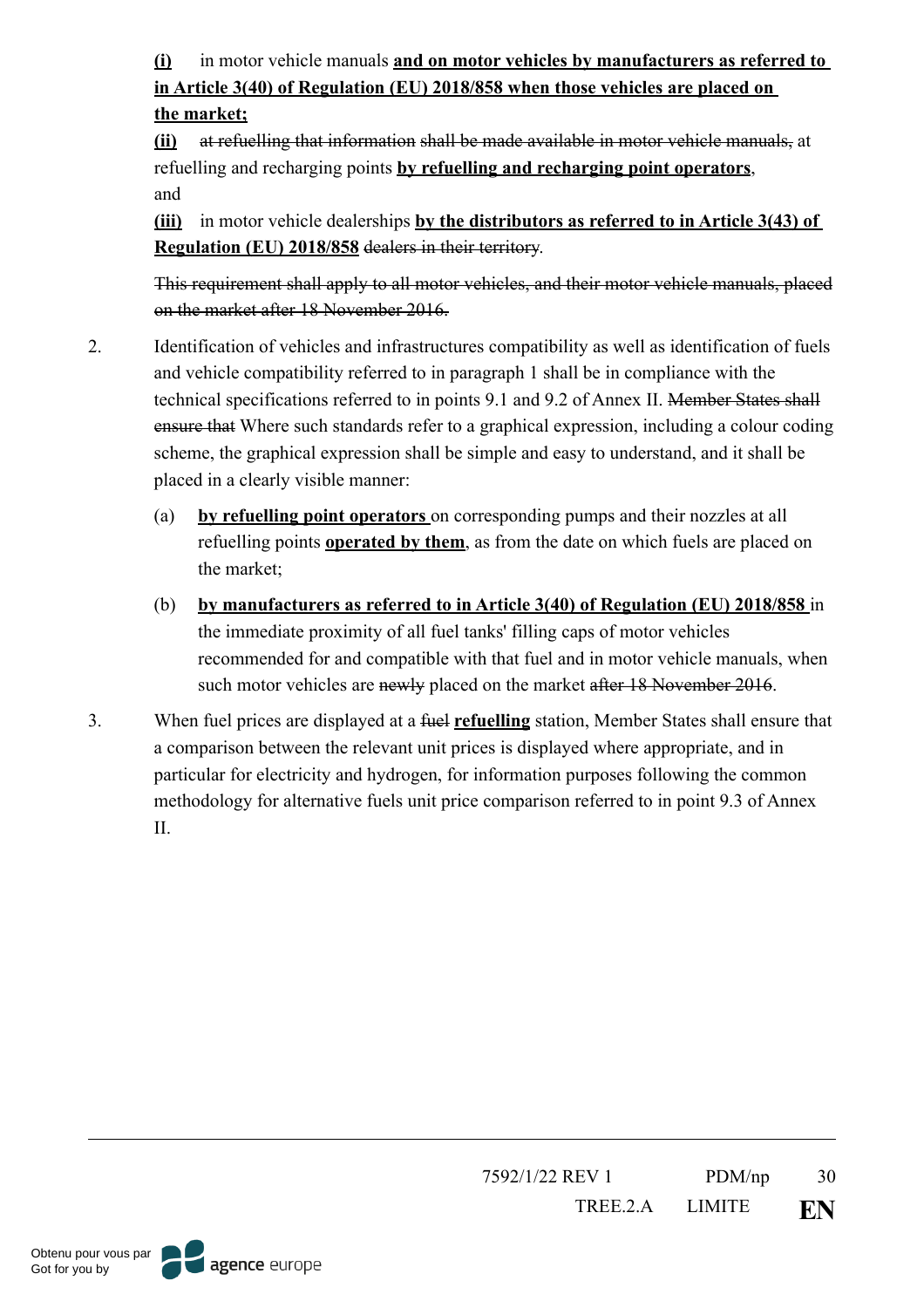- 4. Where European Standards setting technical specifications of a fuel do not include labelling provisions for compliance with the standards in question, where the labelling provisions do not refer to a graphical expression including colour coding schemes, or where the labelling provisions are not suitable for attaining the objectives of this Regulation, the Commission may**, by means of implementing acts in accordance with Article 21(2),** for the purposes of the uniform implementation of paragraphs 1 and 2:
	- (a) mandate ESOs to develop compatibility labelling specifications,
	- (b) adopt implementing acts determin**e**ing the graphical expression, including a colour coding scheme, of compatibility for fuels introduced in the Union market which reach the level of 1 % of the total volume of sales, in the assessment of the Commission, in more than one Member State.
- 5. Where provisions on labelling of the respective European Standards are updated, implementing acts regarding the labelling are adopted or new European Standards for alternative fuels are developed, as necessary, the corresponding requirements on labelling shall apply **24 months after their respective updating or adoption to** all refuelling and recharging points and **to all** motor vehicles **when they are placed on the market** registered on the territory of the Member States 24 months after their respective updating or adoption.

## *Data provisions*

1. Member States shall appoint an IDentification Registration Organisation ('IDRO'). The IDRO shall issue and manage unique identification ('ID') codes to identify, at least operators of recharging points and mobility service providers, at the latest one year after the date **of application** referred to in Article 24.

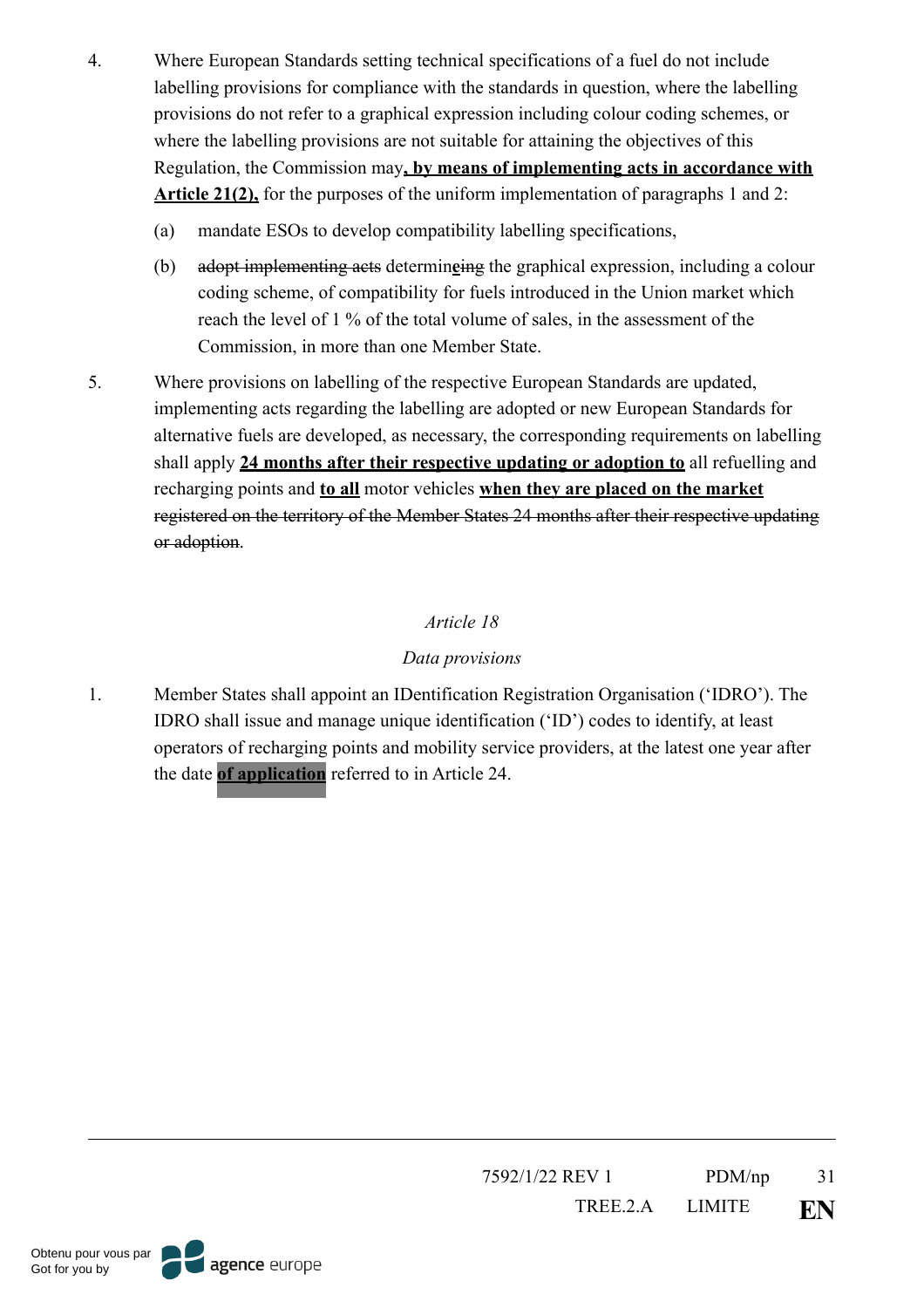- 2. No later than 1 year after **the date of application as referred to in Article 24** entry into force of this Regulation, operators of publicly accessible recharging **points** and refuelling points **for alternative fuels** or, in accordance with the arrangement between them, the owners of those points, shall ensure the availability of static and dynamic data concerning alternative fuels infrastructure operated by them **or services inherently linked to such infrastructure that they provide or they outsource** and allow accessibility of that data through the National Access Points at no cost. The following data types shall be made available:
	- (a) static data for publicly accessible recharging **points** and refuelling points **for alternative fuels** operated by them:
		- (i) geographic location of the recharging **points** and refuelling points **for alternative fuels**,
		- (ii) number of connectors,
		- (iii) number of parking spaces for people with disabilities,
		- (iv) contact information of the owner and operator of the recharging and refuelling station,

#### **(v) opening hours**.

- (b) further static data for publicly accessible recharging points operated by them:
	- (i) identification (ID) codes, at least of the operator of the recharging point and mobility service porviders offering services at that recharging point, as referred to in parapgraph 1,
	- (ii) type of connector,
	- (iii) type of current (AC/DC),
	- (iv) power output (kW),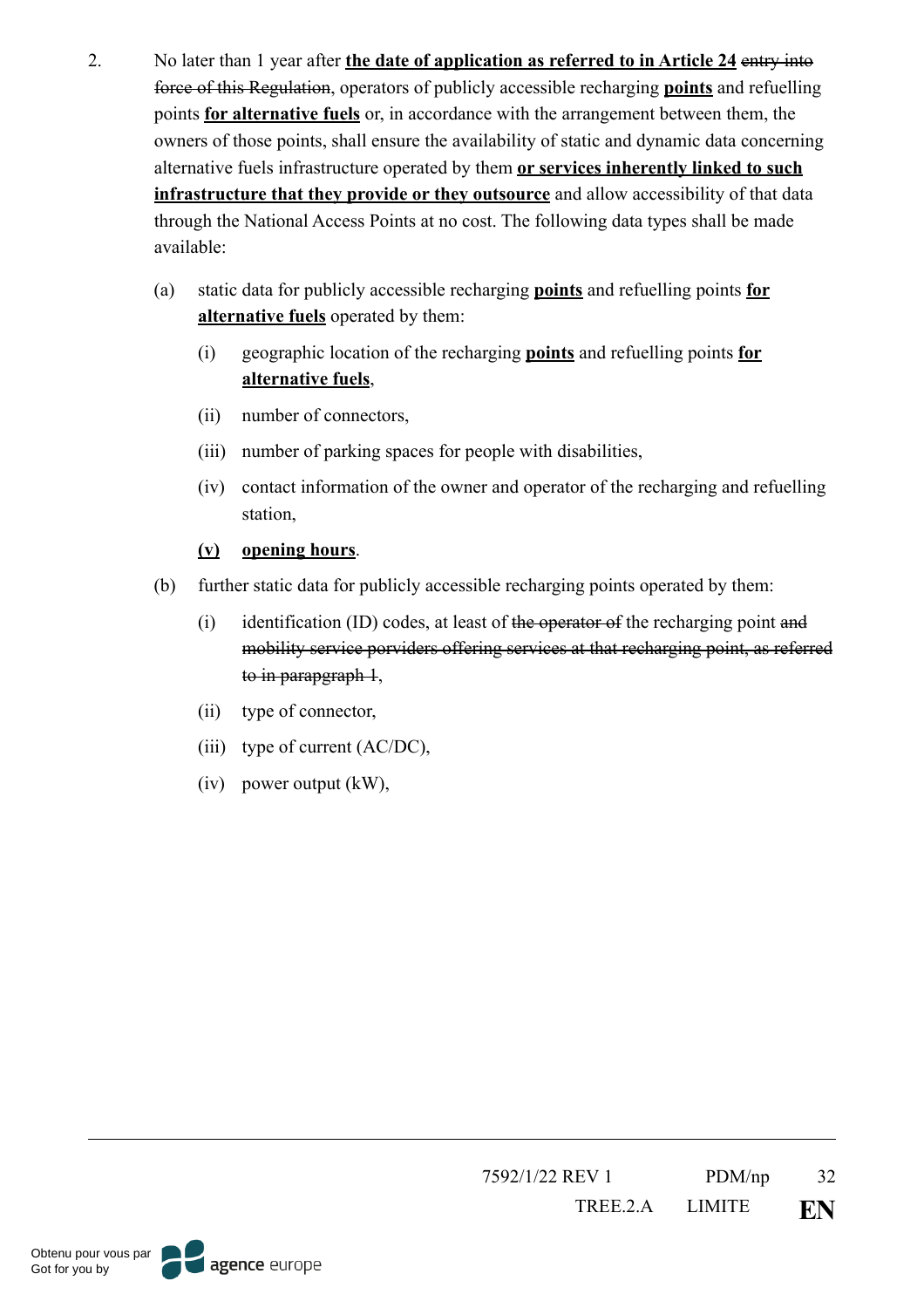- (c) dynamic data for all recharging **points** and refuelling points **for alternative fuels** operated by them:
	- (i) operational status (operational/out of order),
	- (ii) availability (in use/ not in use),
	- (iii) ad hoc price,
	- (iv) opening hours.

The requirements laid down in point (c) shall not apply to publicly accessible recharging points that do not require payment for the recharging service.

- 3. Member States shall ensure the accessibility of data on an open and non-discriminatory basis to all stakeholders through their National Access Point.
- 4. The Commission shall be empowered to adopt delegated acts in accordance with Article 20 to: (a) add **to the data types specified in paragraph 2** additional data types **concerning alternative fuels infrastructure operated by them or services inherently linked to such infrastructure that they provide or they outsource** to the ones specified in paragraph 2, **in view of technological developments or new services made available on the market**;
	- (b) specify elements related to the data format, frequency and quality in which these data shall be made available;
	- (c) establish detailed procedures enabling the provision and exchange of data required pursuant to paragraph 2.
- **4a. The Commission may, by means of implementing acts adopted in accordance with Article 21(2):** 
	- **(a) specify elements related to the data format, frequency and quality in which these data referred to in paragraph 2 and in the delegated acts adopted on the basis of paragraph 4 shall be made available;**
	- **(b) establish detailed procedures enabling the provision and exchange of data required pursuant to paragraph 2 as supplemented by the delegated acts adopted on the basis of paragraph 4.**

**Implementing acts adopted on the basis of the first subparagraph of this paragraph shall provide that the provisions of delegated acts adopted on the basis of Article 7(1) of Directive 2010/40/EU that concern the same elements and procedures with respect to the same data as the ones covered by such implementing acts shall cease to apply from the date of application of those implementing acts.** 

5. The delegated **and implementing** acts referred to in paragraph 4 **and 4a** shall provide for **reasonable** transitional periods of at least 24 months before the provisions contained therein, or amendments thereof, become binding on the operators or owners of recharging **points** and refuelling points **for alternative fuels**.

7592/1/22 REV 1 PDM/np 33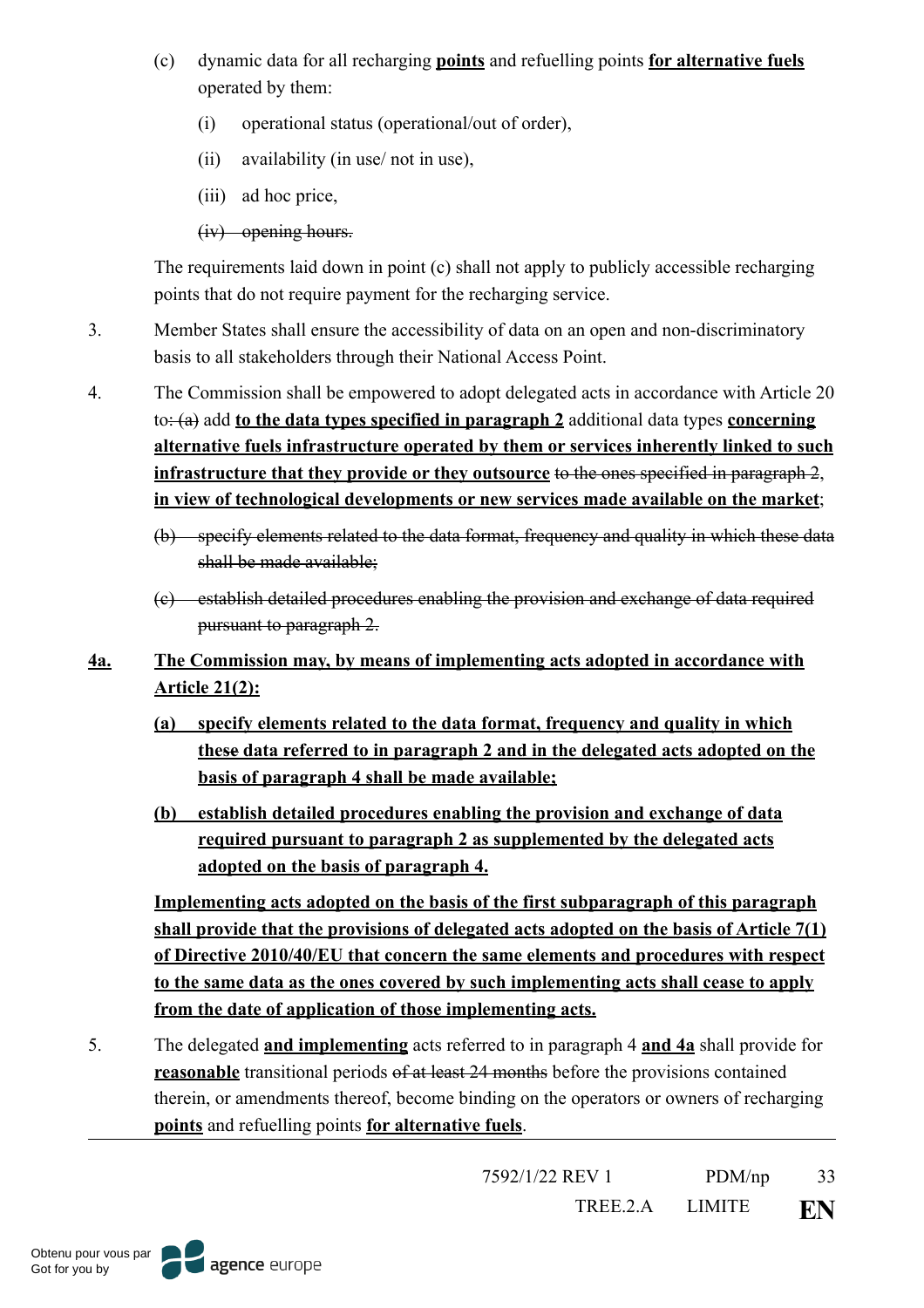### *Common technical specifications*

- 1. Normal power recharging points for electric vehicles, excluding wireless or inductive units, deployed or renewed from the date **of application** referred to in Article 24, shall comply at least with the technical specifications set out in point 1.1 of Annex II.
- 2. High power recharging points for electric vehicles, excluding wireless or inductive units, deployed or renewed from the date **of application** referred to in Article 24 shall comply at least with the technical specifications set out in point 1.2 of Annex II.
- **2a. Recharging points for L-category motor vehicles, deployed or renewed from the date of application referred to in Article 24, shall comply at least with the technical specifications set out in point 1.4 of Annex II.**

# **2b. Recharging points for electric buses, deployed or renewed from the date of application referred to in Article 24, shall comply at least with the technical specifications set out in point 1.5 of Annex II.**

- 3. Publicly accessible hydrogen refuelling points deployed or renewed from the date **of application** referred to in Article 24 shall comply **at least** with the technical specifications set out in points 3.1, 3.2, 3.3, and 3.4 of Annex II.
- 4. **Shore-side electricity** on-shore power supply **for sea-going vessels/ships** installations for maritime transport, deployed or renewed from the date **of application** referred to in Article 24 shall comply with the technical specifications set out in points 4.1 and 4.2 of Annex II.
- **4a. Shore-side electricity** on-shore power **supply for inland waterway vessels, deployed or renewed from the date of application referred to in Article 24 shall comply at least with the technical specifications set out in points 4.2 of Annex II.**
- 5. CNG **R**refuelling points for **compressed natural gas (CNG) for** motor vehicles deployed or renewed from the date **of application** referred to in Article 24 shall comply **at least** with the technical specifications set out in point 8**.1** of Annex II.
- **5a. CNG connectors/receptors deployed or renewed from the date of application referred to in Article 24 shall comply at least with the technical specifications set out in point 8.2 of Annex II.**
- **5b. Refuelling points for** LNG **liquefied methane for motor vehicles deployed or renewed from the date of application referred to in Article 24 shall comply at least with the technical specifications set out in point 8.3 of Annex II.**
- **5c. Refuelling points for** LNG **liquefied methane for inland waterway vessels or sea going ships deployed or renewed from the date of application referred to in Article 24 shall comply at least with the technical specifications set out in point 8.4 of Annex II.**

7592/1/22 REV 1 PDM/np 34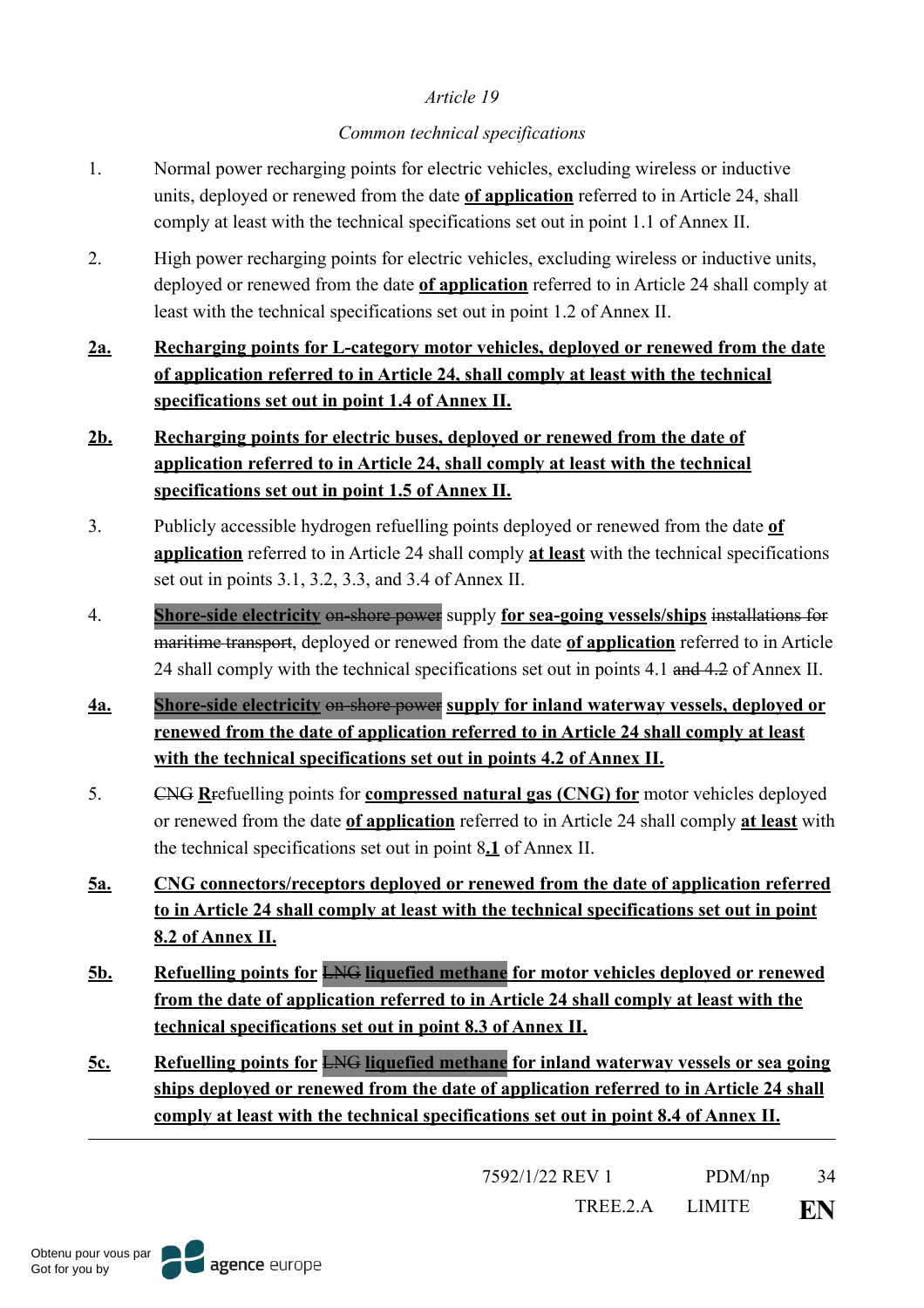- 6. In accordance with Article 10 of Regulation (EU) No 1025/2012, the Commission may request European standardisation organisations to draft European standards defining technical specifications for areas referred to in Annex II to this Regulation for which no common technical specifications have been adopted by the Commission.
- 7. The Commission shall be empowered to adopt delegated acts in accordance with Article 20 to:
	- (a) supplement this Article with common technical specifications, to enable full technical interoperability of the recharging and refuelling infrastructure in terms of physical connections*,* communication exchanges and access for people with reduced mobility for the areas listed in Annex II;
	- (b) amend Annex II by updating the references to the standards referred to in the technical specifications set out in that Annex.

# **When such delegated acts are to apply to exisiting infrastructures those acts shall be based on a cost-benefit analysis, submitted to the European Parliament and the Council together with those delegated acts.**

8. The delegated acts referred to in paragraph 7 shall provide for **reasonable** transitional periods of at least 24 months before the technical specifications contained therein, or amendments thereof, become binding on the infrastructure to be deployed or renewed.

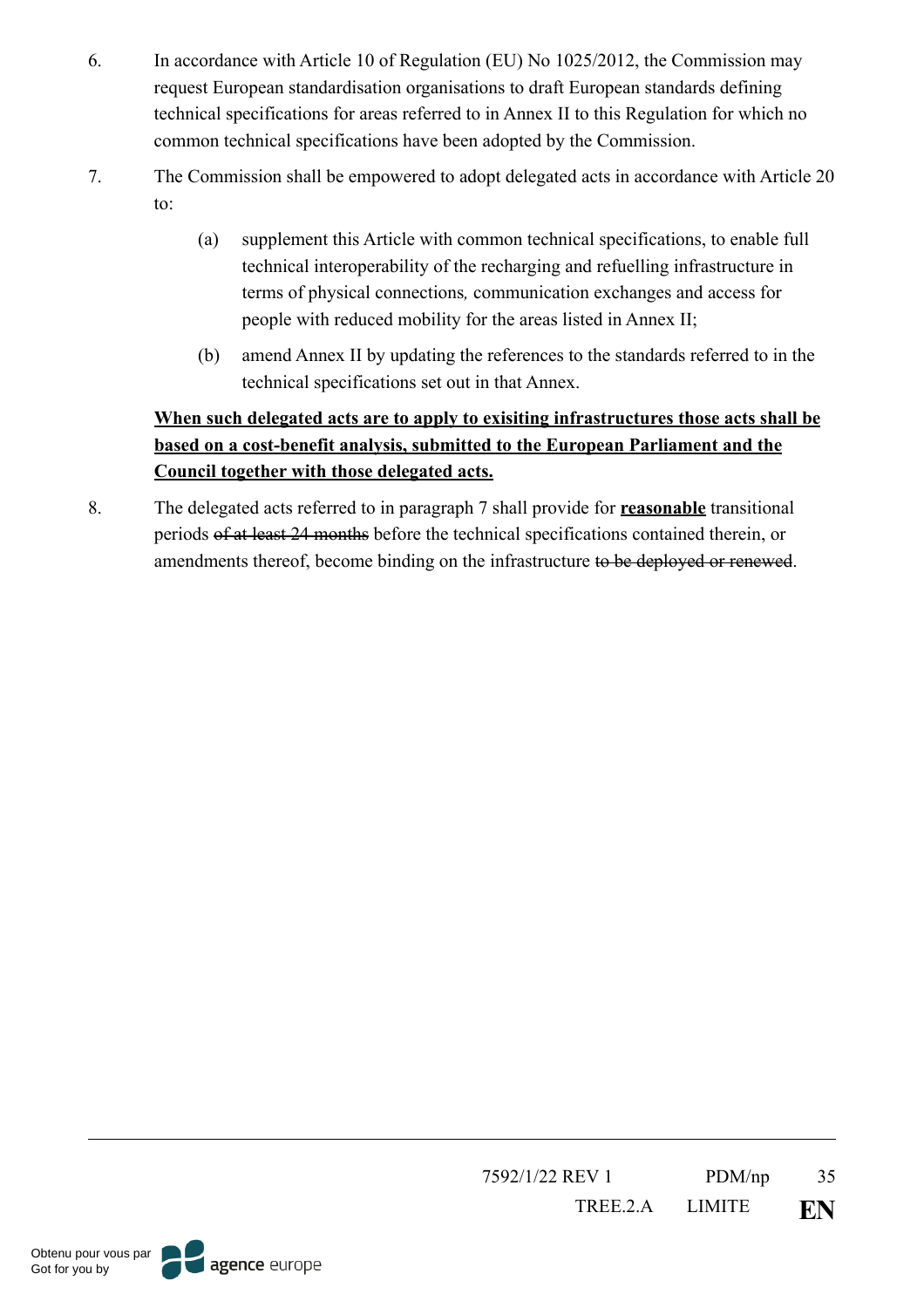## *Exercise of the delegation*

- 1. The power to adopt delegated acts is conferred on the Commission subject to the conditions laid down in this Article.
- 2. The power to adopt delegated acts referred to in Articles 18 and 19 shall be conferred on the Commission for a period of five years from the date **of application as** referred to in Article 24. The Commission shall draw up a report in respect of the delegation of power not later than nine months before the end of the five-year period. The delegation of power shall be tacitly extended for periods of an identical duration, unless the European Parliament or the Council opposes such extension not later than three months before the end of each period.
- 3. The delegation of power referred in Articles 18 and 19 may be revoked at any time by the European Parliament or by the Council. A decision to revoke shall put an end to the delegation of the power specified in that decision. It shall take effect the day following the publication of the decision in the Official Journal of the European Union or at a later date specified therein. It shall not affect the validity of any delegated acts already in force.
- 3a. Before adopting a delegated act, the Commission shall consult experts designated by each Member State in accordance with the principles laid down in the Interinstitutional Agreement on Better Law-Making of 13 April 2016.
- 4. As soon as it adopts a delegated act, the Commission shall notify it simultaneously to the European Parliament and to the Council.
- 5. A delegated act adopted pursuant to Articles 18 and 19 shall enter into force only if no objection has been expressed either by the European Parliament or the Council within a period of two months of notification of that act to the European Parliament and the Council or if, before the expiry of that period, the European Parliament and the Council have both informed the Commission that they will not object. That period shall be extended by three months at the initiative of the European Parliament or of the Council.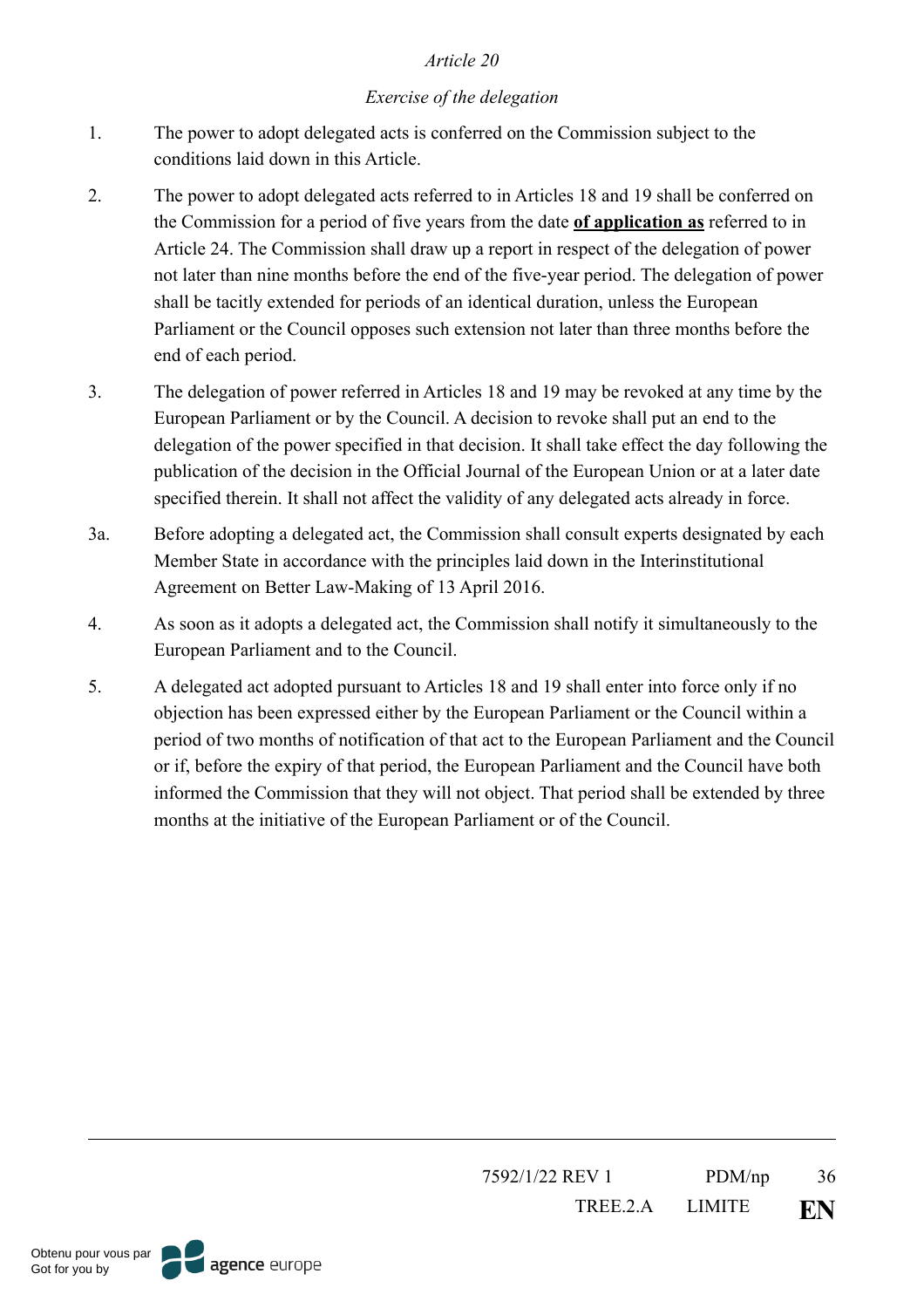## *Committee procedure*

- 1. The Commission shall be assisted by a committee. That committee shall be a committee within the meaning of Regulation (EU) No 182/2011.
- 2. Where reference is made to this paragraph, Article 5 of Regulation (EU) No 182/2011 shall apply. Where the committee delivers no opinion, the Commission shall not adopt the draft implementing act and the third subparagraph of Article 5(4) of Regulation (EU) No 182/2011 shall apply.
- **[**3. Where the opinion of the committee is to be obtained by written procedure, that procedure shall be terminated without result when, within the time limit for delivery of the opinion, the chair of the committee so decides or a simple majority of committee members so request.**]**

# *Article 22*

# *Review*

- **1.** By 31 December **2024**, the Commission shall review **the provisions of** this Regulation **related to heavy-duty vehicles**, and, where appropriate, submit a proposal to amend **this Regulation** it. In support of this review, the Commission shall submit to the European Parliament and to the Council, 2 years after the entry into force of this Regulation, a focused technology-readiness report. **a technology and market readiness report dedicated to heavy-duty vehicles. This report shall take into account the first indications of the preferences of the market. It shall also** consider the technological and standard developments achieved by that date and **those expected in the short term, in particular regarding recharging and refuelling standards and technologies such as high power recharging standards, electric road systems and liquid hydrogen. Regarding hydrogen refuelling** stations, the Commission shall further assess the date referred to in Article 6(1) **in light of the technology and market developments, as well as the need to** specify a minimum capacity for those stations.
- **2.** By 31 December 2026, the Commission shall review this Regulation, and, where appropriate, submit a proposal to amend it. The Commission shall in particular assess the level of market development at which the requirements of the second **<u>subparagraph of Article 3(1) should be discontinued cease to apply throughout</u>** the Union in order to avoid adverse effects. It shall also review whether the **electronic means of payment referred to in Article 5(2) are still appropriate.**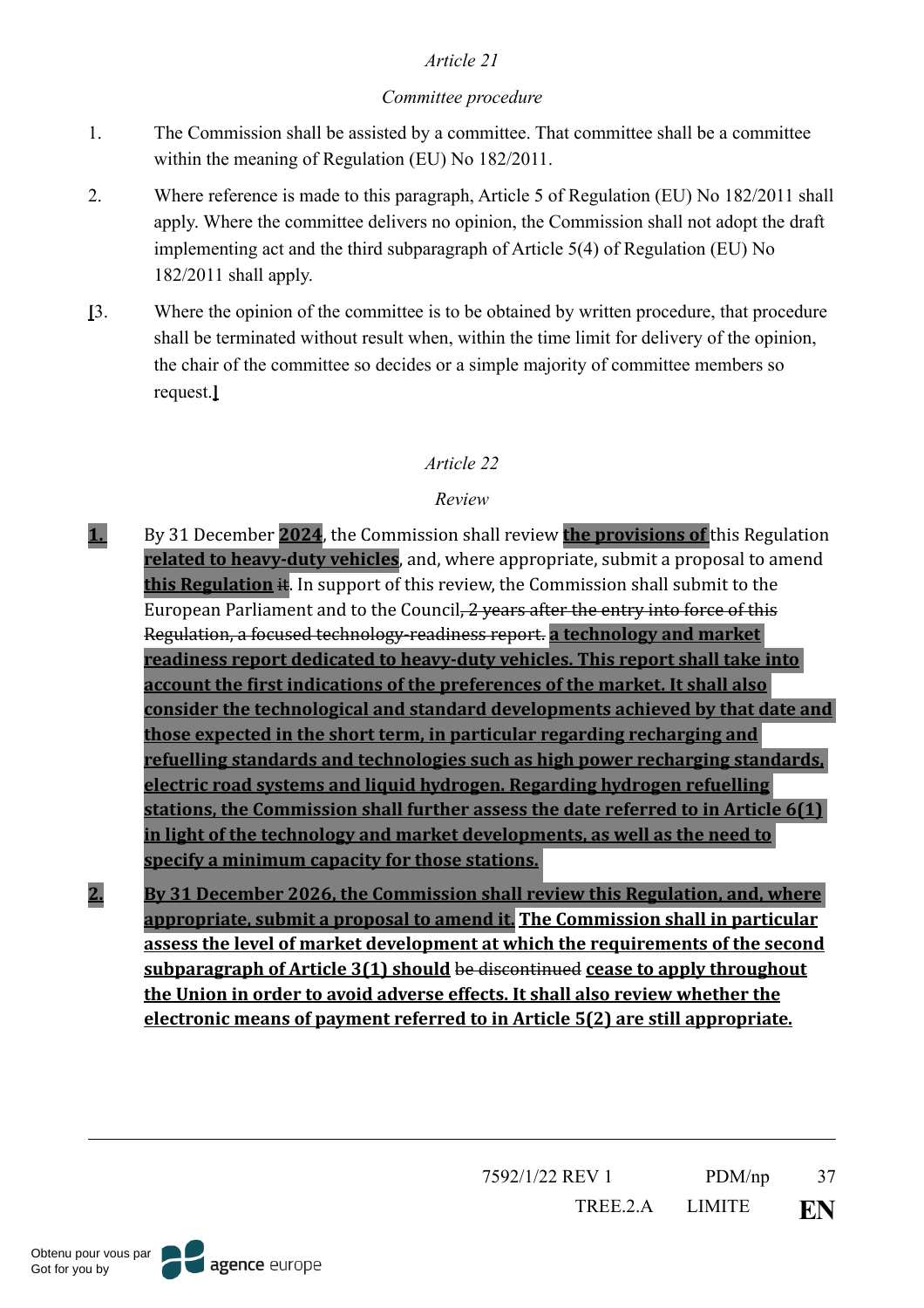## *Repeal*

- 1. Directive 2014/94/EU is repealed **with effect** from the date **of application** referred to in Article 24.
- 2. References to Directive 2014/94/EU shall be construed as references to this Regulation and shall be read in accordance with the correlation table laid down in Annex IV.

# *Article 24*

# *Entry into force*

This Regulation shall enter into force on the twentieth day following that of its publication in the Official Journal of the European Union.

It shall apply from [**x**] months after entry into force.

This Regulation shall be binding in its entirety and directly applicable in all Member States.

Done at Brussels,

*For the European Parliament For the Council The President The President*

7592/1/22 REV 1 PDM/np 38 TREE.2.A LIMITE **EN**

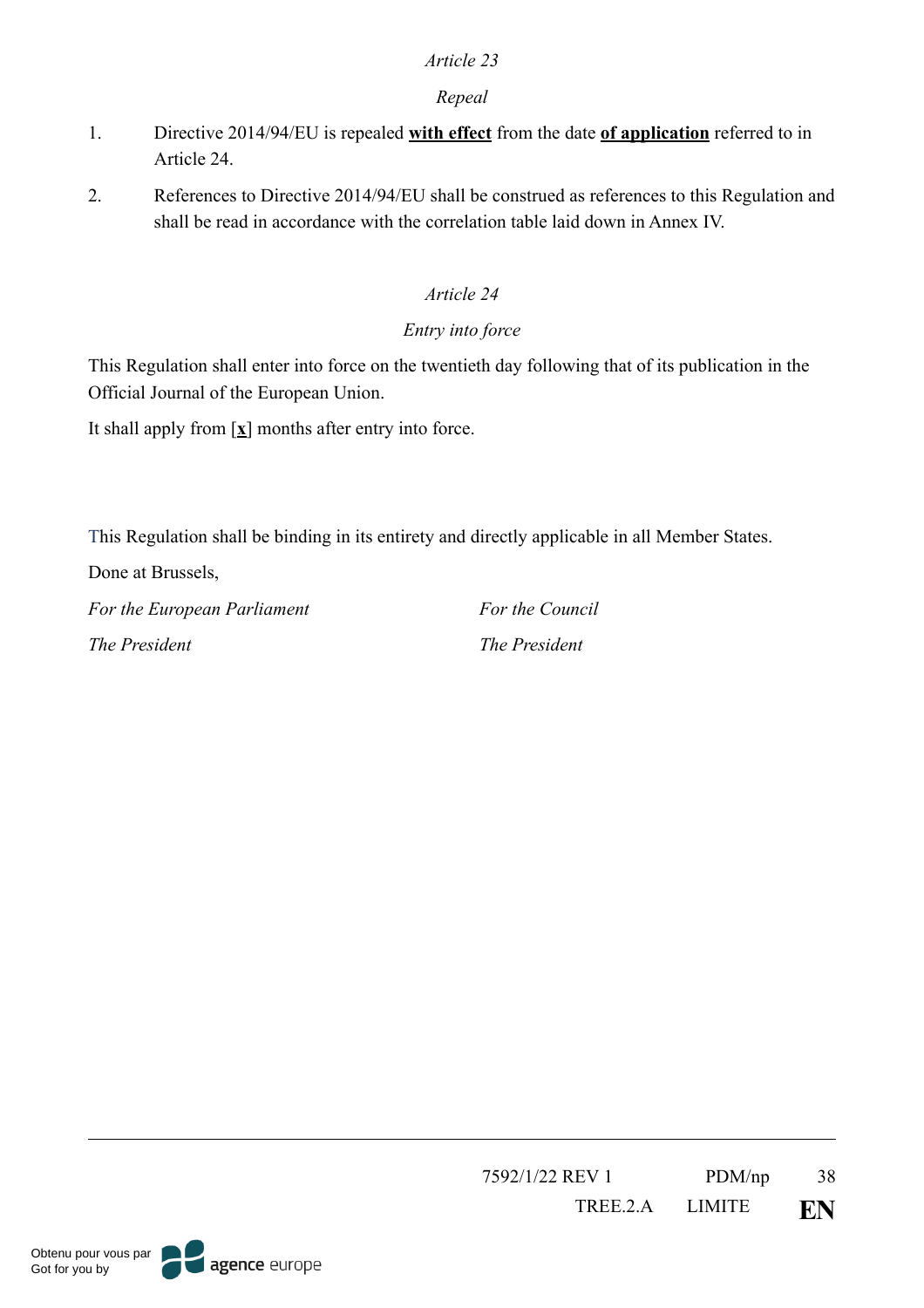## **ANNEX I**

### **Reporting**

The **national** progress report referred to in Article 14(1) of the Regulation shall include at least the following elements:

- 1. target setting
	- (a) vehicle uptake projections for 31 December of the years 2025, 2030 and 2035 for:
		- light-duty road vehicles separately for battery electric, plug in hybrid, and hydrogen;
		- heavy-duty road vehicles, separately for battery electric and hydrogen;
	- (b) targets for 31 December 2025, 2030 and 2035 for:
		- electric recharging infrastructure for light-duty vehicles: number of recharging stations and power output (classification of recharging stations following Annex III to this Regulation);
		- **development of recharging stations for light-duty vehicles not accessible to the public, if applicable**;
		- electric recharging infrastructure for heavy-duty vehicles: number of recharging stations and power output;
		- **development of recharging stations for heavy-duty vehicles not accessible to the public, if applicable**;
		- hydrogen refuelling stations: number of refuelling stations, capacity of the refuelling stations and connector provided;
		- LNG road refuelling stations **for liquefied methane**: number of refuelling stations and capacity of stations;
		- LNG refuelling points **for liquefied methane** at maritime ports of the TEN-T core and TEN-T comprehensive network, including location (port) and capacity per port;
		- shore-side electricity on-shore power supply at maritime ports of the TEN-T core and TEN-T comprehensive network, including exact location (port) and capacity of each installation within the port;
		- **shore-side electricity** on-shore power supply at inland waterway ports of the TEN-T core and TEN-T comprehensive network including location (port) and capacity;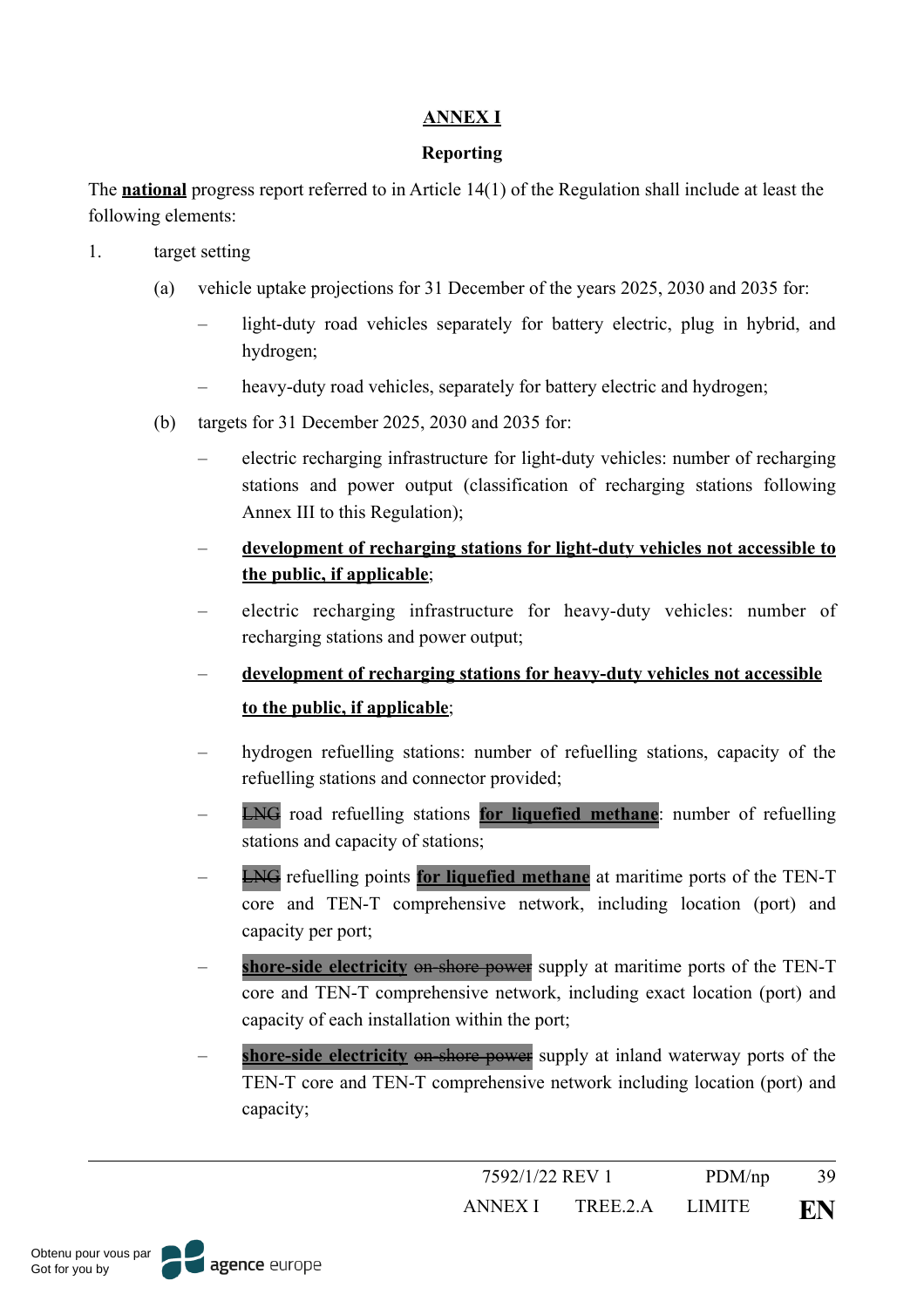– electricity supply for stationary aircraft, number of installations per airport of the TEN-T core and TEN-T comprehensive network;

| 7592/1/22 REV 1 |          | PDM(np)       | 40 |
|-----------------|----------|---------------|----|
| ANNEX I         | TREE 2 A | <b>LIMITE</b> | EN |

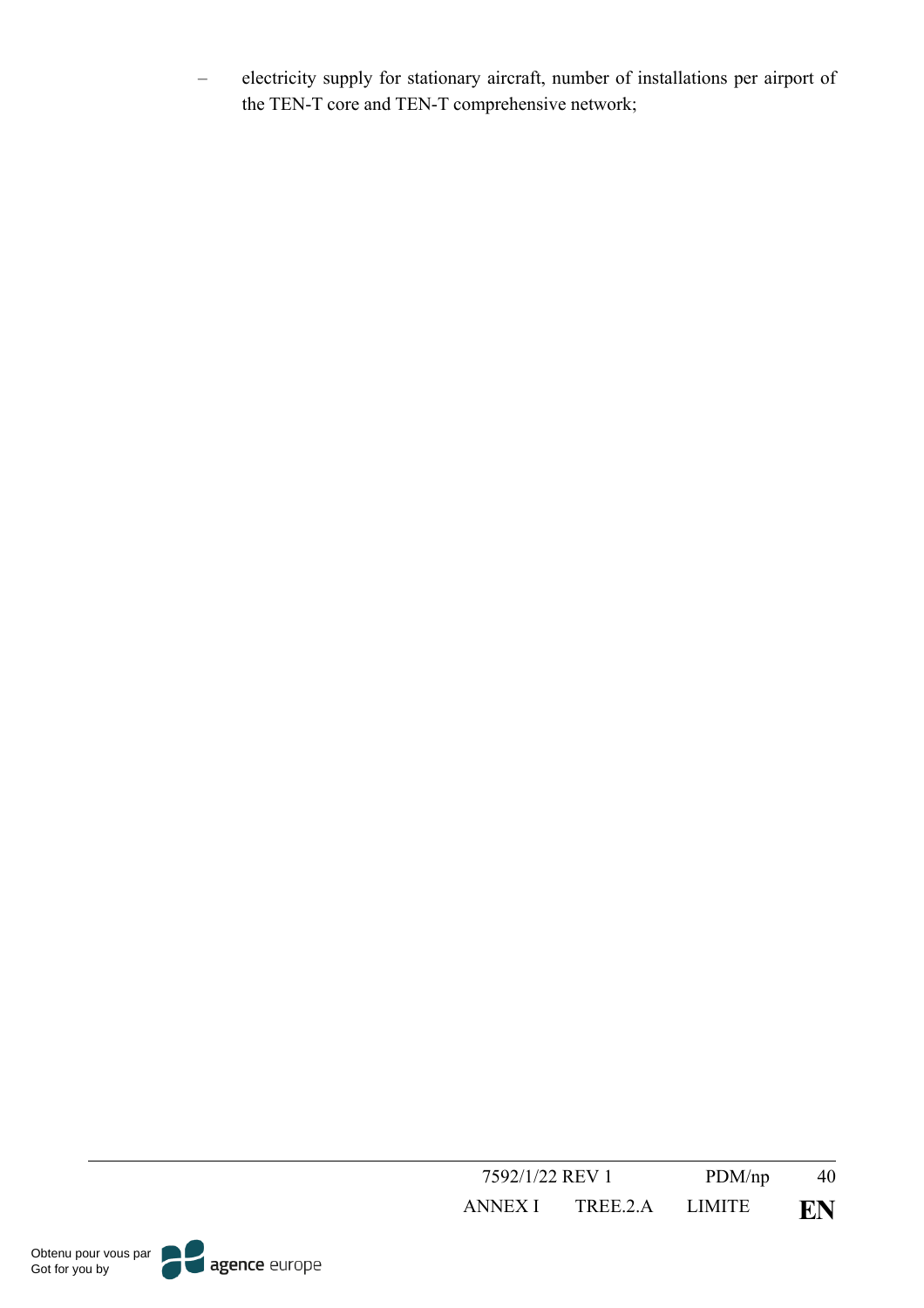- **other national targets and objectives for which no EU wide mandatory national targets exist, if applicable. For alternative fuels infrastructure in ports, airports and for rail the location and capacity/size of the installation has to be reported;**
- 2. utilisation rates: for the categories under point 1(b), reporting the utilisation of that infrastructure;
- 3. the level of achievement of the **targets** national objectives reported for the deployment of alternative fuels in the different transport modes (road, rail, water and air):
	- level of achievement of the infrastructure deployment targets as referred to in point 1(b) for all transport modes, **if applicable,** in particular for electric recharging stations, electric road system (if applicable), hydrogen refuelling stations, **shore-side electricity** on-shore power supply in maritime and inland waterway ports, LNG bunkering at TEN-T core maritime ports, other alternative fuels infrastructure in ports, electricity supply to stationary aircrafts;
	- for recharging points, specifying the ratio of public to private infrastructure;
	- alternative fuels infrastructure deployment within urban nodes;

# **3a. the review of the derogation pursuant to Article 3(2b);**

- 4. legal measures: information on legal measures, which may consist of legislative, regulatory or administrative measures to support the build-up of alternative fuels infrastructure, such as building permits, parking lot permits, certification of the environmental performance of businesses and fuel **refuelling** stations concessions;
- 5. information on the policy measures supporting the implementation of the national policy framework, including:
	- direct incentives for the purchase of means of transport using alternative fuels or for building the infrastructure;
	- availability of tax incentives to promote means of transport using alternative fuels and the relevant infrastructure;
	- use of public procurement in support of alternative fuels, including joint procurement;
	- demand-side non-financial incentives, for example preferential access to restricted areas, parking policy and dedicated lanes;

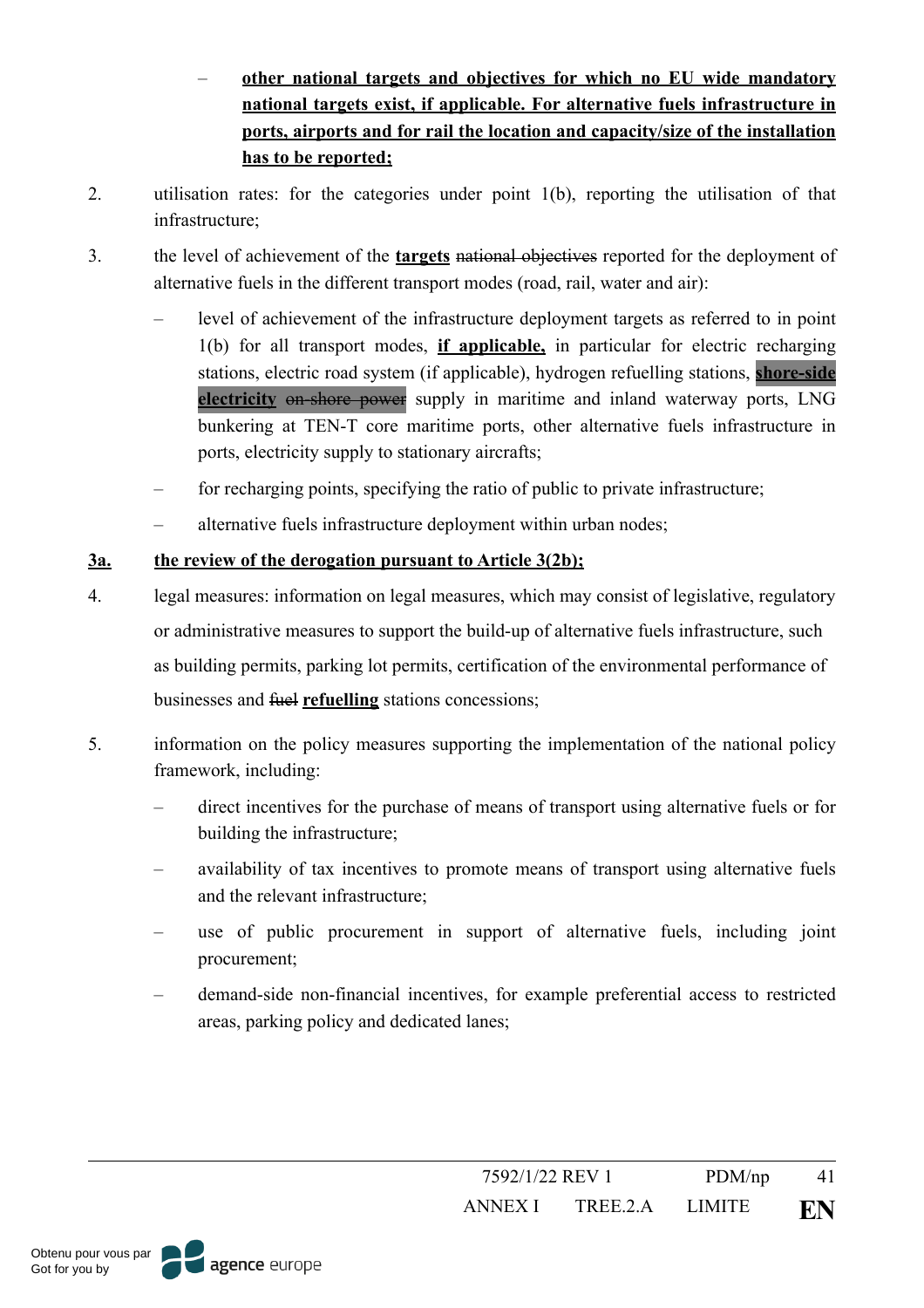- 6. public deployment and manufacturing support, including:
	- annual public budget allocated for alternative fuels infrastructure deployment, broken down by alternative fuel and by transport mode (road, rail, water and air);
	- annual public budget allocated to support manufacturing plants for alternative fuels technologies, broken down by alternative fuel;
	- consideration of any particular needs during the initial phase of the deployment of alternative fuels infrastructures;
- 7. research, technological development and demonstration (RTD&D): annual public budget allocated to support alternative fuels RTD&D.

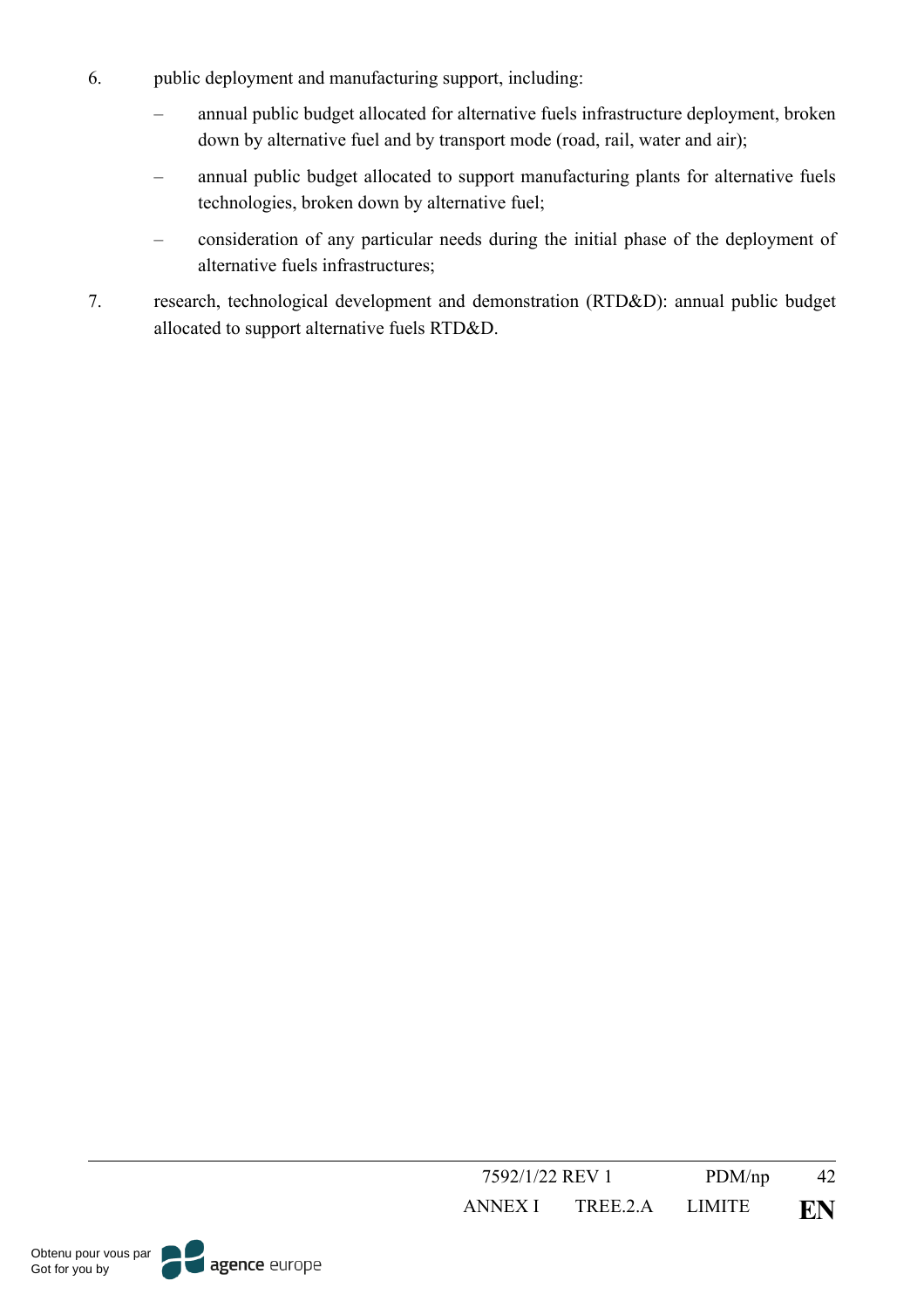## **ANNEX II**

#### **Technical specifications**

#### **1. Technical specifications for electricity supply for road transport**

- 1.1. Normal power recharging points for motor vehicles:
	- alternating current (AC) normal power recharging points for electric vehicles shall be equipped, for interoperability purposes, at least with socket outlets or vehicle connectors of Type 2 as described in standard EN 62196-2:2017.
	- **direct current (DC) normal power recharging points for electric vehicles shall be equipped, for interoperability purposes, at least with connectors of the combined charging system 'Combo 2' as described in standard EN 62196-3**
- 1.2. High power recharging points for motor vehicles:
	- alternating current (AC) high power recharging points for electric vehicles shall be equipped, for interoperability purposes, at least with connectors of Type 2 as described in standard EN 62196-2:2017;
	- direct current (DC) high power recharging points for electric vehicles shall be equipped, for interoperability purposes, at least with connectors of the combined charging system 'Combo 2' as described in standard EN 62196-3:2014.
- 1.3. Wireless recharging points for motor vehicles as specified by Commission Delegated Regulation (EU) 2021/ […/…] supplementing Directive 2014/94 EU of the European Parliament and of the Council with regards standards for wireless recharging points for motor vehicles.
- 1.4. Recharging points for L-category motor vehicles **shall comply at least with** as specified by Commission Delegated Regulation (EU) 2019/1745.
- 1.5. Recharging points for electric buses **shall comply at least with** as specified by Commission Delegated Regulation (EU) 2021/**1444** supplementing Directive 2014/94 EU of the European Parliament and of the Council with regards standards for **electric buses** wireless recharging points for motor vehicles.
- 1.6. Technical specifications for battery swapping for motor vehicles.
- 1.7. Technical specifications regarding the connector for recharging heavy-duty vehicles (DC charging).
- 1.8. Technical specifications for inductive static wireless recharging for passenger cars and light-duty commercial vehicles.
- 1.9. Technical specifications for inductive static wireless recharging for heavy-duty vehicles.

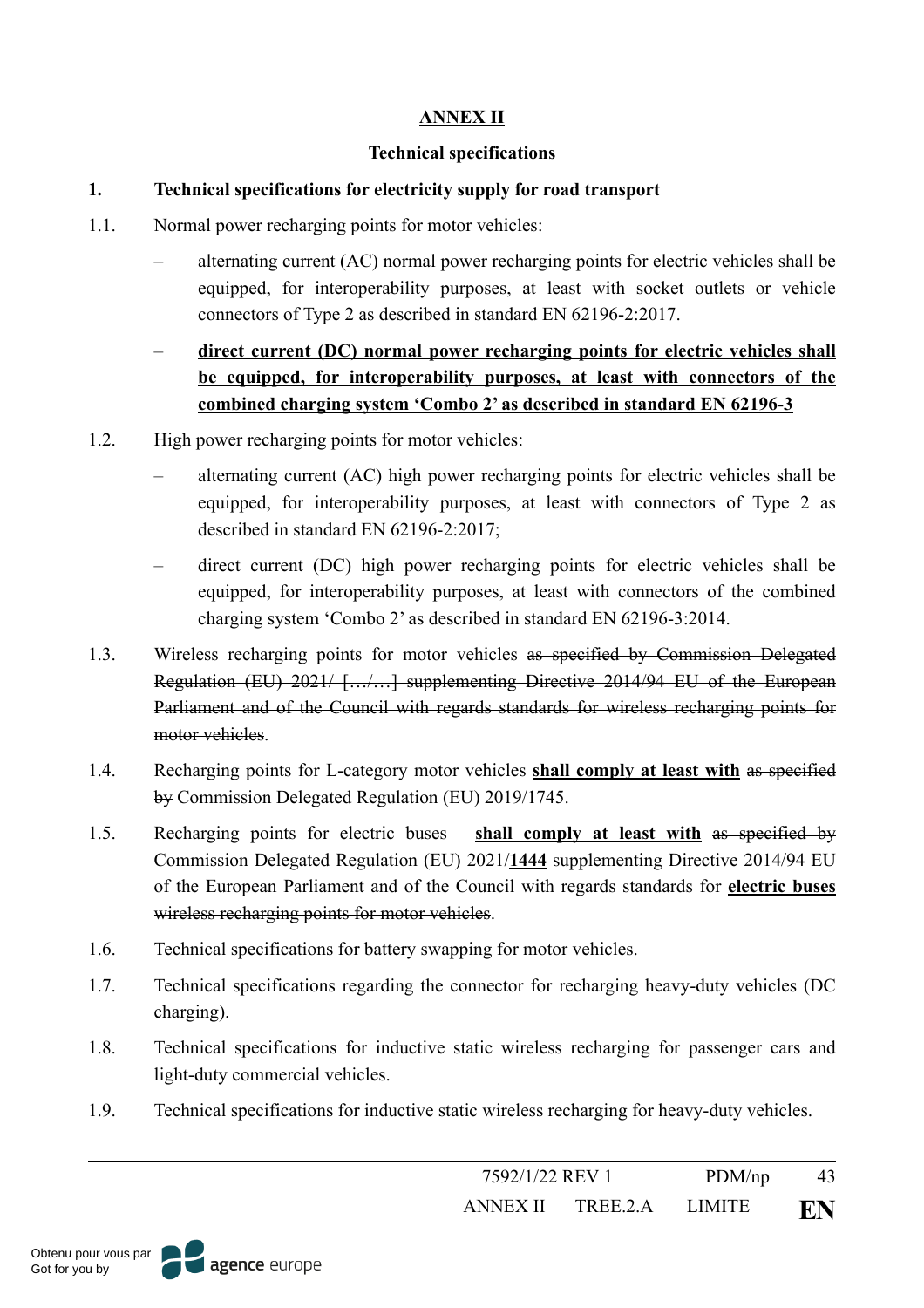- 1.10. Technical specifications for inductive dynamic wireless recharging for passenger cars and light-duty vehicles.
- 1.11. Technical specifications for inductive dynamic wireless recharging for heavy-dutyvehicles.
- 1.12. Technical specifications for inductive static wireless recharging for electric buses.
- 1.13. Technical specifications for inductive dynamic wireless recharging for electric buses.
- 1.14. Technical specifications for electric road system (ERS) for dynamic overhead power supply via a pantograph for heavy-duty vehicles.
- 1.15. Technical specifications for electric road system (ERS) for dynamic ground level power supply through conductive rails for passenger cars, light-duty vehicles and heavy-duty vehicles.
- 1.16. Technical specifications for battery swapping for L-category vehicles.
- 1.17. If feasible, technical specifications for battery swapping for passenger cars and light-duty vehicles.
- 1.18. If feasible, technical specifications for battery swapping for heavy-duty vehicles.
- 1.19. Technical specifications for recharging stations to ensure access to users with disabilities.

# **2. Technical specifications for communication exchange in the electric vehicle recharging ecosystem**

- 2.1. Technical specifications regarding communication between the electric vehicle and the recharging point (vehicle-to-grid communication).
- 2.2. Technical specifications regarding communication between the recharging point and the recharging point management system (back-end communication).
- 2.3. Technical specifications regarding communication between the recharging point operator, electromobility service providers and e-roaming platforms.
- 2.4. Technical specifications regarding communication between the recharging point operator and the distributed system operators.

# **3. Technical specifications for hydrogen supply for road transport**

- 3.1. Outdoor hydrogen refuelling points dispensing gaseous hydrogen used as fuel on board motor vehicles shall comply **at least** with the technical specifications of the ISO/TS 20100 gaseous hydrogen fuelling specification.
- 3.2. The hydrogen purity dispensed by hydrogen refuelling points shall comply **at least** with the technical specifications included in the ISO 14687:2019standard.
- 3.3. Hydrogen refuelling points shall employ fuelling algorithms and equipment complying **at least** with the ISO 19880-1:2020 Gaseous Hydrogen Fuelling specification.

| 7592/1/22 REV 1 |          | PDM(np)       | 44 |
|-----------------|----------|---------------|----|
| ANNEX II        | TREE 2 A | <b>LIMITE</b> | EN |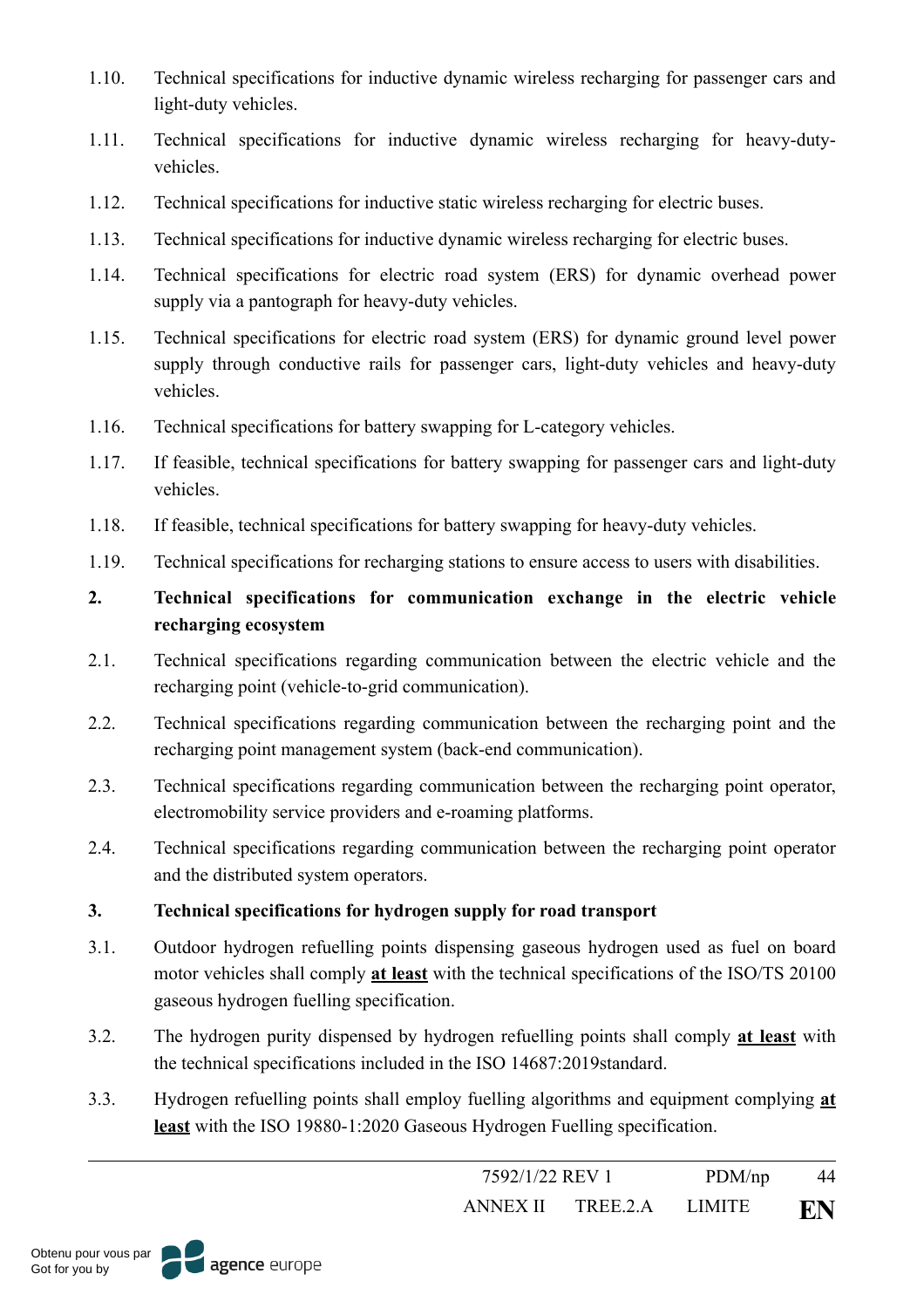- 3.4. Connectors for motor vehicles for the refuelling of gaseous hydrogen shall comply **at least** with the ISO 17268:2020 gaseous hydrogen motor vehicle refuelling connection devices standard.
- 3.5. Technical specifications for connectors for refuelling points dispensing gaseous (compressed) hydrogen for heavy-duty vehicles.
- 3.6. Technical specifications for connectors for refuelling points dispensing liquefied hydrogen for heavy-duty vehicles.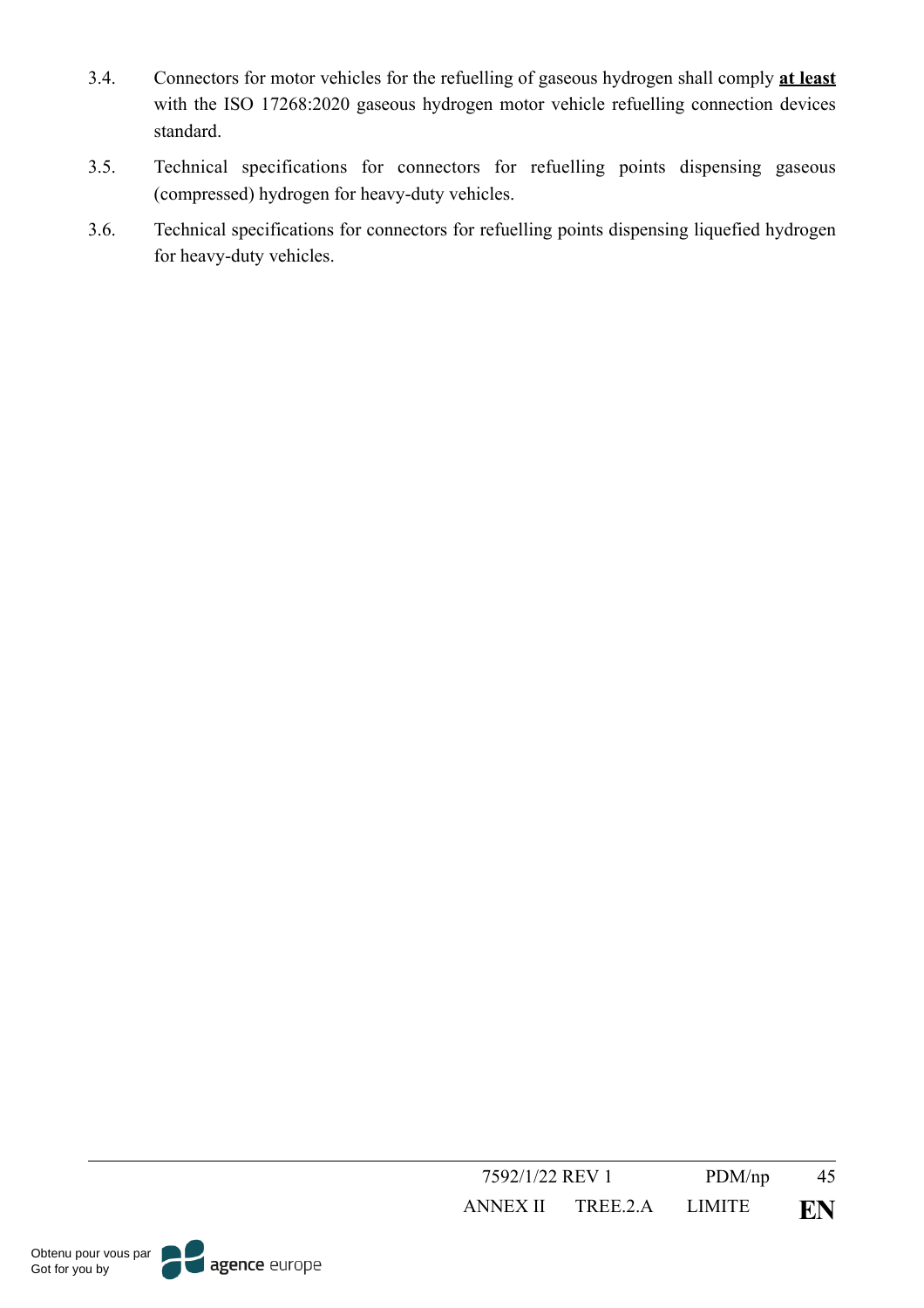- 4. **Technical specifications for electricity supply for maritime transport and inland navigation**
- 4.1. **Shore-side electricity** on-shore power supply for seagoing ships, including the design, installation and testing of the systems, shall comply **at least** with the technical specifications of the IEC/IEEE 80005-1:2019 standard, for high-voltage and low-voltage shore connections respectively.
- 4.2. **Shore-side electricity** on-shore power supply for inland waterway vessels shall comply **at least** with Commission Delegated Regulation (EU) 2019/1745.
- 4.3. Technical specifications for **shore-side** on-shore electricity recharging points for maritime vessels, featuring interconnectivity and system interoperability for maritime vessels.
- 4.4. Technical specifications for **shore-side** on-shore battery recharging points for inland navigation vessels, featuring interconnectivity and system interoperability for inland navigation vessels.
- 4.5. Technical specifications for port-to-grid communication interface in automated onshore power supply (OPS) and battery recharging systems for maritime vessels.
- 4.6. Technical specifications for port-to-grid communication interface in automated onshore power supply (OPS) and battery recharging systems for inland navigation vessels.
- 4.7. If feasible, technical specifications for battery swapping and recharging at onshore stations for inland navigation vessels.

# **5. Technical specifications for hydrogen bunkering for maritime transport and inland navigation**

- 5.1. Technical specifications for refuelling points and bunkering for gaseous (compressed) hydrogen for maritime hydrogen-fuelled vessels.
- 5.2. Technical specifications for refuelling points and bunkering for gaseous (compressed) hydrogen inland navigation hydrogen-fuelled vessels.
- **6. Technical specifications for methanol bunkering for maritime transport and inland navigation**
- 6.1. Technical specifications for refuelling points and bunkering for renewable methanol for maritime methanol-fuelled vessels.
- 6.2. Technical specifications for refuelling points and bunkering for renewable methanol for inland navigation methanol-fuelled vessels.
- **7. Technical specifications for ammonia bunkering for maritime transport and inland navigation**
- 7.1. Technical specifications for refuelling points and bunkering for renewable ammonia for maritime ammonia-fuelled vessels.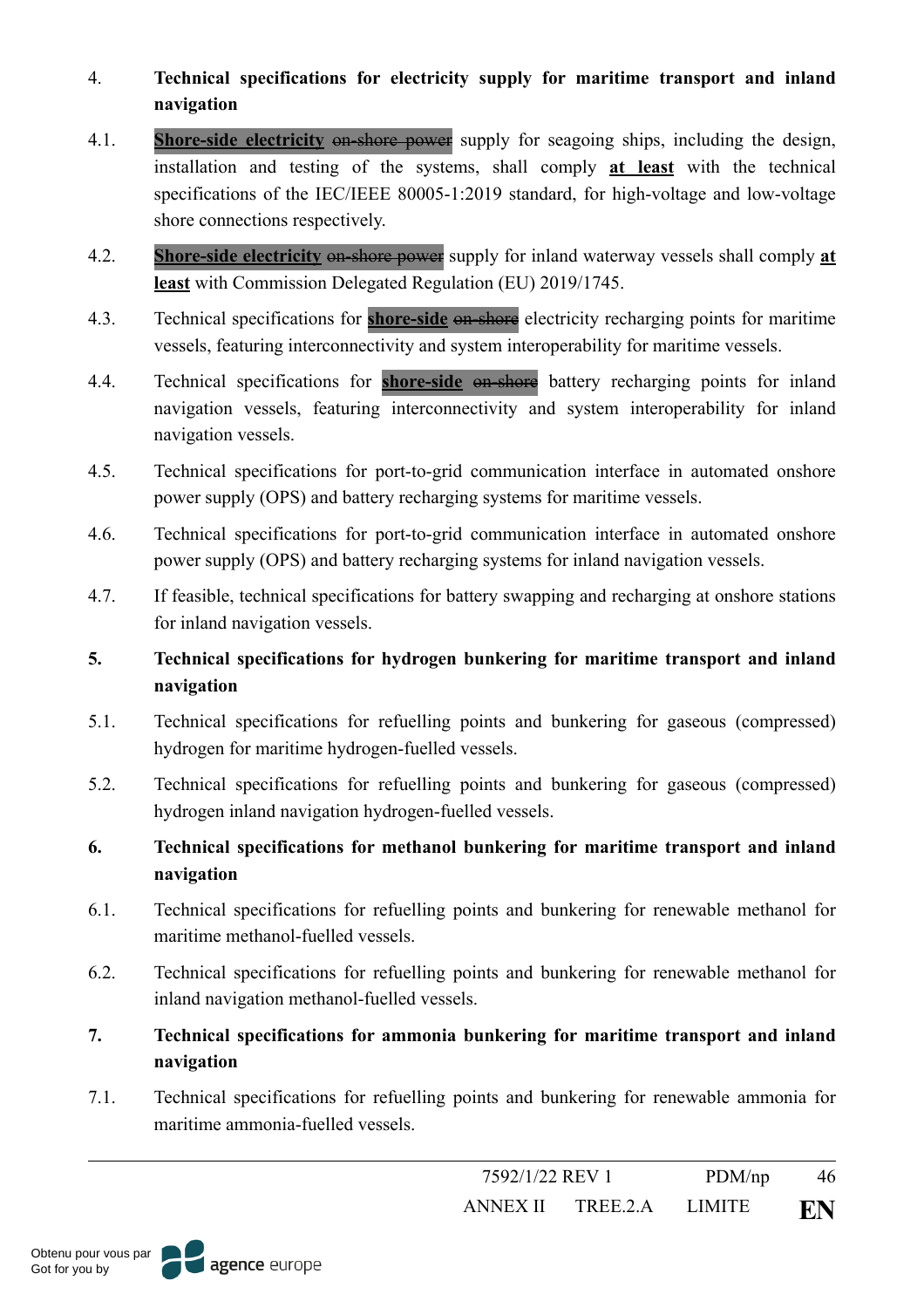7.2. Technical specifications for refuelling points and bunkering for renewable ammonia for inland navigation ammonia-fuelled vessels.

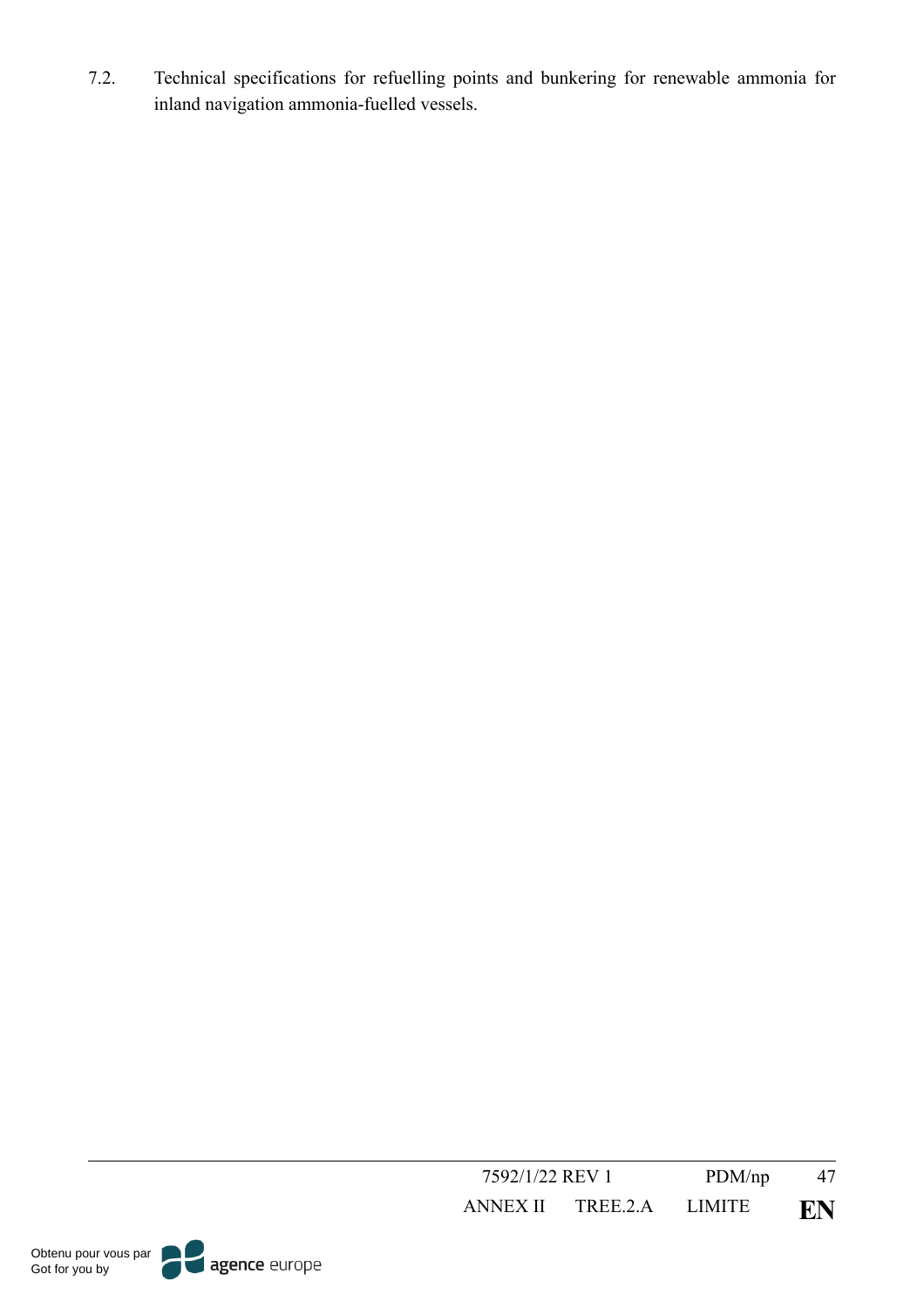## 8. **Technical specifications for natural gas refuelling points**

- 8.1. Refuelling points for compressed natural gas (CNG) for motor vehicles shall comply **at least** with Commission Delegated Regulation (EU) 2019/1745.
- 8.2. CNG connectors/receptacles shall comply **at least** with UNECE Regulation No 110 (referring to ISO 14469:2017).
- 8.3. Refuelling points for LNG **liquefied methane** for motor vehicles shall comply **at least** with Commission Delegated Regulation (EU) 2019/1745.
- 8.4. Refuelling points for LNG **liquefied methane** for inland waterway vessels or sea-going ships shall comply **at least** with Commission Delegated Regulation (EU) 2019/1745.

# **9. Technical specifications related to fuel labelling**

- 9.1. The 'Fuels Identification of vehicle compatibility Graphical expression for consumer information' label shall comply **at least** with standard EN 16942:2016+A1:2021.
- 9.2. The 'Identification of vehicles and infrastructures compatibility Graphical expression for consumer information on EV power supply' shall comply **at least** with standard EN 17186**:2019**.
- 9.3. The common methodology for alternative fuels unit price comparison set out by Commission Implementing Regulation (EU) 2018/732.



7592/1/22 REV 1 PDM/np 48

agence europe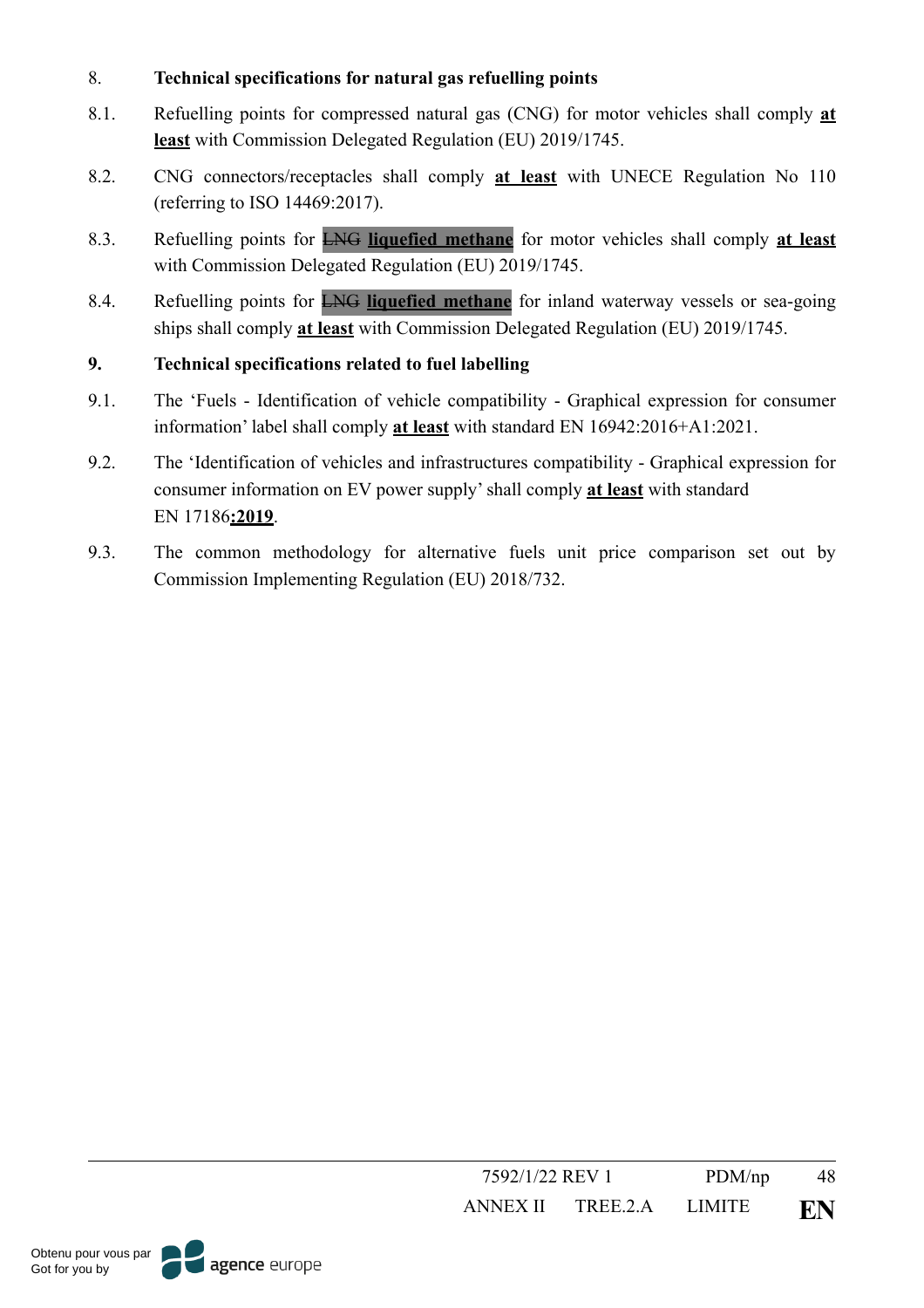## **ANNEX III**

# **Reporting requirements on deployment of electric vehicles and publicly accessible recharging infrastructure**

- 1. Member States must categorise their reporting on electric vehicles deployment as follows:
	- battery electric vehicles, separately for categories M1, N1, M2/3 and N2/3
	- plug in hybrid electric vehicles, separately for categories M1, N1, M2/3 and N2/3
- 2. Member States must categorise their reporting on deployment of publicly accessible recharging points as follows:

| Category           | Sub-category                                      | <b>Maximum power</b><br>output           | <b>Definition</b><br>pursuant to<br><b>Article 2 of this</b><br><b>Regulation</b> |  |
|--------------------|---------------------------------------------------|------------------------------------------|-----------------------------------------------------------------------------------|--|
|                    | Slow AC recharging<br>point, single-phase         | $P < 7.4$ kW                             | Normal power<br>recharging point                                                  |  |
| Category 1<br>(AC) | Medium-speed AC recharging<br>point, triple-phase | 7.4 kW $\leq$ P $\leq$ 22 kW             |                                                                                   |  |
|                    | Fast AC recharging<br>point, triple-phase         | $P > 22$ kW                              |                                                                                   |  |
|                    | Slow DC recharging point                          | $P < 50$ kW                              |                                                                                   |  |
|                    | Fast DC recharging point                          | $50 \text{ kW} \leq P < 150 \text{ kW}$  | High power                                                                        |  |
| Category 2<br>(DC) | Level 1 - Ultra-fast DC recharging<br>point       | $150 \text{ kW} \leq P < 350 \text{ kW}$ | recharging point                                                                  |  |
|                    | Level 2 - Ultra-fast DC recharging<br>point       | $P \geq 350$ kW                          |                                                                                   |  |

The following data must be provided separately for publicly accessible recharging infrastructure dedicated to light-duty vehicles and heavy-duty vehicles:

- number of recharging points, to be reported for each of the categories under point 2;
- **– number of recharging stations following the same categorisation as for the recharging point;**
- total aggregated power output of the recharging stations.
	- […]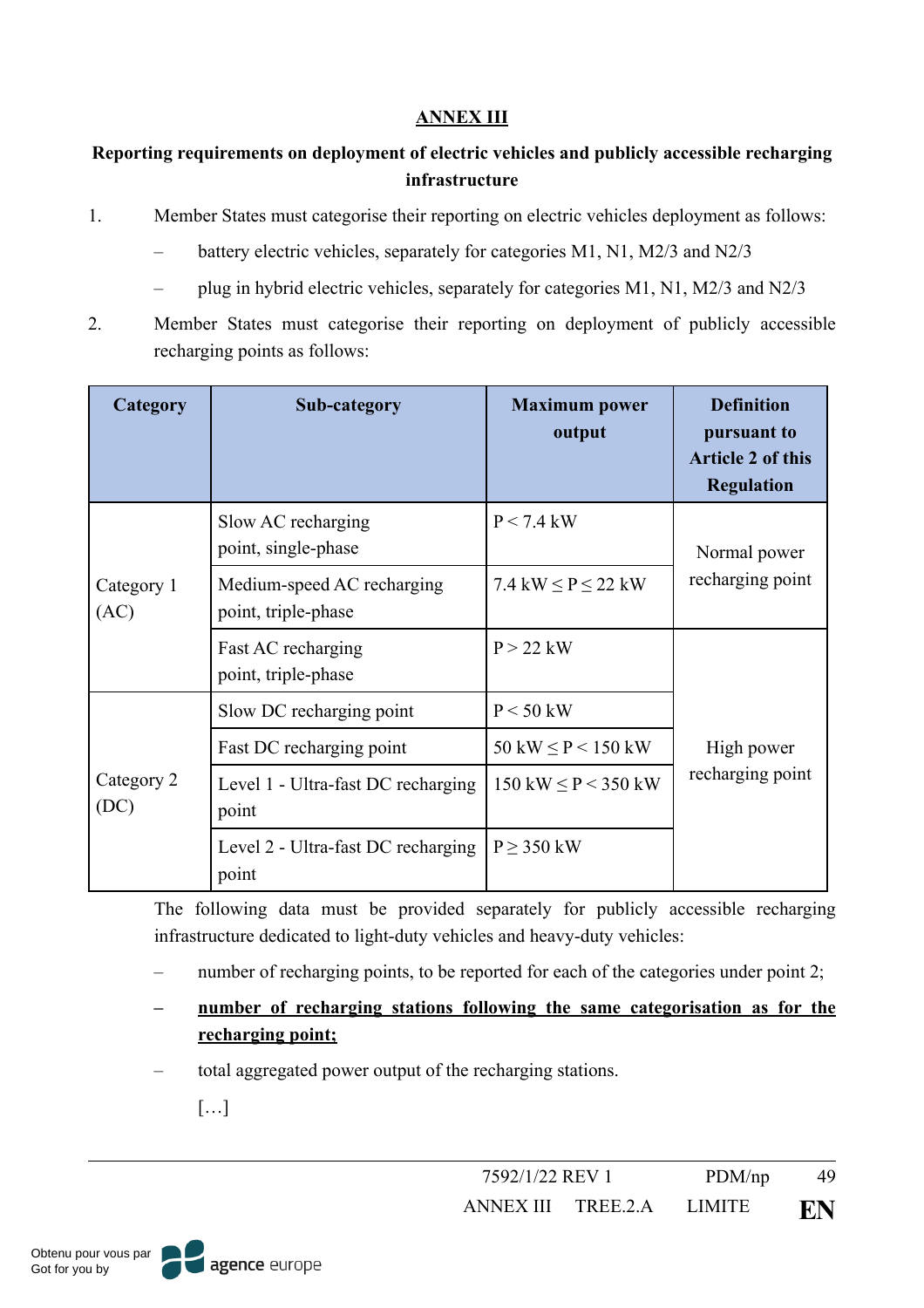### **Correlation table**

| Directive 2014/94/EU     | This Regulation     |
|--------------------------|---------------------|
| Article 1                | Article 1           |
| Article $2(1)$           | Article $2(3)$      |
| Article 2                | Article 2           |
|                          | Article 3           |
|                          | Article 4           |
| Article 4                | Article 5           |
|                          | Article 6           |
|                          | Article 7           |
| Article $6(4)$           | Article 8           |
| $\overline{\phantom{a}}$ | Article 9           |
| $\overline{\phantom{a}}$ | Article 10          |
| Article $6(1)$           | Article 11          |
| $\overline{\phantom{a}}$ | Article 12          |
| Article 3                | Article 13          |
| Article 10               | Articles 14, 15, 16 |
| Article 7                | Article 17          |
|                          | Article 18          |
|                          | Article 19          |
| Article 8                | Articlle 20         |
| Article 9                | Article 21          |
|                          | Article 22          |
| Article 11               | Article 23          |
|                          | Article 24          |
| Article 12               | Article 25          |

7592/1/22 REV 1 PDM/np 50

ANNEX IV TREE.2.A LIMITE **EN**